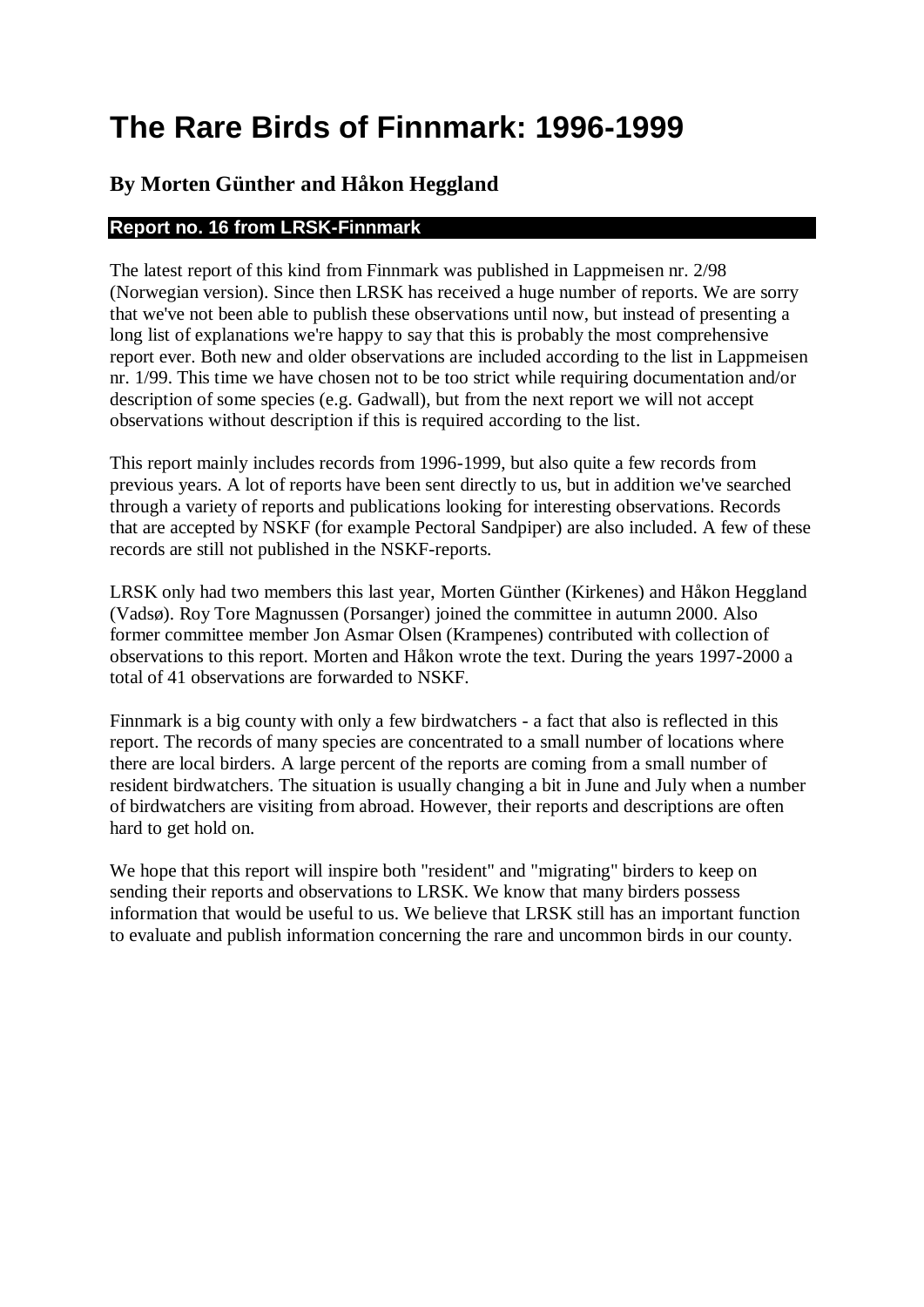### **Changes to the Report Guide:**

This is the first report based on the new report guide (Lappmeisen 1/99). The observations we have received so far already demonstrate that a few changes could be useful. The following changes become valid from 2001:

**Red-throated Diver**: only records from Dec-Mar **Black-throated Diver**: only records from Nov-Mar **White-billed Diver**: only records from Nov-Apr and Jul-Aug

**Leach's Storm Petrel**: all observations wanted **Storm Petrel**: all observations wanted **Greylag Goose**: only records from Oct-Mar **Steller's Eider**: from Eastern Finnmark only large numbers and systematic counts are wanted **King Eider**: only large numbers and systematic counts are wanted

**Common Eider**: only records from Dec-Mar **Velvet Scoter**: only records from Dec-Mar **Hen Harrier**. all observations wanted **Rough-legged Buzzard**: only records from Nov-Mar

**Northern Lapwing**: records from Oct-Mar; and all records from Eastern Finnmark wanted

**Eurasian Woodcock**: records from Aug-Apr; and all records from Eastern Finnmark wanted **Pomarine Skua**: all records wanted; however from May only systematic counts and large numbers **Black-headed Gull**: only records from Nov-Mar **Glaucous Gull**: only systematic counts, large numbers **Great Spotted Woodpecker**: all observations **Lesser Spotted Woodpecker**: all observations

**Dunnock**: records from Sep-Apr; and all records from Eastern Finnmark **European Robin**: records from Sep-Apr; and all

records from Eastern Finnmark **Common Starling**: records from Oct-Mar; and all records from Eastern Finnmark **Twite**: records from medio Oct-Apr **Snow Bunting**: records from Nov-medio Mar

#### **Abbreviations:**

**1 M, 2 M**: one male, two males **1 F, 2 F**: one female, two females **1K, 1K+, 2yr etc.**: bird in first calendar year (hatched the same year), bird in first calendar year or older, bird in second calendar year etc. **Juv.** : juvenile **Subad.** : subadult

**Ad.** : adult

**(F)**: photo documentation available **(V)**: video documentation available **LRSK**: Lokal rapport- og sjeldenhetskomité for fugl (The Local Report- and Rarity Committee) **NSKF**: Norsk sjeldenhetskomité for fugl (The Norwegian Rarity Committee)

#### **Accepted records:**

**Red-throated Diver (***Gavia stellata***)** - Records from December-April

**1995**: 1 ind. Prestøya, Sør-Varanger 30.04. (BCA).

**1997**: 1 ind. Nesseby church, Nesseby medio February (HHE), 3 ad. Prestøya, Sør-Varanger 30.04. (BCA).

**1998**: 1 ind. Nesseby church, Nesseby 31.01. (HHE).

**1999**: 1 ind. Prestøya, Sør-Varanger 29.04. (MGÜ), 1 juv. Vadsø harbour, Vadsø 11.12. (HHE).

Red-throated Diver seems to be the most frequently recorded of the smaller divers in Finnmark during winter.

**Black-throated Diver (***Gavia arctica***)** - Records from November-April **1997**: 1 ind. Mortensnes, Nesseby 22.03. (MGÜ), 1 ind. Vadsø harbour, Vadsø 22.11. (HHE).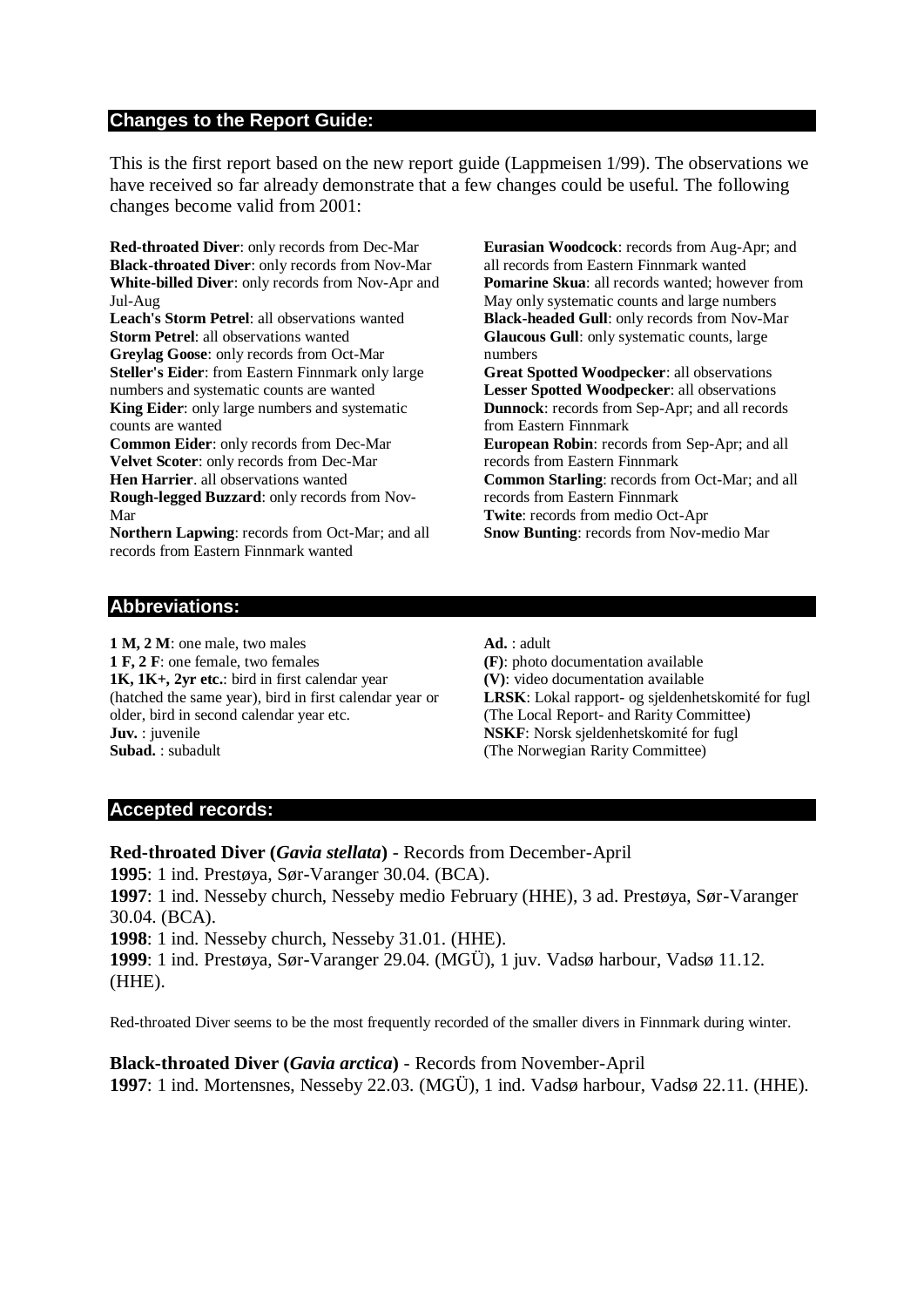# **Great Northern Diver (***Gavia immer***)** - All records

**1994:** 1 ad. Ekkerøya-Hamningberg 18.05. (ELA), 1 ad. and 1 subad. Hamningberg, Båtsfjord 19.05. (ELA), 3 2yr Skallelv, Vadsø 28.06. (RBE).

**1995:** 4 ind. Kvalskjera, Rolvsøy, Måsøy 08.04. (PTA, JPO), 1 ad. also 30.04.-01.05. (PTA, HMØ, JPO), 1 ad. Persfjorden-Hamningberg 17.05. (ELA), 1 ind. Hamningberg, Båtsfjord 21.05. (ELA), 1 ind. also 17.06. (DAS).

**1996**: 1 ad. Kiberg, Vardø 08.05. (ELA), 2 ind. Sandfjord, Båtsfjord 18.05. (BCA, RKN), 1 2K/3K Nordfjord, Båtsfjord 17.06. (HMA, MMA), 1 ind. Korset N, Slettnes, Gamvik 08.07. (PTA, KRM, MDA), 1 2yr Store Ekkerøy, Vadsø 01.-09.08., 1 ad. also 08.-09.08. (MFT), 2 2yr Store Ekkerøy, Vadsø 31.07.-01.08. (THE, JST).

**1997:** 1 ind. Mortensnes, Nesseby 23.03. (TPE, JAO), 1 ind. Finnvik, Båtsfjord 11.05. (MGÜ, DKO, JAO), 2 ad. Sandfjord, Båtsfjord 17.05. (TPE, JAO), 1-2 ad. Persfjorden, Vardø 14.- 15.06. (ABL, BCA), 1 2yr Kramvik, Vardø 17.06. (ABL), 1 2yr Hamningberg, Båtsfjord 24.06. (PKS, MEG), 2 ind. Persfjorden 28.06 (BCA), 2 subad. Store Ekkerøy, Vadsø 02.07. (JSE), 1 ad. also 31.07.-01.08. (JRM), 1 ind. Varangerfjorden 19.-31.08. (JPY a.o.), 1 ad. in almost full summer plumage Hamningberg 01.11. (HHE).

**1998:** 1 2yr Indre Kiberg, Vardø 08.06. (BOT, AGU), 1 2yr Mortensnes. Nesseby 23.06. (HHE), 1 ad. Sandfjord, Båtsfjord 15.07. (?), 1 2yr Varangerbotn, Nesseby and 1 2yr Nesseby church, Nesseby 28.07. (HKO, MHA, VJO, FSI), 2 ind. Varangerfjorden 28.-29.07. (MHO ++), 1 ad. Store Ekkerøy, Vadsø 01.08. (JRM), 2 ind. Varangerbotn 02.08. (BCA), 1 2yr Nesseby church 14.08. (HHE), 1 ind. also 15.08. (BCA), 1 2yr 17.08. (HHE), 1 ind. Hamningberg, Båtsfjord 20.08. (BCA), 1 ind. Nesseby church 22.-23.08. (HAL), 1 2yr 26.08. (HHE), 1 ind. 30.08. (TBO), 1 ind. Store Ekkerøy 30.08. (TBO), 3 ind. Varangerbotn 31.08. (?), 3 ind. Nyborg, Nesseby 07.09. (RKE), 1 2yr Nesseby church 06. and 12.09. (HHE), 1 ad. and 1 1yr Hamningberg 04.10. (HHE).

**1999:** 1 ind. Skallelv, Vadsø 02.04. (HKA, OKA, ALI, HMI), 2 ad. Hamningberg, Båtsfjord 13.05. (HHE), 1 ad. Persfjorden-Hamningberg 15.05. (ELA), 2 ad. Hamningberg and 7 ad. Hamningberg-Persfjorden 16.05. (ELA), 1 ad. Hamningberg 18.05. (ELA), 5 ind. Slettnes, Gamvik 11.-23.05., 1 migrating and 4 resident (3 ad, 2 2K) (NHO), 2 ind. Ropelv, Sør-Varanger 21.05. (GCO, FDI), 1 2yr Kiberg-Hamningberg 09.06. (KVA), 3 ind. Store Ekkerøy, Vadsø 18.-20.06. (TLU), 1 ad. Hamningberg 19.-20.06. (TLU), 5 2yr in a flock Nesseby church 22.07. (KHH), 1 ind. also 28.10. (HHE), 1 ad. in winter plumage Seglodden/Finnvik, Båtsfjord 31.10. (HKA, OKA).

The large number of records is a big surprise. This suggests that our county is visited by birds arriving directly from their breeding sites in autumn. During spring and summer Finnmark seems to be regularly visited by an unknown number of sexually immature birds. It is interesting to notice that the Great Northern Diver may be as common as White-billed Diver in the Varanger-area during summer and all large divers should be identified very carefully this time of the year.

**White-billed Diver (***Gavia adamsii***)** - Records from Nov-Apr and Jul-Aug; big numbers **1991**: 37 ad. 1 subad., also 46 ad. 5 subad. *immer/adamsii* Hamningberg, Båtsfjord 13.05. (ELA).

**1993**: 27 ind. and 6 *immer/adamsii* between Bussesundet and Hamningberg 18.05., 68 *immer/adamsii* Vardø 18.05. (ELA), 58 ad. 1 subad., and 19 ad. and 2 subad. *immer/adamsii* Hamningberg, Båtsfjord 19.05. (ELA).

**1994**: 3 ad. at both Neverfjord and Vargsund, Kvalsund 10.04. (PTA). 29 ad. 4 subad., and 32 *immer/adamsii* Ekkerøya-Hamningberg 18.05. (ELA), 35 ad. 7 subad. and 67 ad. 2 subad. *immer/adamsii* Hamningberg, Båtsfjord 19.05. (ELA), 4 ad. 1 subad. and 18 ad. *immer/adamsii* 20.05. (ELA).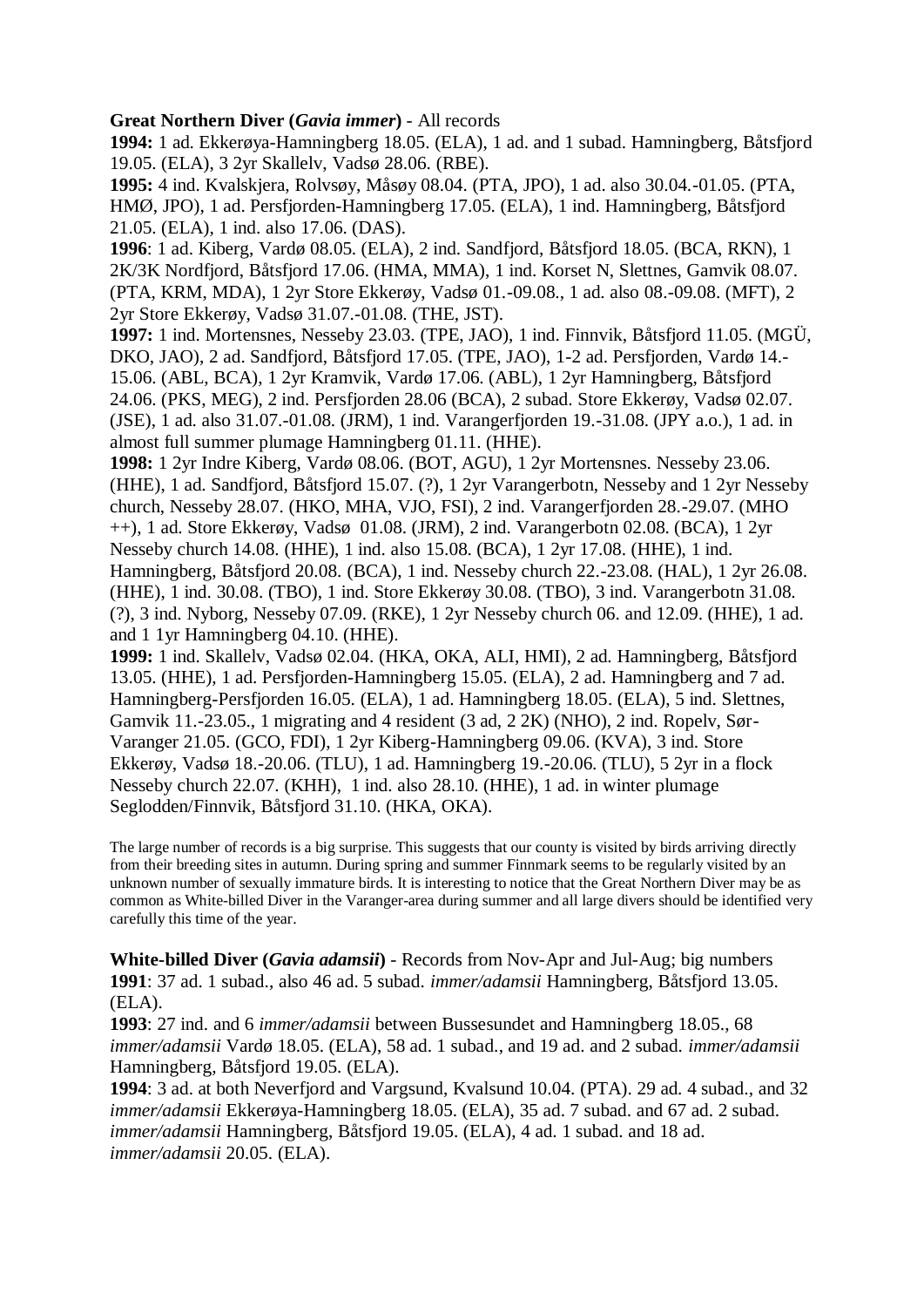**1995**: 1 ad. Rolvsøy, Måsøy 19.02. (PTA, HMØ), 1 ind. also 08. and 28.04. (PTA, JPO), 6 ind. 30.04.-01.05. (PTA, JPO, HMØ), 43 ad. 1 subad. and 18 ad. *immer/adamsii* Nesseby-Kiberg 16.05. (ELA), 41 ad. 1 subad. and 67 *immer/adamsii* Vardø-Hamningberg 17.05. (ELA), 3 ad. and 23 ad. *immer/adamsii* Hamningberg, Båtsfjord 18.05., 4 ad. and 9 ad. *immer /adamsii* Persfjorden, Vardø 18.05. (ELA), 5 ad. Berlevåg 19.05. (ELA), 15 ad. 2 subad. and 12 ad. *immer/adamsii* Kiberg-Golnes 20.05. (ELA), 9 ad. 2 subad. and 5 *immer/adamsii* Hamningberg 21.05. (ELA), 7 ad. 1 subad. and 7 ad. *immer/adamsii* Hamningberg 22.05. (ELA). 1 ind. also 02.07. (PTA, MPE, SIV).

**1996**: 15 ind. Rolvsøy, Måsøy 24.02. (PTA), 1 ind. Kvalsundet, Kvalsund 06.03. (PTA), 21 ad. 1 subad. and 9 ad. *immer/adamsii* Krampenes-Kiberg 05.05. (ELA), 22 ad. and 108 *immer/adamsii* Berlevåg 09.05. (ELA), 12 ad. and 62 *immer/adamsii* also 10.05. (ELA), 9 ad. and 18 *immer/adamsii* 11.05. (ELA), 3 ad. and 12 ad.*immer/adamsii* 12.05. (ELA), 41 ad. and 21 ad. 1 subad. *immer/adamsii* Ekkerøya-Vardø 12.-13.05. (ELA), 3 ind. Hamningberg, Båtsfjord 03.07. (PTA, KRM, MDA), 1 2yr Store Ekkerøy, Vadsø 31.07., 1 ad., 1 3K and 1 2K/3K also 06.08. (THE, JST).

**1997**: 2 ind. Persfjorden, Vardø 10.05. (TBO), 8 ind. between Persfjorden and Sandfjord, Båtsfjord 10.05. (TBO), 10-15 ind. between Vardø and Hamningberg, Båtsfjord 11.05. (DKO, JAO). Observed at Hamningberg 17.-29.05. (ELA, HHE, TPE, JAO). Max. 20 ad. 17.05. and 19 ad. (and 6 unidentified *adamsii/immer*) 26.05., 1 ind. Hamningberg 02.07. (JSE), 1 subad. Kongsfjord, Berlevåg 06.07. (JSE), 4 ad. Hamningberg 01.11. (HHE), 6 1yr Nesseby-Varangerbotn, Nesseby 08.11. (HHE), 2 ad.Vadsø-Vardø 09.11. (HHE, TPE), 1 1yr Nesseby church, Nesseby 11.11. (HHE),

**1998**: 7 ind. Nesseby church, Nesseby 31.01. (HHE), 158 ind. (147 ad. 11 subad.) Slettnes, Gamvik and Kjølnes, Berlevåg 16.- 20.05. (PKO, MOS), 20 ad. 1 subad. Varangerbotn-Kiberg 16.05. (ELA), observed at Hamningberg, Båtsfjord 17. –20.05 (ELA, HHE). Totally 137 ad. and 3 subad. Also 121 unidentified *immer/adamsii*. Max. 69 White-billed Divers and 17 unidentified large divers 20.05. (ELA), 12 ad. 1 subad. and 5 *immer/adamsii* Langbunes-Kiberg, Vardø 18.05. (ELA), 4 ad. 1 subad. between Kiberg, Vardø and Store Ekkerøy, Vadsø, also 1 *immer/adamsii* 21.05. (ELA), 9 ad. Hamningberg 24.05. (HHE, TPE), 10 ad. Hamningberg 27.05. (?),1 ad. and 1 2yr Nesseby church 29.06. (HHE), 1 ind. Nesseby church 13.07. (HHE), 1 2yr Kramvik 28.-29.06. (HKO, MHA, VJO, FSI), 1 3K Persfjorden, Vardø 06.08. (HHE), 2 ind. Persfjorden (?), 17 ind. Hamningberg 25.10. (HHE). 12 ad. in full summer plumage, several ad. was almost in full winter plumage, 1 ad. in summer plumage, 2 in partly winter plumage Persfjorden 25.10. (HHE).

**1999**: 1 ind. Repparfjord, Kvalsund 31.03. (RTM), 33 ad. and 3 *immer/adamsii* Hamningberg, Båtsfjord, 31 ad. Persfjorden-Hamningberg 13.05. (HHE), 5 ad. and 2 *immer/adamsii* Varangerbotn-Skallelv 13.05. (ELA), 9 ad. Skallelv-Vardø and 40 ad. 2 subad. in addition to 54 *immer/adamsii* Persfjorden-Hamningberg 14.05. (ELA), 34 ad. and 28 *immer/adamsii* Hamningberg 15.05. (ELA), 54 ad. and 35 *immer/adamsii* Hamningberg, 114 ad. and 36 *immer/adamsii* Hamningberg-Persfjorden 16.05. (ELA), 142 ad. and 46 ad. *immer/adamsii* Hamningberg 17.05. (ELA), 278 ad. 1 subad. and 23 *immer/adamsii* (mostly adults) Hamningberg 18.05. (ELA, HHE, PKO, MOS), 94 ad. 1 subad. Hamningberg, 16 ad. 4 ad. *immer/adamsii* Kiberg-Store Ekkerøy 19.05. (ELA), 7 ad. Hamningberg 22.05. (HHE), 153 migrating at Slettnes, Gamvik 11.-21.05., max 188 resting 13.05. (in addition to 26 unidentified *immer/adamsii*), totally estimated approx. 300 resting (NHO), 1 1yr near Klubben, Nesseby and 5 1yr Meskfjorden, Nesseby 30.10. (HKA, OKA), 42 ind. between Prestnæringen, Vardø and Hamningberg, of which 14 1yr and 8 ad. in summer plumage (HKA, OKA), 1 1yr Vadsø harbour, Vadsø 11.12. (HHE).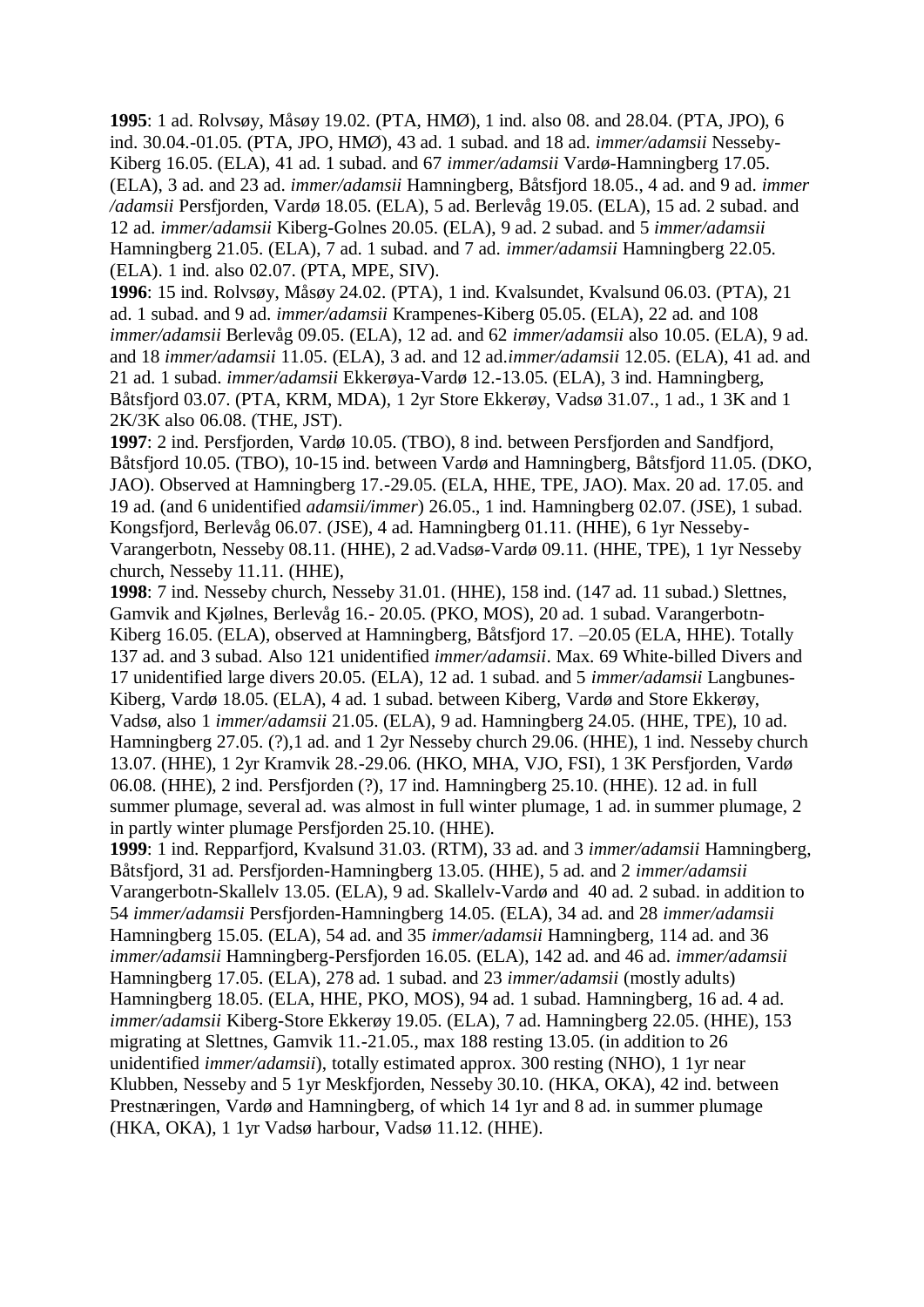The observations above document that an extensive and concentrated migration of White-billed Divers takes place in the middle of May. The total of 279 White-billed Divers and 23 unidentified "large" divers at Hamningberg 18.05.1999 is clearly the highest one-day-total ever recorded at a single location in Norway. It is also noteworthy that a lot of birds seem to migrate "on water" - they are swimming eastwards on the sea currents. This migration is however more difficult to count than the migration of flying birds. The extent of migration in April and early May is mostly unknown. Our observations indicate that the local winter population is relatively small and the summer population is changing between years.

# **Red-necked Grebe (***Podiceps griseigena***)** - All records

**1995:** 1 ad. Krampenes, Vadsø 23.07. (RLE), 2 ad. Skjåholmen, Nesseby 03.09. (JPY, PTO), 1 1yr Halsen N, Kvalsund 12.10. (PTA).

**1996:** 2 ind. Varangerbotn, Nesseby 30.07. and 04.08. (THE, JST), 1 ad. Valen syd, Store Ekkerøy, Vadsø 07.07. (PTA, KRM, MDA), 1 ind. Nyborg, Nesseby 27.07. (RLE), 1 ind. Kiberg harbour, Vardø 03.11. (TPE, JAO).

**1997:** 1 ad. Skjåholmen, Nesseby 30.08. (JPY, PTO), 1 ind. Gornitak, Nesseby 07.-08.11. (HKA, HHE m. fl.).

**1998:** 1 2yr Store Ekkerøy, Vadsø 11.04. (BCA, MGÜ).

**1999:** 2 ind. mellom Skallelv, Vadsø and Vardø 14.05. (ELA), 1 ind. migrating E Nesseby church, Nesseby 09.10. (HHE).

**Slavonian Grebe (***Podiceps auritus***)** - Records from Oct-April; all records from E Finnmark **1993:** 1 ind. Storbukt, Kvalsund 21.11. (RTM).

**1995:** 1 pair Langfjorden, Rolvsøy, Måsøy 30.04. (PTA, HMØ).

**1996:** 2 ind. Varangerbotn, Nesseby 30.07., 3 ind. also 04.08. (THE, JST).

**1999:** 1 ind. Golnes, Vadsø 07.06. (TAX).

Even though we have a breeding population in western parts this species is very rare further east.

#### **Northern Fulmar (***Fulmarus glacialis)* - Big numbers

**1998:** Approx. 100 000 ind. migrating E at Hamningberg, Båtsfjord 17.05. (ELA, HHE).

This is the highest one-day-total ever recorded at a single location in Norway.

# **Sooty Shearwater (***Puffinus griseus***)** - All records

**1997:** 1 ind. Hornøya, Vardø 07.07. (TVA), 1 ind. Mortensnes, Nesseby 27.07. (HHE, AHE), 1 ind. Hamningberg, Båtsfjord 24.08. (HHE), 1 ind. Mortensnes 27.09. (HHE). **1998:** 1 ind. Nesseby church, Nesseby 11.10. (F) (HHE).

The limited number of observations indicate that the Sooty Shearwater is a very rare guest in Finnmark. Observers should consider the possible confusion with dark morph Northern Fulmars and dark Skuas.

# **Manx Shearwater (***Puffinus puffinus***)** - All records

**1978:** 5 ind. Nesseby church, Nesseby 30.06.-02.07. (BCA).

**1997:** 1 ind. Hamningberg, Båtsfjord 08.07. (MVA, TVA, ØHA),1 ind. Mortensnes, Nesseby 27.07. (HHE), 3 ind. Mortensnes 01.08. (HHE), 1 ind. Hamningberg 13.08. (HHE), 2 ind. Nesseby church 14.08. (HHE), 1 ind. Vadsøya, Vadsø 14.08. (TPE). The bird at Vadsøya is probably the same as one of the birds at Nesseby. 3 ind. Nesseby church 16.08. (HHE). **1998:** 2 ind. in the Varanger fjord between Vardø and Kirkenes 03.06. (ONY, OPI), 1 ind. Nesseby church, Nesseby 22.06. (HHE), observed regularly at Nesseby church 07.-19.07. (HHE ++), max. count 25 ind. 13.07. (HHE ++), 1 ind. Hornøya, Vardø 16.07. (HHE), 3 ind. Nesseby church 28.07. (HKO, MHA, FSI), 14 ind. also 30.07. (HHE), 1 ind. Vadsøya, Vadsø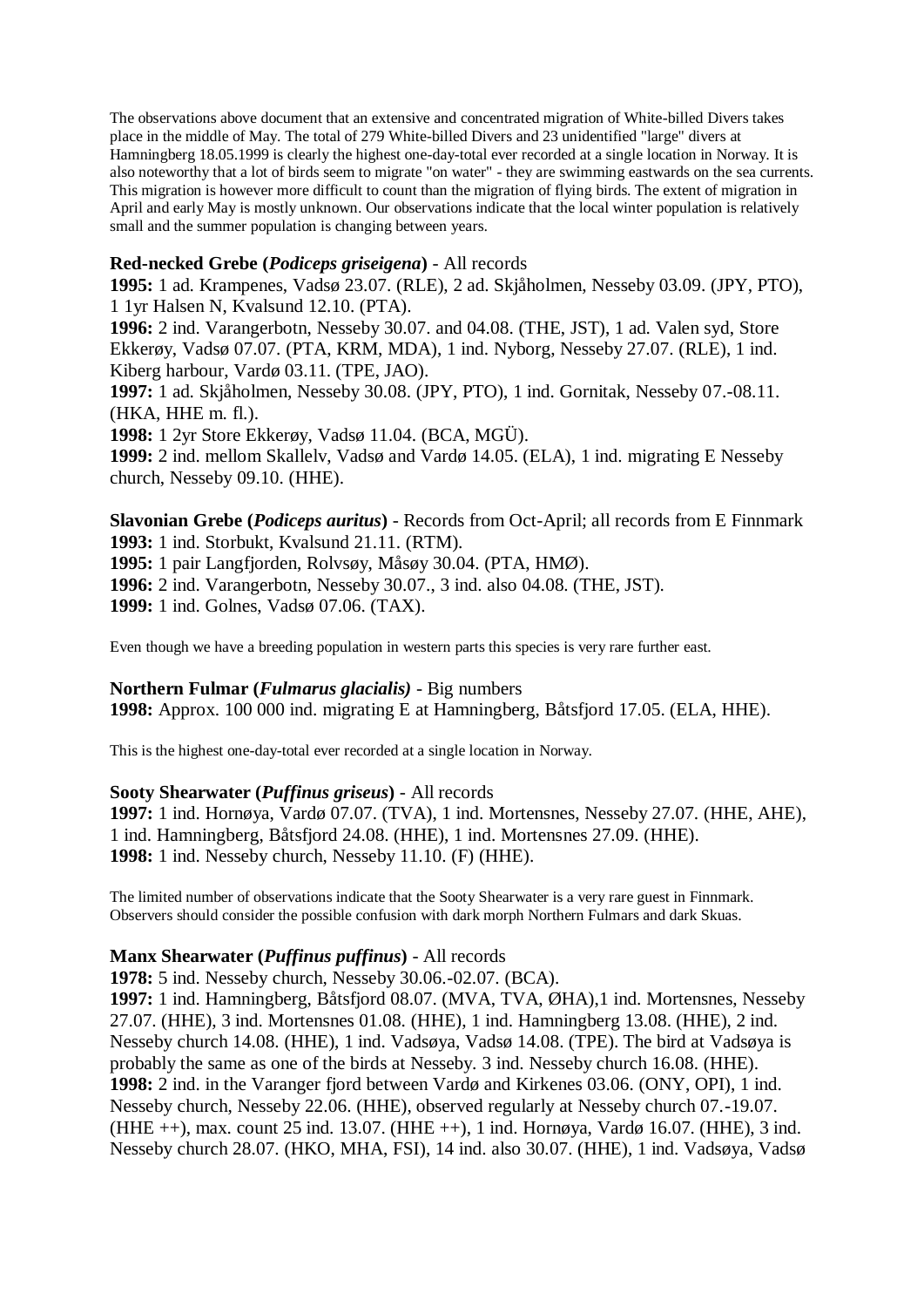31.07. (HHE), 2 ind. Mortensnes, Nesseby 05.08. (HHE), 1 ind. Nesseby church 14.08. (HHE), 3 ind. also 18.08. (BCA), 5 ind. 27.08. (BCA, HHE) and 1 ind. 10.10. (HHE). **1999:** 1 ind. Hamningberg, Båtsfjord 21.06. (CLJ, CGU), 4 ind. Nesseby church, Nesseby 22.07. (KHH), 1 ind. Hamningberg 05.09. (HHE).

The number of observations in July-August 1998 is unique. The occurance was probably caused by persistent strong winds from the east. However, the presence of birders were also exceptional. It is hard to guess how many individual birds were involved. Probably a number of birds were resident in the area for at least some days and could therefore be counted repeatedly. If we just add all observations the total would be 110 individuals. The single observation from 10.10.98 is surprisingly late, especially this far north.

# **European Storm Petrel (***Hydrobates pelagicus***)** - All records

**1995:** 3 ind., of which 2 was trapped in a net, Kvalen, Rolvsøy, Måsøy 02.09. (PTA, KRM). **1998:** 1 ind. migrating E Nesseby church, Nesseby 07.07. (HHE).

# **Leach's Storm Petrel (***Oceanodroma leucorhoa***)** - All records

**1993:** 1 ind. found very exhausted at Hesseng, Sør-Varanger 27.10. (SKO). **1997:** 1 ind. Nesseby church, Nesseby 28.06. (ØHA, TWA, TVA, MVA), 1 ind. migrating E Mortensnes, Nesseby 30.07. (TPE, JAO), 1 ind. migrating E Mortensnes 01.08. (HHE). **1998:** Observations from Nesseby church, Nesseby: 2 ind. migrating E 05.07. (HHE), 29 ind. migrating E 07.07. (HHE), 39 ind. migrating E 12.07. (HHE), 24 ind. towards E 13.07. (HHE m. fl.), 76 ind. towards E 14.07. (HHE m. fl.), 15 ind. towards E 15.07. (HHE ++), 1 ind. towards E 19.07. (HHE).

The occurance at Nesseby church in July 1998 is exceptional. The large number at 14.07. is probably the highest number of daytime migrating Leach's Storm Petrels ever recorded in Norway. See also the comments regarding Manx Shearwater.

# **Unidentified darkrumped "Storm Petrel" (***Oceanodroma sp***.)** - All records

**1998:** 1 ind. with flight, build and wing pattern as a Leach's Storm Petrel, but with a seemingly totally dark rump migrated westwards at Nesseby church, Nesseby 15.07. (HHE, GGU, MHE, MLP, RHO, FJØ).

There are several records of the "dark rumped" Swinhoe's Petrel both in Norway and other European countries. However, it has not been possible to confirm the identify of this bird from Nesseby.

# **Great Cormorant (***Phalacrocorax carbo***)** - Inland records

**1996**: 1 ind. found hurt, Svanvik, Sør-Varanger 28.04. (IHA), 1 ind. Fjærvannet, Sør-Varanger 03.06. (GEV, PEA, PGT, SWI).

**1997**: 12 ind. Ruskebukta, Sør-Varanger migrating S 10.09. (MGÜ).

**1999**: 3 ind. Utnes, Sør-Varanger 10.06. (MGÜ), 1 ind. Fjærvannet and 4 ind. Gravholmen, Sør-Varanger 09.09. (MGÜ), 1 ind. Jergul, Karasjok 13.09. (BNI), 3 ind. Jergul 20.09. (BNI).

**Northern Gannet (***Sula bassana***)** - Records from November-March **1999:** 1 ad. Vadsøya, Vadsø 26.02. (HHE).

# **Cattle Egret (***Bubulcus ibis***)** - All records

**1999:** 1 ind. Repvåg, Nordkapp from ultimo September until 26.10. (F, V) (SSA, HHE ++).

This is the second record in Norway. The first bird was seen near Skoganvarre, Porsanger in August 1988. The record from Repvåg is previously published by Heggland (2000).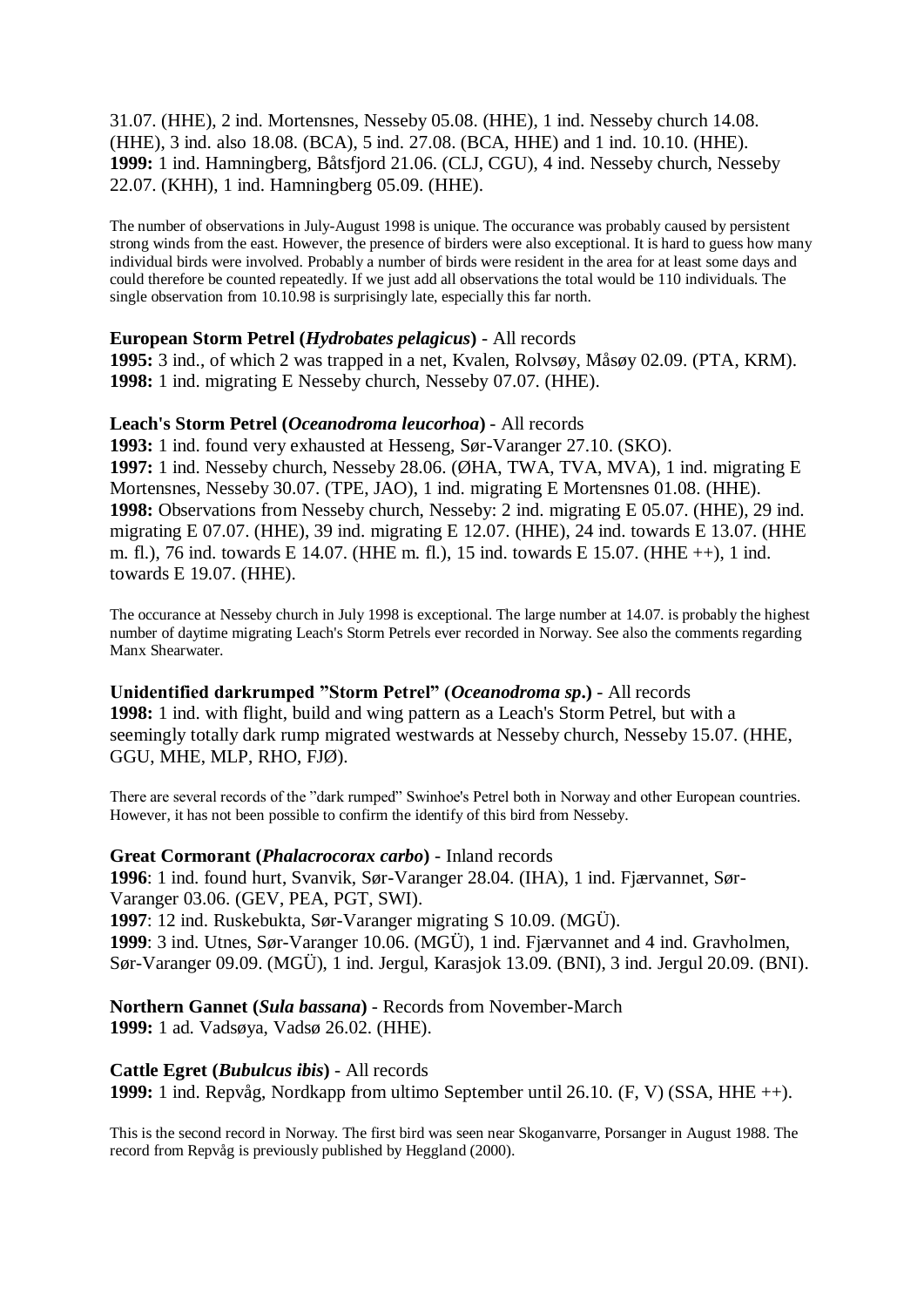# **Grey Heron (***Ardea cinerea***)** - All records

**1993:** 1 ind. Alta 04.09. (BCA). **1994:** 1 ind. Halsen, Kvalsund 28.04. (PTA, PBR), 1 ind. Billefjordvatnet N, Indre Billefjord, Porsanger 03.06. (PTA), 1 2K+ Ariselva, Repparfjordbotn, Kvalsund 28.08. (PTA, HMØ, BOH). **1999:** 1 ind. near Kiberg, Vardø primo June (LLU).

# **Tundra Swan (***Cygnus columbianus bewickii***)** - All records

**1995**: 1 ind. Langbunes, Vardø 20.05. (ELA).

**1996:** 1 ind. Barvikvannet, Vardø 05.08. (MFT).

**1997:** 1 ad. Skallelv, Vadsø 06.-10.06. (HHE, GSH, TPE, RTM), 1 ad. Barvikvannet, Vardø 24.-28.06. (BCA, MGÜ).

**1998:** 1 ad. Barvikmyrene, Vardø 07.06. (HHE, BOT, AGU), 1 ind. Adamstoppen, Båtsfjord 20.07. (MHE, MLP, RHO), 1 ind. Båtsfjordfjellet, Båtsfjord 03.09. (RPB a.o.).

**Whooper Swan (***Cygnus cygnus***)** - Records from November-March **1998**: 1 ind. Noatun, Sør-Varanger 30.03. (PNY).

#### **Mute Swan (***Cygnus olor***)** - All records

**1994**: 1 ind. Nyhavn, Sør-Varanger 28.04. (ATR).

**1995**: 1 ind. Gjesvær, Nordkapp 25.04. (SGT).

**1996**: 4 ind. Berlevåg sentrum, Berlevåg from medio January until medio February. One of them was found dead (EMO).

The swans in Berlevåg are previously mentioned in "Finnmarken" 22.02.1996. They were reported as Whooper Swans, but a photo of one of the birds clearly shows a Mute Swan.

# **Bean Goose (***Anser fabalis***)** - Records from November-April

**1999:** 1 ind. Bjørkåsen fellesbeite, Sør-Varanger 24.04. (MGÜ), 1 ind. Svanvik, Sør-Varanger 28.04. (MGÜ), 6 ind. Kistrand, Porsanger 26.04. (YNI), 1 1yr Vadsø harbour, Vadsø 13.11. (HHE).

# **Pink-footed Goose (***Anser brachyrhyncus***)** - All records

**1993:** 1 ind. Valan, Nordkapp 07.05. (SGT), 2 ind. Store Ekkerøy, Vadsø 27.05. (RBE). **1995:** 1 ind. Rolvsøy, Måsøy 14.05. (PTA, HMØ), 17 ind. Hamningberg, Båtsfjord 02.07. (PTA, MPE, SIV).

**1996:** 1 ind. Repparfjordbotn, Kvalsund 31.05. (PTA), 3 ind. Sirma, Tana 31.05. (AFO), 1 ind. Marielva, Båtsfjord 01.-02.07. (KRA a.o.).

**1997:** 6 ind. Vestre Jakobselv, Vadsø 11.05. (DKO, JAO), 2 ind. Skallelv, Vadsø 01.06. (JTA), 1 ind. also 13.06. (BCA), 2 ind. 19.06. (ACE, HHE), 2 ind. 21.06. (MGÜ, PKS, MEG), 3 ind. Kramvikmyra, Vardø 24.-25.06. (MGÜ, TPE), 2 ind. Bjøkåsen fellesbeite, Sør-Varanger 25.06. (MGÜ).

**1998:** 1 ind. Kariel, Vadsø 09.05. (TPE, JAO, HHE, GSH), 2 ind. also 18.05. (KRU), 1 ind. Sandfjorden, Båtsfjord 27.05. (?), 1 ind. Store Ekkerøy, Vadsø 01.06. (HHE).

**1999:** 1 ind. Vaggatem, Sør-Varanger 14.05. (MGÜ), 2. ind. Hamningberg, Båtsfjord 17.05. (ELA), 5 ind. Stabbursnes, Porsanger 20.05. (PTA, YNI), 1 ind. Kariel, Vadsø 23.05. (MGÜ, HHE), 8 ind. near Giskananjåkka, Nesseby 23.05. (HHE, MGÜ), 4 ind. Kariel 24.05. (HHE), 7 ind. near Nesseby church, Nesseby 24.05. (HHE), 5 ind. Kariel 27.05. (HHE), 4 ind. Kariel 28.05. (HHE, PTA), 2 ind. Skallelv 28.05. (GCO, FDI), 3 ind. Skoganvarre, Porsanger 30.05. (PTA), 1 ind. Kariel 30.05. (GCO, FDI).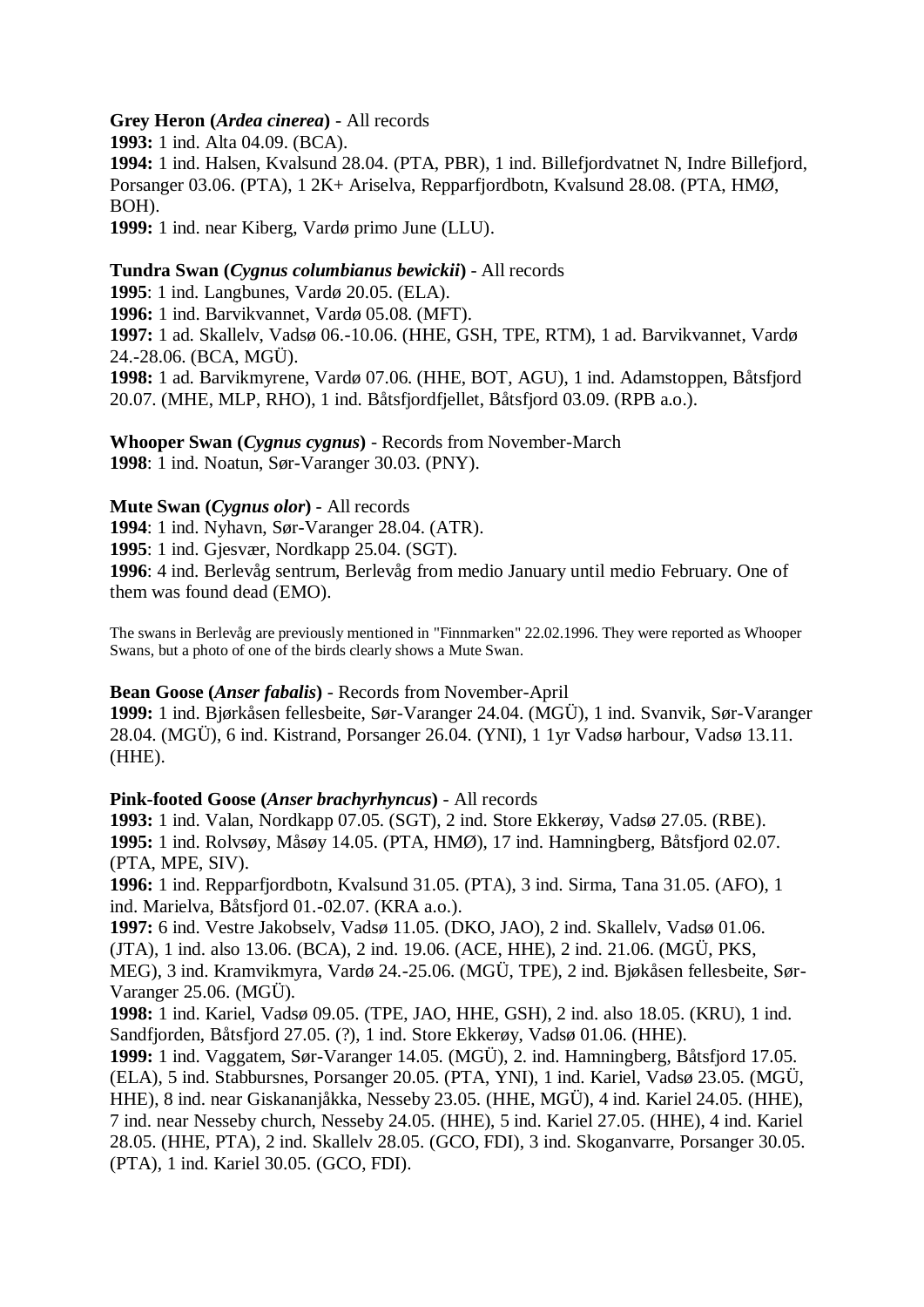# **White-fronted Goose (***Anser albifrons***)** - All records

**1993:** 3 ind. Svartnes, Vardø 23.05. (RBE), 2 ind. Store Ekkerøy, Vadsø 27.05. (RBE), 1 ind. Skjåholmen, Nesseby 27.06. (RBE).

**1995:** 1 ad. Vestre Jakobselv, Vadsø 02.06. (PTA, YNI, HMØ, KRM).

**1996:** 1 2yr Kistrand, Porsanger 12.05. (PTA), 1 ind. Kariel, Vadsø 17.05. (BCA), 7 ind. Stabbursnes, Porsanger 19.06. (HMA, MMA).

**1997:** 1 ind. Skallelv, Vadsø 01.06. (JTA), 1 ad. Store Ekkerøy, Vadsø 10.06. (HHE), 2 ad. Skallelv seen for approx. one week medio June (HHE).

**1998:** 2 ind. Rørholmen, Alta 27.05. (AØS), 1 ad. Store Ekkerøy, Vadsø 07.06. (HHE, BOT, AGU).

**1999:** 2 ad. Stabbursnes, Porsanger 20.05. (PTA, YNI), 1 2yr Skallelv, Vadsø 22.-23.05. (HHE, MGÜ), 3 2yr Kariel, Vadsø 27.05. (HHE), 1 ad. Nesseby church, Nesseby 29.05. (HHE), 1 ad. Stabbursnes 30.05. (PTA), 23 2yr Skallelv 31.05. (HHE), 5 2yr Kariel 31.05. (HHE), 1 ad. Komagvær, Vardø 06.06. (HHE, TAX).

All identified birds showed the characters of the eastern subspecies *albifrons.*

# **Lesser White-fronted Goose (***Anser erythropus***)** - All records

**1994:** Records from Valdak, Porsanger: 3 pairs 12.05. (PTA), 3 pairs and 6 1yr 17.08. (PTA, BOH), 8 pairs and 16 1yr 26.08. (PTA, TAA), 4 pairs and 12 1yr 03.-06.09. (PTA, TST). One ind. with a sattellitetransmittor found dead at Skjåholmen, Nesseby in autumn (PTO). **1995:** Records from Valdak, Porsanger: 4 ad. 11.06. (PTA), 6 2yr 28.06. (PTA, MPE, SIV). A total of 18 ad. and 21 pullus were found in a known breeding area 20.07.-02.08. (TAA, IJØ). A total of approx. 50 ind. Skjåholmen, Nesseby between 23.8. and 04.09. (PTO, JPY, KRU).

**1996**: 2 ad. Sirma, Tana 31.05. (AFO), 2 ad. Skjåholmen, Nesseby 07.06. Approximately 5 pairs rested on the island during the spring (TAA, IJØ). A total of 13 ind. Skjåholmen 25.08.- 02.09. (PTO).

**1997:** Approx. 20 ad. seen between Store Ekkerøy, Vadsø and Skallelv, Vadsø between 24.05. and 24.06. (HHE, ELA, TPE ++). The highest daily total was 7 ind. Storelvosen, Vadsø 02.06. (MGÜ), 6 ind. Krampenes, Vadsø 13.06. (JTA) and 5 ad. Skallelv 21.06. (PKS, MEG, HHE ++). These birds were not ringed. 2 ad. Skjåholmen, Nesseby 02.06. (TAA, IJØ). A total of 40-49 ind. Skjåholmen 20.-30.08. (JPY, PTO, KRU), 1 1yr Kiberg, Vardø 26.10.- 16.11. (HHE, TPE, KSH, HKA).

**1998:** 21 ind. Slettnes-Kjølnes 16.-20.05. (PKO, MOS), 4 ad. Store Ekkerøy, Vadsø and Storelvosen, Vadsø 21.05, 5 ad. Storelvosen 23.05. (MGÜ), 5 ad. Store Ekkerøy-Skallelv 24.05. (MGÜ, TPE, HHE), 2 ad. Skallelv 27.05. and 2 ad. Sirma, Tana 27.05. (KRU, JRI, MUK), 2 ad. Høyholmen, Tana 29.05. (KRU, JRI, MUK), 1 ad. Store Ekkerøy 30.05. (HHE), 2 ad. Nesseby church, Nesseby 22.06. (HHE). The birds flew away towards Skjåholmen. One pair and two single birds were registered while surveying known breeding areas (JPÄ). Totally 17-22 ind. Skjåholmen, Nesseby between 18.8. and 31.08. (JPY, RKA, PTO). **1999:** 1 ind. Fægfjordholmen, Kvalsund 27.04. (YNI), 2 ad. Store Ekkerøy, Vadsø 17.05. (HHE, GSH), 2 ad. Sirma, Tana (one with coloured ring) 14. and 17.05. (PKO, MSA, MPA, PKI, MAL), 1 pair Store Ekkerøy 19.05. (PKO, MSA), 2 ad.towards E at Nesseby church, Nesseby 20.05., 1 ad. Sirma 20.05. (PKO, MSA), 7 ind. Store Ekkerøy 22.05. (MPA, PKI, MAL), 1 ad. Sirma 29.05. (MPA, PKI, MAL), 3 ad. Skallelv, Vadsø 31.05. (HHE), 1 pair Høyholmen, Tana 08.06. (MKO), 2 ad. Kiberg-Hamningberg 09.06. (KVA), 2 ad. Store Ekkerøy 29.06. (ERI), 6 ind. migrating north somewhere in W Finnmark 01.07. (JPÄ), 1 ad. 2 juv. daily at Skjåholmen, Nesseby 19.-27.08. (JPY, PPO, PTO), 5 ind. migrating east at Skjåholmen 21.08. (PPO).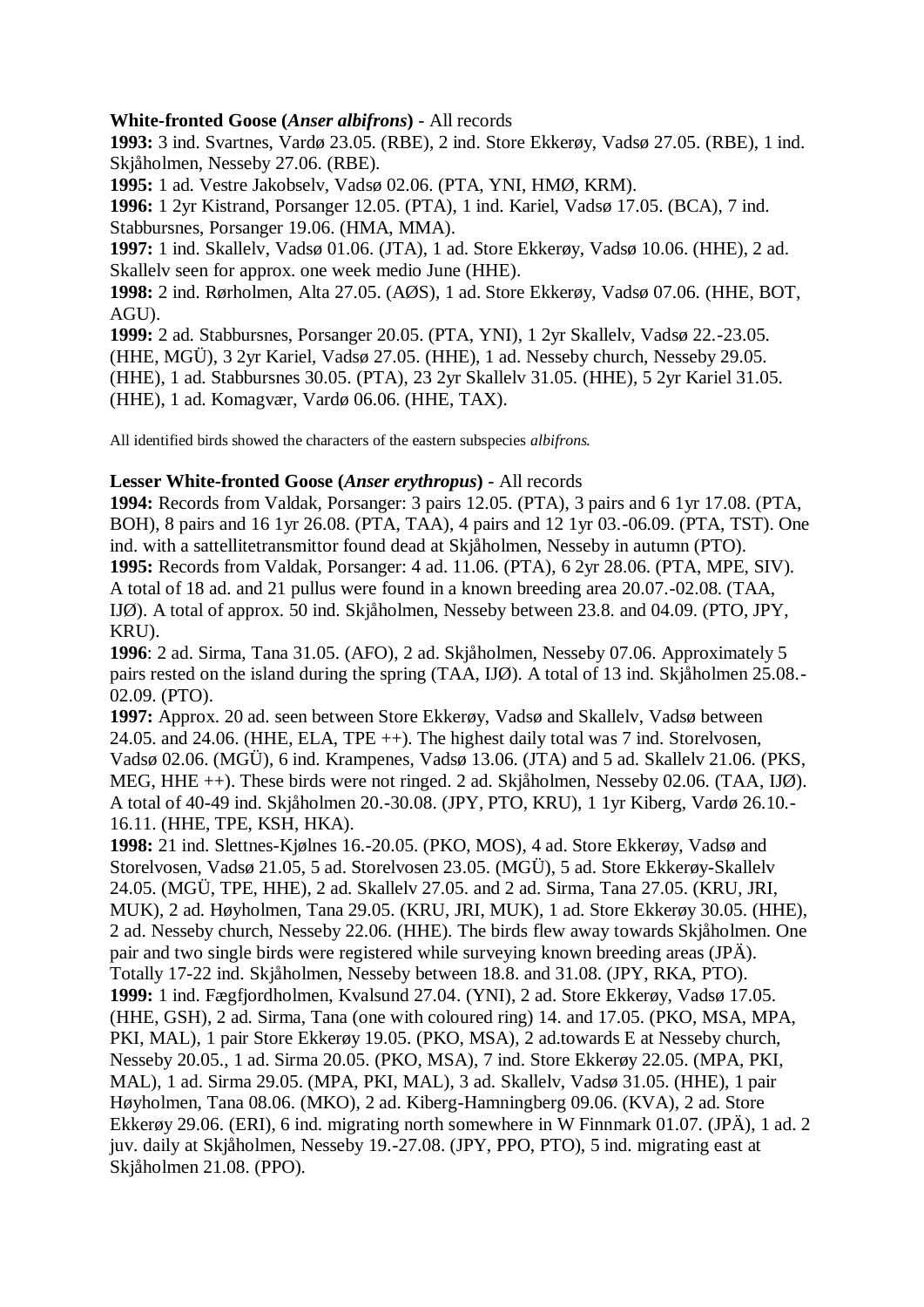| Resting Lesser White-fronted Geese at Valdakmyra, Porsanger 1994-1999 (TAA, IJØ): |               |             |              |                 |               |                |
|-----------------------------------------------------------------------------------|---------------|-------------|--------------|-----------------|---------------|----------------|
|                                                                                   | <b>Spring</b> |             |              |                 | <b>Autumn</b> |                |
|                                                                                   | <b>Max</b>    | Date        | <b>Total</b> | <b>Period</b>   | <b>Total</b>  | <b>Period</b>  |
| 1994                                                                              | 24            | $19.-20.5.$ | 56           | $15.5.-6.6.$    | 64            | $17.8.-6.9.$   |
| 1995                                                                              | 48            | 23.5.       | $60+$        | $16.5.-3.6.$    | 128           | $19.8 - 6.9$ . |
| 1996                                                                              | 31            | 31.5.       | 56           | $14.5 - 11.6$ . | 39            | $22.8 - 5.9$ . |
| 1997                                                                              | 32            | $30.-31.5.$ | 59           | $15.5 - 20.6$ . | 57            | $20.8 - 3.9$ . |
| 1998                                                                              | 37            | 21.5.       | 84           | $15.5 - 16.6$ . | 60            | $17.8 - 2.9.$  |
| 1999                                                                              | 35            | 23.5.       | 58           | $14.5.-5.6.$    | 43            | $16.8.-3.9.$   |

All records from Valdakmyra, Porsanger during the monitoring period are presented in the above table. Alle other records are presented in the text. The record from Kiberg in October-November 1997 are extreme and this is probably the latest autumn record in Norway ever. This year extraordinary numbers of birds were resting at the Varanger peninsula during spring migration. For details check out the annual reports from the Lesser Whitefronted Goose Project.

# **Greylag Goose (***Anser anser***)** - Records from October-April

**1999:** 36 ind. Kistrand, Porsanger 26.04. (YNI).

# **Bar-tailed Goose (***Anser indicus***)** - All records

**1997:** 3 ind. Skjåholmen, Nesseby 21.-27.08. (JPY, PTO).

**1998:** 1 ad. Svanvik, Sør-Varanger 14.06. (LFL, BOF), 12 ind. and 2 probable hybrids Bartailed x Brent Goose in Sandfjorden, Båtsfjord 27.06. (?), 2 ind. Svartnes, Vardø 28.06. (GHÖ).

# **Snow Goose (***Anser caerulescens***)** - All records

**1997:** 1 ind. (white phase) Skjåholmen, Nesseby 21.-27.08. (JPY, PTO).

# **Canada Goose (***Branta canadansis***)** - All records

**1997:** 1 ind. Bugøyfjord, Sør-Varanger 01.05. (MGÜ), 1 ind. Noatun, Sør-Varanger 19.05. (SWI).

**1998:** 1 ind. Kariel, Vadsø 18.05. (KRU). Fuglen viste karakterer som er forenlige med en av de små nordamerikanske underartene, men funnet er ikke behandlet av NSKF.

# **Barnacle Goose (***Branta leucopsis***)** - All records

**1995:** 4 ind. Nesseby 06.06. (PIL).

**1996:** 1 ad. Stabbursnes, Porsanger 09.06. (PTA, YNI, PBR), 1 ind. Berlevåg sentrum, Berlevåg 01.07. (KRA ++).

**1997:** 1 ind. migrating SE at Hamningberg, Båtsfjord 28.09. (HHE, TPE), 5 ind. Skallelv, Vadsø 28.09. (HHE, TPE), 8 ind. Nesseby church, Nesseby 30.08.-29.09. (BCA, HHE, TPE, MGÜ).

**1998:** 2 ind. Slettnes-Kjølnes 16.-20.05. (PKO, MOS), 7 ind. Nesseby church 02.09. (HHE), 6 ind. also 05.09. (HHE), 7 ind. 06.09. (HHE), 5 ind. towards S at Nesseby church 03.10. (HHE, TPE).

**1999:** 1 ind. Slettnes, Gamvik 22.05. (NHO), 2 ind. Skallelv, Vadsø 22., 23. and 30.05. (HHE, MGÜ).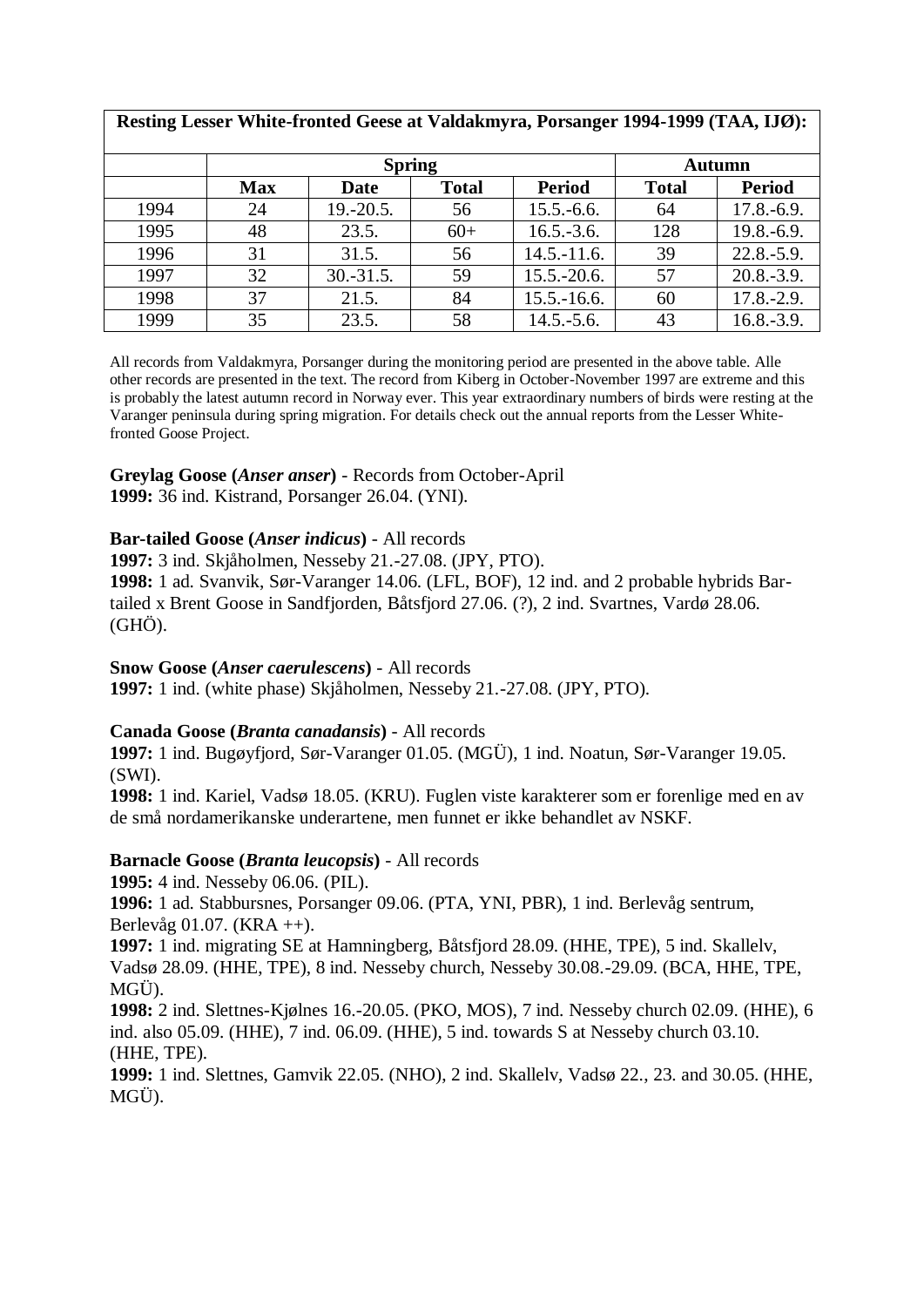# **Brent Goose (***Branta bernicla***)** - All records

**1994:** 1 ind. Hamningberg, Båtsfjord 17.06. (DAS).

**1996:** 1 ind. Berlevåg sentrum, Berlevåg 01.07. (KRA ++), 1 ind. Svartnes, Vardø 03.11. (TPE, JAO).

**1997:** 5 ad. *bernicla*, Svartnes, Vardø 21.06. (HHE).

**1999:** 2 ind. between Kiberg, Vardø and Hamningberg 09.06. (KVA), 1 ind. migrating towards SW at Nesseby church, Nesseby 10.10. (HHE).

Only the birds at Svartnes in 1997 was identified to subspecies. So far only the eastern subspecies *bernicla* is proved recorded in Finnmark county.

**Common Shelduck (***Tadorna tadorna***)** - Records outside Nesseby and Porsanger and records from October-March

**1993**: 3 ind. Svanhovd, Sør-Varanger in May-June (LFL).

**1996**: 2 ind. Høyholmen, Tana 16.06. (HME, MMA) and 1 F 02.07. (KRA ++). **1997**: 1 ind. Markop, Kvalsund 24.04. (YNI), 1 M Finnvik, Båtsfjord 10.-11.05. (MGÜ,

DKO, JAO, TBO), 2 ind. Høyholmen 07.06. (BCA), 3 ind. Leirpollen, Tana (RTM), 1 ind. Kirkenes, Sør-Varanger 17.06. (JTA). The last juvenile was seen at Nesseby church, Nesseby 18.10. (HHE).

**1998**: 2 ind. Melsvik, Alta 14.04. (PAA), 1 pair Bognelv, Alta 30.05. (AØS), 1 pair Leirpollen, Tana 14.06. (BOF).

**1999**: 1 ind. Kariel, Vadsø 23.05. and 1 ind. Storelvosen, Vadsø 23.05. (MGÜ), 1 ad. F seen in the small pond at Vadsøya, Vadsø 17.08 (HHE). The last two juveniles were seen at Nesseby church 14.10. (HHE).

**Eurasian Wigeon (***Anas penelope***)** - Records from November-April **1997:** 1 pair in Vadsø harbour, Vadsø until 06.12. (HHE, TPE).

# **Gadwall (***Anas strepera***)** - All records

**1994**: 1 pair Noatun, Sør-Varanger 03.06. (ARU, JKO).

**1999**: 1 pair Gjøkbukta, Sør-Varanger 31.05. (MGÜ), 1 pair Noatun, Sør-Varanger 18.06. (TPE, OBH), 1 F also 19.06. (MGÜ).

**Northern Pintail (***Anas acuta***)** - Records from November-April and breeding records. **1991:** 1 clutch with 4 pull Repparfjordbotn, Kvalsund 16.08. (RTM). **1993:** 1 ind. Repparfjordbotn 21.11. (RTM). **1994:** 1 ad. M Ariselva, Kvalsund 26.03. (PTA, TST), 1 ad. M Kvalsund village, Kvalsund 24.11.-20.12. (PTA). Breeding at Børselv, Porsanger 19.07. (BCA). **1995:** 1 ad. M Ariselva, Kvalsund 29.01. (PTA, HMØ), 1 ad. M Dypelvbukta, Kvalsund

02.02. (PTA), 1 ad. M Leira, Rolvsøy, Måsøy 18.02. (PTA, HMØ).

**1996:** 1 ind. Kirkenes, Sør-Varanger 10.-17.10. was quite late (BCA).

All winterrecords could possibly be the same individual.

# **Garganey (***Anas querquedula***)** - All records

**1986:** 3 ad. Skallelv, Vadsø 06.06. (KKE). **1995:** 1 M Valan, Nordkapp 06.06. (SGT). **1996:** 1 F Gjøkbukta, Sør-Varanger 16.09. (MGÜ). **1997:** 1 M Prestøya, Sør-Varanger 17. and 22.05. (MGÜ), 2 M 1 F Bugøyfjord, Sør-Varanger 20. and 24.06. (BCA, MGÜ).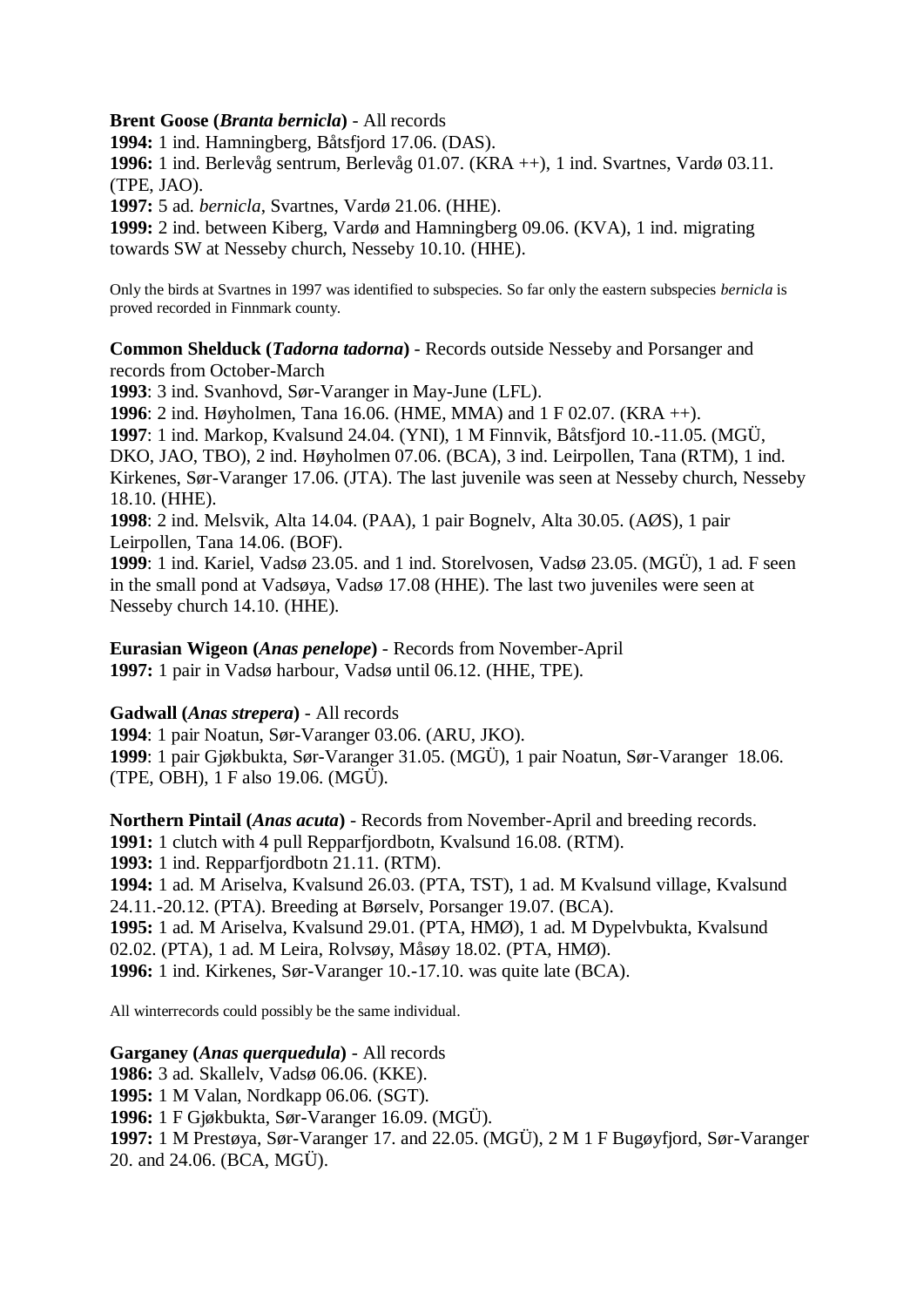**1999:** 1 pair Noatun, Sør-Varanger 03.06. (MGÜ), 1 M Nesseby church, Nesseby 04.06. (TBO).

# **Northern Shoveler (***Anas clypeata***)** - All records

**1992**: 1 M Krampenes, Vadsø date unknown (KKE).

**1993**: 1 pair Kariel, Vadsø 21.05. (RBE), 1 pair Hamningberg, Båtsfjord 24.05. (RBE).

**1994**: 4 M 1 F Loken, Sør-Varanger 21.05. (SWI).

**1995**: 2 ad. Kvalsund 27.05. (YNI), 1 M Vaggatem, Sør-Varanger 04.06. (KRM, PTA), 1 F Noatun, Sør-Varanger 03.07. (BCA).

**1996**: 1 M Stabbursnes, Porsanger 04.06. (PTA, YNI), 1 M 1 F Noatun, Sør-Varanger 16.09. (MGÜ).

**1997**: 1 pair Nyrud, Sør-Varanger 30.05. and 04.06. (GEV, MGÜ, PEA, PGT), 1 pair Gjøkbukta, Sør-Varanger 06.06. (MGÜ), 1 pair Skrøytnes, Sør-Varanger 11.06. (BCA). **1998**: 1 M Nesseby church, Nesseby 22.05. (MGÜ), 1 pair Skrøytnes, Sør-Varanger 31.05.- 01.06. (BCA), 1 pair Gjøkbukta, Sør-Varanger 02.06. (MGÜ), 2 ind. Nesseby church 23.08. (HHE), 2 ind. Nesseby church 27.08. (BCA), 1 ind. Skrøytnes, Sør-Varanger 01.09. (TBO), 1 ind. Lyngmo, Sør-Varanger 09.09. (MGÜ, SWI), 1 F Prestøya, Sør-Varanger 20.09. (MGÜ). **1999:** 1 M Nesseby church, Nesseby 29.05. (HHE), 1 M Skrøytnes, Sør-Varanger 08.06. (MGÜ), 1 pair Store Ekkerøy, Vadsø 09.06. (HHE), 1 pair Meskelv, Nesseby 09.06. (KVA), 2 MM Meskelv, Nesseby 10.06. (KVA), 4 ind., probably 1K, Hamningberg, Båtsfjord 22.08. (HHE, GSH).

# **Common Pochard (***Aythya ferina***)** - All records

**1994**: 1 M Noatun, Sør-Varanger 04.06. (ARU, JKO). **1997**: 1 F Kiberg harbour, Vardø 09.11. (TPE, HKA, HHE). **1999**: 1 M Mathisvannet, Alta 24.05. (BRU).

**Tufted Duck (***Aythya fuligula***)** - Records from November-April **1996**: 1 ind. ved Prestøya, Sør-Varanger 17.02.-03.03. (TBO).

**King Eider (***Somateria spactabilis***)** - Records from June-August, total counts, large numbers **1991**: 2100 ind. Varangerbotn-Hamningberg 11.-14.05. (ELA). **1992**: 915 ind. Varangerbotn-Hamningberg 23.-26.05. (ELA). **1993**: 80 ind. Kirkenes-Varangerbotn-Hamningberg 15.-20.05. (ELA). **1994**: 1501 ind. Bugøynes-Varangerbotn-Hamningberg 15.-20.05 (ELA) **1995:** 3207 ind. Bugøynes-Varangerbotn-Hamningberg 15.-23.05. (ELA), 230 ind. Skallelv, Vadsø 06.07. (JEB, SGR, ATM, KES). **1996**: 364 ind. Bugøynes-Varangerbotn-Hamningberg-Berlevåg 04.-12.05. (ELA). **1997:** 212 ind. Karlebotn-Hamningberg 24.- 29.05. (ELA). **1998:** 700 ind. migrating at Nesseby church, Nesseby 31.10. (HHE). **1999:** 1092 ind. Karlebotn-Hamningberg 13.-20.05. (ELA), 530 ind. Vardø 12.06. (HHE), 1

leucistic M Hasselneset, Vardø 19.06. (TLU), 1500 ind. Vadsø-Vardø 21.-22.11. (HHE).

LRSK has chosen to only publish a few of the many reports on this species. This species is regular in the Varanger area throughout the year, single observations have limited value, but we encourage observers to do systematic counts in specific areas.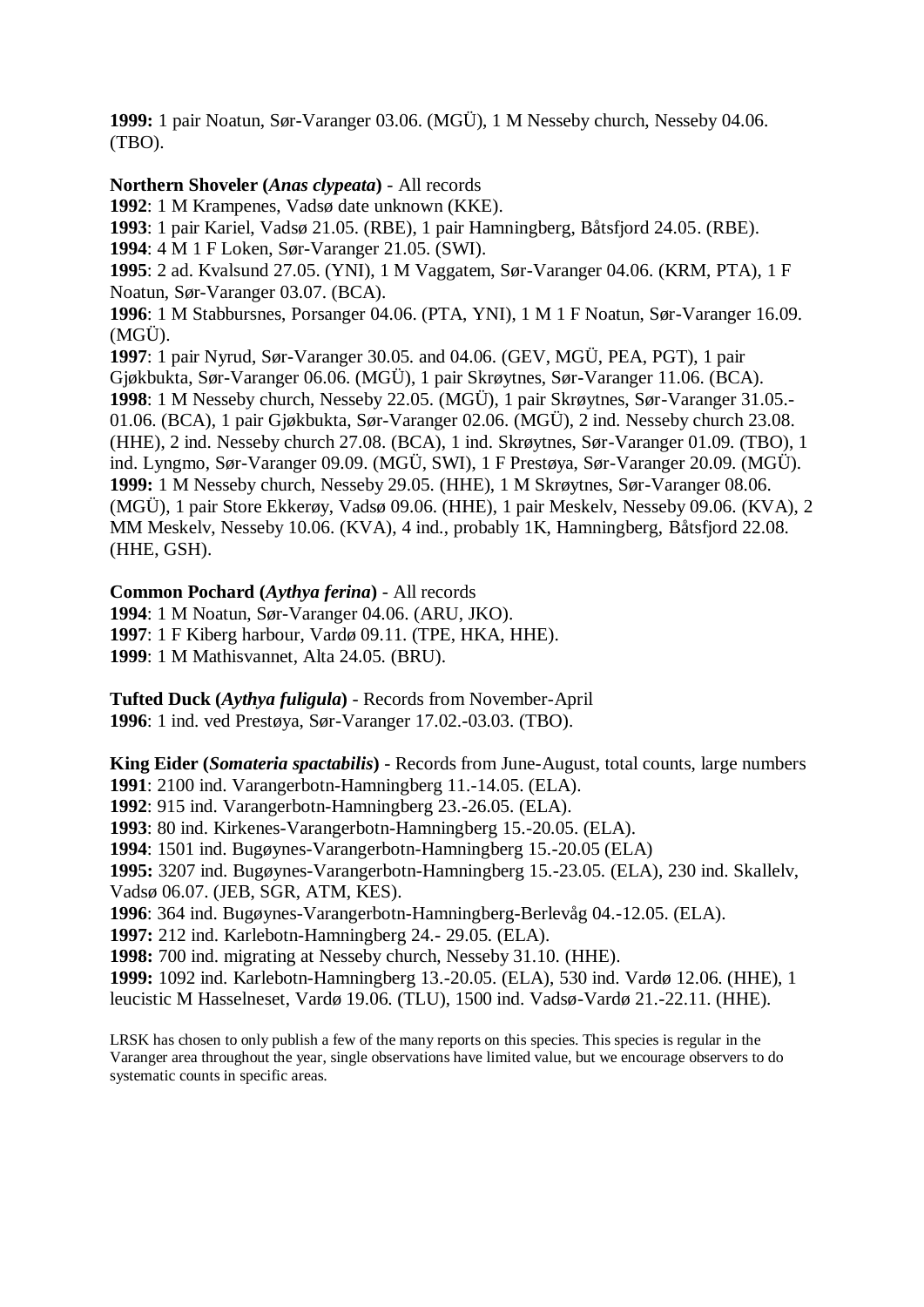# **Spectacled Eider (***Somateria fischerii***)** - All records

**1997:** 1 M migrating towards W at Mortensnes, Nesseby 15.06. (HHE).

This is the third record in Norway and the fourth in Europe. Both previous Norwegian records are from Vardø. Rumours about Spectacled Eiders in the Varanger area are heard from time to time. However, the number of accepted records are still very low. Male Common Eiders in beginning eclipse plumage and some eider hybrids may cause some confusion.

# **Common Eider (***Somateria mollissima***)** - Large numbers

**1996:** More than 10 000 ind. between Hamningberg and Vardø 02.08. (THE, JST). **1997:** 6500 ind. Persfjorden, Vardø 26.07. (AHE, HHE). **1998:** 7000 ind. Persfjorden-Sandfjorden 06.08. (HHE).

# **Hybrid Common x King Eider (***S. mollissima x S. spectabilis***)**

**1998:** 1 ad. M Angsnes-Meskelv, Nesseby 01.02., 27.02. and 22.03. (HHE), 1 ad. M Skallelv, Vadsø 08.03. (HHE, TMU, MVA).

The two hybrid males in the Varangerfjord in 1998 was apparently looking the same, but the occurence indicate two different individuals.

# **Steller's Eider (***Polysticta stelleri***)** - Records from W Finnmark, extensive counts, large numbers

**1991**: 1 pair Rolvsøy, Måsøy 14.04. (PTA, TST), 6657 ind. Varangerbotn-Hamningberg 11.- 14.05. (ELA).

**1992**: 7606 ind. Varangerbotn-Hamningberg 23.-26.05. (ELA).

**1993**: 10 137 ind. Kirkenes-Varangerbotn-Hamningberg 15.-20.05. (ELA).

**1994**: 9221 ind. Bugøynes-Varangerbotn-Hamningberg 17.-21.05. (ELA).

**1995:** 2 pairs Rolvsøy 08.04. (PTA, JPO), 2-3 ind. Rolvsøy 29.04.-01.05. (PTA, HMØ, JPO), 10 401 ind. Bugøynes-Varangerbotn-Hamningberg 15.-23.05. (ELA).

**1996**: 8676 ind. Bugøynes-Varangerbotn-Hamningberg-Berlevåg 04.-12.05. (ELA).

**1997:** 1489 ind. Karlebotn-Hamningberg 24.- 29.05. (ELA). Several hundred ind. stayed the summer (HHE, TPE). 8100 ind. Varangerbotn-Vardø 15.-16.11. (HHE).

**1998:** 6000 ind. Angsnes-Vardø 07.-08.03., 7347 ind. Karlebotn-Hamningberg 16.-21.05. (ELA), 300 ind. Vadsø harbour, Vadsø 21.06. (HHE), 8300 ind. Varangerbotn-Vardø 07. – 08.11. (HHE).

**1999:** 8356 ind. Karlebotn-Hamningberg 13.-20.05. (ELA), Approx. 2000 ind. in the Varangerfjord primo June, only a few later, probably less than 50 ind. in July-August (HHE), 10 900 ind. Varangerbotn-Vardø 21.-22.11. and 03.12. (HHE).

Until now little information is published about the early winter population. However, these data indicate that large numbers are present allready in medio November. Counts suggest that numbers are decreasing in January. Large numbers in May are also interesting.

# **Common Scoter (***Melanitta nigra***)** - Records from November-April

**1995:** 1 F Lian W, Kvalsund 28.01. (PTA, HMØ, KAK), 20 ind. Langfjorden, Rolvsøy,

Måsøy 09.04. (PTA), 10 ind. Krykkjeneset E, Rolvsøy, Måsøy 28.04. (PTA).

**1996:** 10 ind. Grense Jakobselv, Sør-Varanger 16.11. (MGÜ).

**1997:** 10 ind. Varangerbotn, Nesseby 08.11. (HHE), 50 ind. Skallelv, Vadsø 16.11. (HHE). **1998:** 30 ind. Komagvær, Vardø 11.04. (MGÜ).

**1999:** 50 ind. Nesseby church, Nesseby 04.11. (HHE), 4 F Reinøysund, Sør-Varanger 14.11. (MGÜ), 200 ind. Vadsø-Kramvik 21.11. (HHE), 2 ind. Buholmen, Sør-Varanger 27.11. (MGÜ).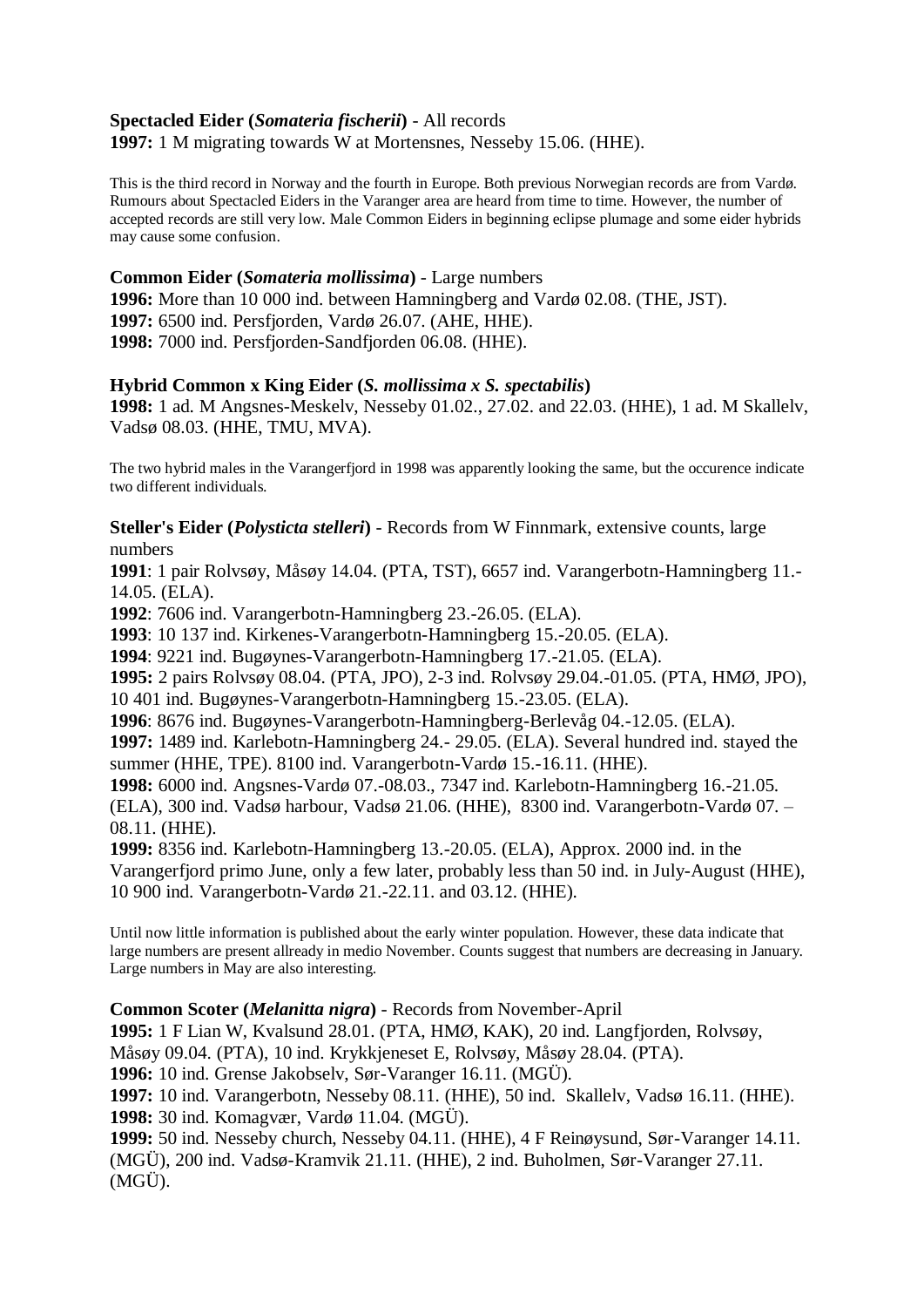# **Velvet Scoter (***Melanitta fusca***)** - Records from November-April

**1995:** 10 ind. Indre Billefjord, Porsanger 27.02. (PTA), 20 ind. Indre Billefjord 18.03. (PTA, KAK), 3-4 ind. Repparfjorden, Kvalsund 04.-05.11. (PTA, BKA, TST). **1996:** 2 ind. Kvalsundet 18.01. (PTA), 200 ind. Grense Jakobselv, Sør-Varanger 16.11. (MGÜ).

**1997:** 24 ind. Nesseby church, Nesseby 22.03. (MGÜ), 1 ind. migrating W at Hamningberg, Båtsfjord 01.11. (HHE), 50 ind. Varangerbotn, Nesseby and 5 ind. Nesseby church 08.11. (HHE), 50 ind. Skallelv 16.11. (HHE), 1 ind. Vadsø 22.11. (HHE), 1 M Prestøya, Sør-Varanger 22.11. (MGÜ).

**1998:** 12 ind. Byluft, Nesseby 07.03. (MGÜ), 5 ind. Gandvik, Sør-Varanger 11.04. (MGÜ), 14 ind. Veinesbukta, Nesseby 11.04. (MGÜ), 10 ind. Nesseby church, Nesseby 11.04. (MGÜ), 13 ind. Nesseby church 12.04. (HHE, TPE), 10 ind. Simanes, Alta 14.04. (PAA), **1999:** 2 ind. Vadsø 20.02. (HHE), 25 ind. Nesseby church, Nesseby 02.11. (HHE), 70 ind. Nesseby church 04.11. (HHE), 2 ind. 03.12. (HHE).

# **Long-tailed Duck (***Clangula hyemalis***)** - Large numbers

**1991**: 225 000 ind. resting and migrating NW at Vardø 12.-13.05. (ELA). **1999:** 10 046 ind. migrating at Slettnes, Gamvik during the period 11.-21.05. (NHO), 8000 ind. Nesseby church, Nesseby 10.10., hence 7000 towards W high above land (HHE).

The record in Vardø 1991 is without doubt the highest number ever recorded in Norway.

### **Common Goldeneye (***Bucephala clangula***)** - Records from November-April

**1994:** 1 ad. M Kvalsund village, Kvalsund 18.11.-20.12. (PTA, TST), 1 F Repparfjordbotn, Kvalsund 20.11. (PTA).

**1997:** 2 ind. Gornitak, Nesseby 08.11. (HHE).

**1999:** 1 M Vadsø harbour, Vadsø 20.02. (HHE), 1 pair Nyrud, Sør-Varanger 24.04. (MGÜ).

# **Smew (***Mergus albellus***)** - All records

**1993:** 1 ind. Karasjok 12.07. (IFL).

**1994:** 1 pair Skogfoss, Sør-Varanger 23.05. (SWI), 1 pair Sortbrysttjern, Sør-Varanger 02.06. (ARU, JKO), 2 pairs Noatun, Sør-Varanger 03.06. (ARU, JKO), 7 M 1 F Noatun 04.06. (ARU, JKO), 5 F Sandnesvannet, Sør-Varanger 05.-09.07. (EGR, KBS, KSC), 6 ind. Sandnesvannet 24.07. (EGR, KBS, KSC), 1 F and 1 pull Noatun 28.07. (BCA), 4 ind. Gjøkbukta, Sør-Varanger and 4 ind. Noatun 24.09. (BOH, PTA, HMØ). **1995:** 2 M and 3 F Nyrud, Sør-Varanger 03.06. (PTA, YNI, HMØ, KRM), 1 F Tommamyra, Sør-Varanger 30.06. (PTA, MPE, SIV), 6 M 6 F Noatun, Sør-Varanger 01.07. (JEB, SGR, ATM, KES), 6 ind. Sandnesvannet, Sør-Varanger 02.07. (JEB, SGR, ATM, KES), Pasvik 27.06-23.08.: max. 18 ind. Skrøytnes and 2 ind. Vaggatem 23.08. (BCA, MGÜ). **1996:** 23 ind. between Jordanfoss and Hestefoss, Sør-Varanger 03.06. and 17 ind. in the same area 08.06. (GEV, PEA, PGT, SWI), Pasvik 19.07.-13.10.: 15 locations, max. 50 ind. Noatun 17.09. (MGÜ). 1 ind. on the fjord at Elvenes, Sør-Varanger 18.08. and 22.09. (MGÜ). **1997:** 1 F Virdnejavre, Kautokeino 22.06. (AØS), 13 ind. in one flock Pasvikelva, Sør-Varanger 28.06. Also approx. 10 ind. in Pasvik (PKS, MEG), Pasvik 30.05-21.09.: 12 locations, max. 42 ind. in four locations 10.09. (MGÜ), 1 ind. on the fjord at Elvenes, Sør-Varanger 21.09. (MGÜ).

**1998:** 2 F Sandnesvannet, Sør-Varanger and 4 F and 2 pull near Gjøkåsen, Sør-Varanger 23.07. (MHE, MLP, RHO), Pasvik 19.05.-18.09.: 13 locations, max. 42 ind. in three different locations 09.09. (MGÜ), 2 ind. Kautokeino 02.08. (BCA), 1 F Neidenfjorden 04.09. (BCA), 1 ind. Prestøya, Sør-Varanger 20.09. (MGÜ).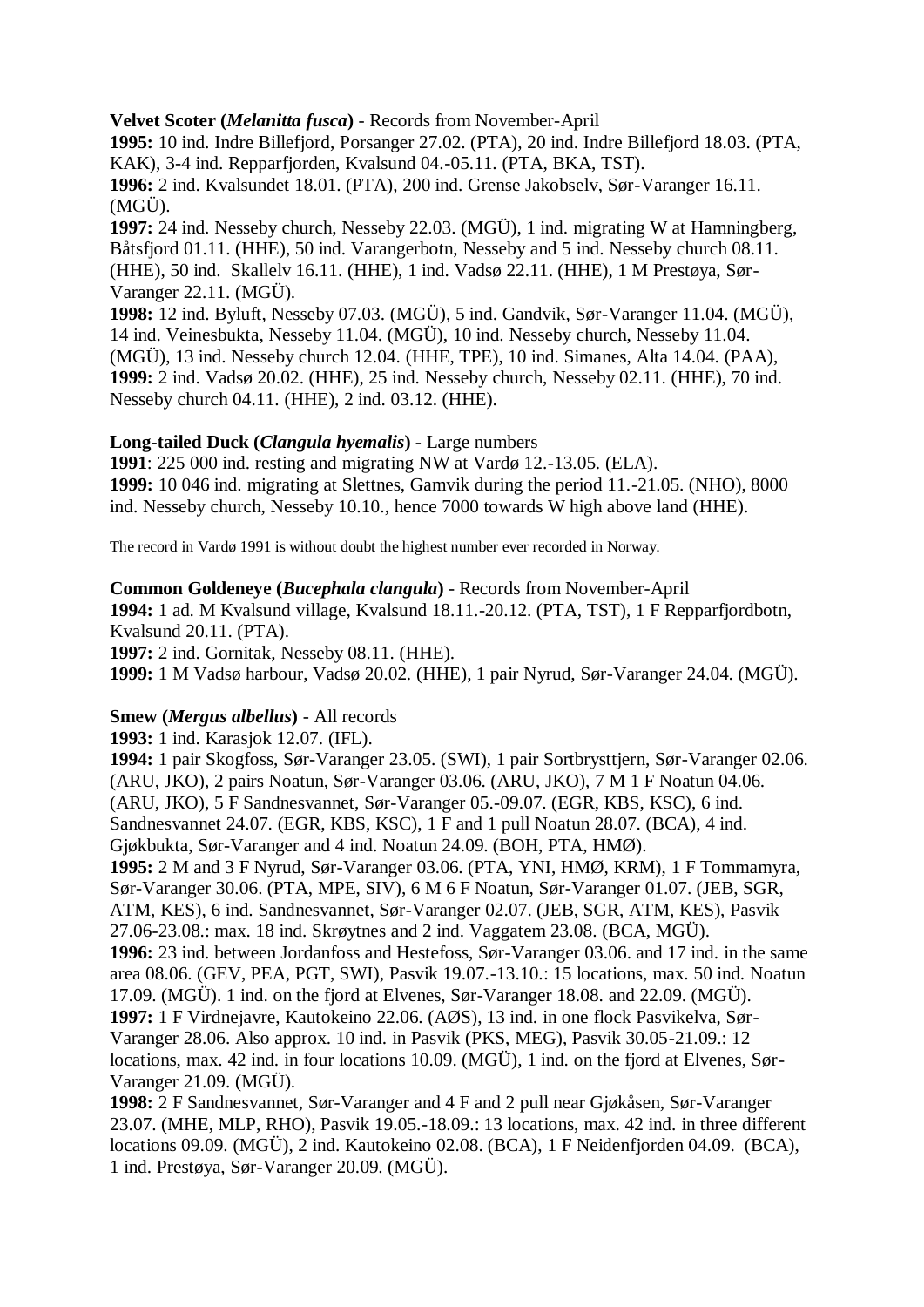**1999:** 15 ind. Pasvik 18.-19.06. (TPE, OBH). Pasvik 31.05.-09.09.: 14 locations, max. 60 ind. in 6 different locations 09.09. (MGÜ).

Arten forekommer regelmessig som hekkefugl and på trekk blant annet i Pasvik, Sør-Varanger. Funnene herfra presenteres derfor bare i grove trekk.

### **Goosander (***Mergus merganser***)** - Records from November-April

**1997:** 1 ind. Altafjorden 05.04. (PAA), 1 ind. Sandfjorden, Båtsfjord 01.11. (HHE), 1 ind. Bergebyelva, Nesseby 08.11. (HHE).

**1998:** 1 M Kirkenes sentrum, Sør-Varanger 22.02. (MGÜ).

**1999:** 1 F Skrukkebuktvannet, Sør-Varanger 03.11. (MGÜ), 1 M Kirkenes sentrum, Sør-Varanger 11.12. (MGÜ).

# **Honey Buzzard (***Pernis apivorus***)** - All records

**1996:** 1 ind. Sautso, Alta 16.08. (AØS).

This is probably the first record from Finnmark.

# **Western Marsh-harrier (***Circus aereginosus***)** - All records **1992:** 1 F Salttjern, Vadsø 21.07. (HNI, SIN, ENI, JHN).

**Hen Harrier (***Circus cyaneus***)** - Records from October-April, breeding records and coastal records

**1992**: 7 observations of M and F from Kautokeino 22.05.-02.06. (SGR, TOL, ATM).

**1993**: 1 M Heiskarimyra, Sør-Varanger 04.07. (MGÜ).

**1994**: 1 F Skallelv, Vadsø 12.07. (EGR, KBS, KSC).

**1995**: 1 F Kautokeino 26.06. (JEB), 1 M Kautokeino 29.06. (AØS).

**1997**: 1 F Vadsø medio May (HHE), 1 F Fredheim, Porsanger 26.05. (MGÜ), 1 F Valdak, Porsanger 26.05. (MGÜ), 1 M Gjøkbekken, Sør-Varanger 04.06. (GEV, PGT), 1 M Vaggatem, Sør-Varanger 06.06. (MGÜ), 1 ind. Gjøkbukta, Sør-Varanger 09.06. (GEV, PGT), 1 M Bekkevoll, Sør-Varanger 10.06. (MGÜ), 1 F Skrøytnesmyra, Sør-Varanger 25.06. (MGÜ), 1 F Elvestad, Sør-Varanger 25.06. (MGÜ), 1 F hunting near Krampenes, Vadsø in June (JTA),1 M Skrøytnes, Sør-Varanger 30.08. (MGÜ), 1 F Færdesmyra, Sør-Varanger 31.08. (MGÜ).

**1998**: 1 M Kløvereng, Sør-Varanger 15.05. (MGÜ), 1 F Vadsø airport, Vadsø 12.05. (TPE). **1999**: 1 M Nyrudneset, Sør-Varanger 31.05. (MGÜ), 1 F Store Ekkerøy, Vadsø 18.06. (TLU).

All available records are published.

# **Northern Goshawk (***Accipiter gentilis***)** - Breeding and coastal records

**1995:** Two pairs breeding in Alta municipality (AØS).

**1996:** One pair breeding in Alta municipality (AØS).

**1997:** 1 ind. Skjåholmen, Nesseby 24.08. (JPY, PTO), 1 1yr Nesseby church, Nesseby 30.- 31.08. (HHE, TPE), 1 ind. Vadsø 02.10. (HHE), breeding in Alta municipality (AØS).

**1998:** 1 2yr Vadsø in February (HHE, GSH), 1 1yr Store Ekkerøy, Vadsø 31.08 (?), 1 1yr F Båtsfjordfjellet 03.09. (RPR a.o.), 1 1yr M Nesseby church, Nesseby 13.09. (HHE), 1 1yr Vadsø 09.11. (HHE). Breeding in two locations in Alta municipality (AØS).

**1999:** One pair breeding in Alta municipality (AØS), 1 1yr Blåbærnes, Vadsø 03.10 (HHE).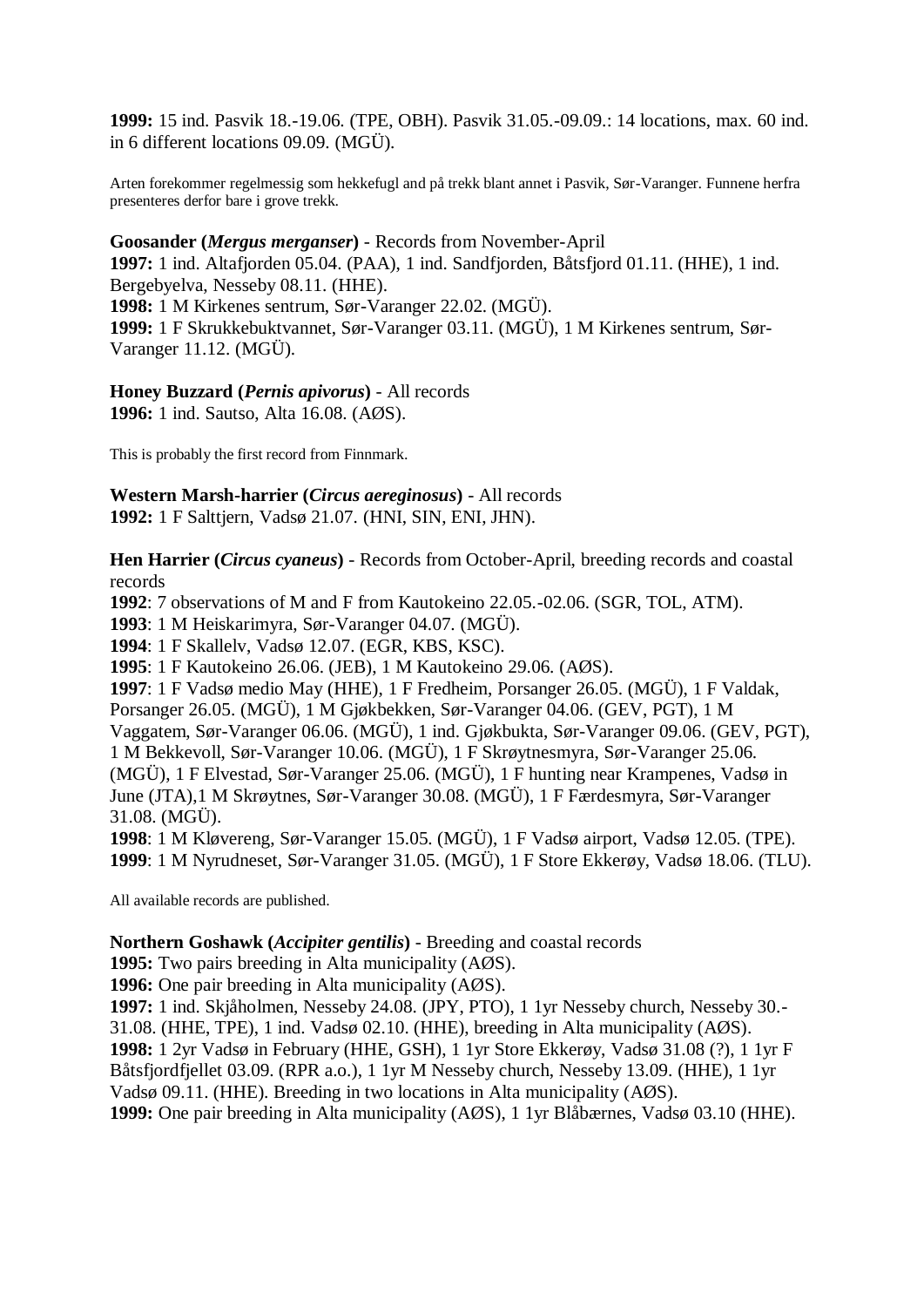# **Eurasian Sparrowhawk (***Accipiter nisus***)** - All records

**1993:** 1 ind. Neverfjord, Kvalsund 15.08. (RTM).

**1995:** 1 ad. F Solbakken SV, Kvalsund 10.06. (PTA, HMØ), One pair breeding in Alta municipality (AØS).

**1996:** Two pairs breeding in Alta municipality (AØS), 1 F Talvik, Alta 16.06. (BR, AØS), 1 F Sautso, Alta 13.07. (AØS).

**1997:** 1 ind. Furumo, Sør-Varanger 22.02. (MGÜ), 1 ind. Bjørnelvdalen, Sør-Varanger 18.03. (MGÜ), 1 F Noatun, Sør-Varanger 14.05. (MGÜ), 1 ind. Vadsø 04.10. (HHE). **1999:** 1 ind. Øksfjordbotn, Loppa 03.01. (AØS).

#### **Common Buzzard (***Buteo buteo***)** - All records

**1994:** 1 ind. Bjørnneset, Vesterbotn, Porsanger 12. and 15.05. (PTA, TST).

**1996:** 1 ind. 03.09. Lebesby (PTN).

**1997:** 1 ind. mot vest Nesseby 25.08. (JPY, PTO), 1 ind. Fredheim, Sør-Varanger 21.09. (MGÜ).

# **Rough-legged Buzzard (***Buteo lagopus***)** - Records from November-April

**1993:** 1 ind. Neverfjord, Kvalsund 23.11. (RTM).

**1997:** 1 ind. Myrset, Sør-Varanger 11.01. (BCA, MGÜ). Seen in Sør-Varanger from 25.04. (MGÜ).

**1999:** Seen in Sør-Varanger from 23.04. (MGÜ). First bird arrived 24.04. in Kautokeino (AØS).

**Osprey (***Pandion haliaetus***) -** Records from October-April, breeding records **1996:** 1 ind. Sautso, Alta 22.07. (AØS).

**1998:** 1 ad. in Alta municipality 27.06. (AØS).

**1999:** 1 ind. Nattvann, Karasjok 23.05. (YNI), 1 ind. Varangerbotn, Nesseby 21.06. (TPE, OBH).

The Osprey is quite rare in Finnmark except near the breeding sites in Sør-Varanger. All records outside Sør-Varanger are published.

**Common Kestrel (***Falco tinnunculus***)** - Records from October-April **1999:** 1 ind. Skrøytnes, Sør-Varanger 24.04. (MGÜ).

**Merlin (***Falco columbarius***)** - Records from October-April **1998:** 1 ind. Kiberg, Vardø 04.10. (HHE).

**Gyr Falcon (***Falco rusticolus***)** - Records from December-February, breeding records **1994:** 1 1yr Klubbukt, Kvalsund 11.12. (PTA). **1995:** 1 ad. Kvaløya 21.01. (PTA, KAK). **1996:** 1 ind. Høybukt, Sør-Varanger 21.12. (MGÜ). **1997:** 1 ind. Fállejárbákti, Sør-Varanger 08.02. (MGÜ), 2 ad. Store Ekkerøy, Vadsø medio February (HHE).

The bird from 1994 was found exhausted on the beach. After two weeks of recovery it was released. Acoording to the report guide also breeding records are very much welcome, but due to safety restrictions such records will not be published here.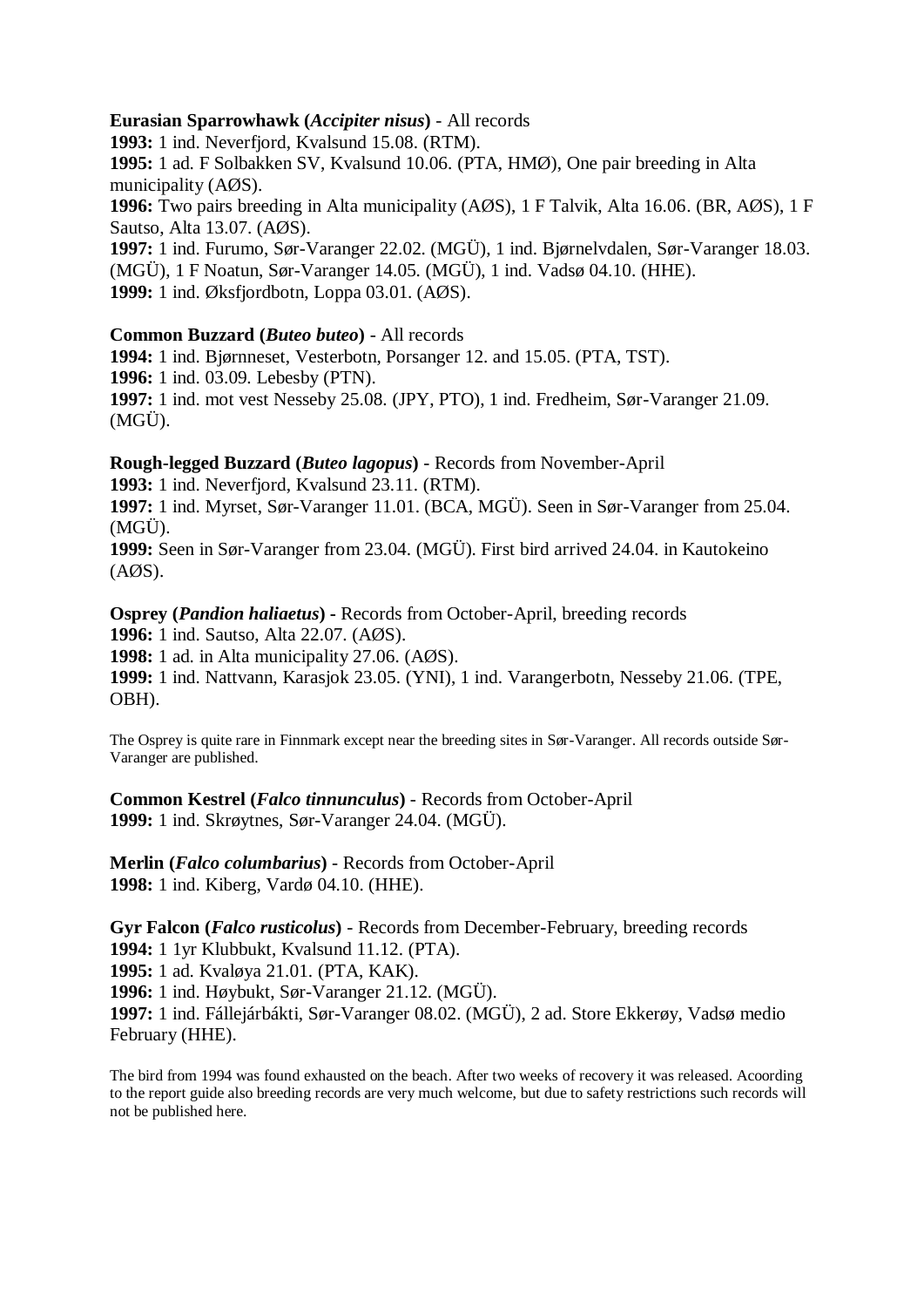# **Peregrine Falcon (***Falco peregrinus***)** - All records

**1978**: 1 ad. and 1 1yr Syltefjord, Båtsfjord 04.-05.07. (BCA).

**1994**: 1 ind. Aspeåsen, Sør-Varanger 31.05. (ARU, JKO).

**1995**: 1 ad. in Alta during the breeding season (AØS), 1 pair breeding in W Finnmark (AØS), breeding in Porsanger municipality (ALA), 1 ad. Skjåholmen, Nesseby 24.-26.08. (JPY, PTO).

**1996**: 1 ad. Kistrand 12.05. (PTA), 1 pair breeding in W Finnmark (AØS), 1 ad. Kongsfjord 04.08. (THE, JST), 1 ind. Skjåholmen, Nesseby 23.-24.08. (JPY, PTO), 1 ind. Karlebotn, Nesseby 25.08. (PTO).

**1997:** 1 ind. Valdak, Porsanger 07.06. (BCA), 1 subad. Vadsøya, Vadsø 16.08. (TPE), 1 ad. Nesseby church, Nesseby 17.08. (HHE, KSH), 3 ad. Varangerfjorden 19.-31.08. (JPY a.o.), 1 ad. Nesseby church 06.09. (HHE), 1 breeding record in W Finnmark (AØS).

**1998:** 1 ad. Nesseby church, Nesseby 21.05. (HHE), 1 ad. again 24.05. (HHE), 1 ind. Vardø municipality in July (MHE, MLP, RHO), 1 ad. F Laukvik, Vardø 17.07. (TLA), 1 pair Sør-Varanger municipality July (MHE, MLP, RHO), 2 ind. Nesseby church 02.08. (BCA), 1 1yr Prestøya, Sør-Varanger 03.08. (BCA), 1 ind. near Skallelv, Vadsø 16.08. (DKO), 1 ind. near Vadsø 31.08. (RPR a.o.), 2 ind. Vardø-Hamningberg 01.09. (RPR a.o.), 1 1yr Nesseby church 12.09. (HHE), 1 ad. seen at breeding site in W Finnmark (AØS).

**1999:** 1 subad. Kongsfjordfjellet, Berlevåg 20.06. (TPE), 1 ind. Prestøya 25.06. (MGÜ), 1 pair breeding in W Finnmark (PJT), 2 ad. Nesseby church, Nesseby 17.07. (BCA).

# **Capercaillie (***Tetrao urogallus***)** - Uncommon observations

**1999**: 1 M with a partly female like plumage shot at Føllbrann, Sør-Varanger 15.10. (BAS).

Breast and belly variegated whitish like a female. Parts of breast deep chestnut. Throat brown. Head like a male, dark black with red eyebrows. Wings brown with white parts like a male. Tail black with some white outermost. Rump variegated brownish grey with white edges.

# **Black Grouse (***Tetrao tetrix***)** - All records

**1995**: 1 F Oldernes, Kvalsund 09.09. (PTA, YNI, BKA).

**1999:** 1 F between Skogfoss and Skjellbekken, Sør-Varanger 22.05. (GCO, FDI).

# **Hybrid Capercaillie x Black Grouse (***Tetrao urogallus x Tetrao tetrix***)**

**1996**: 1 ind. shot at Tangenfoss, Sør-Varanger 19.09. (LHO).

# **Common Quail (***Coturnix coturnix***)** - All records

**1995:** 1 ind. found in the snow near Gamvik in November, probably 04.11. (F). The bird was brought indoors and kept most of the winter, until it was sent to Tromsø (KGR).

# **Common Moorhen (***Gallinula chloropus***)** - All records

**1999:** 1 ind. Bekkarfjord, Lebesby from approx.15.-30.04. (PJE, OSA), 1 1yr Vadsøya, Vadsø 03.-19.09. (HHE).

The record from 1999 is the first from the Varanger peninsula.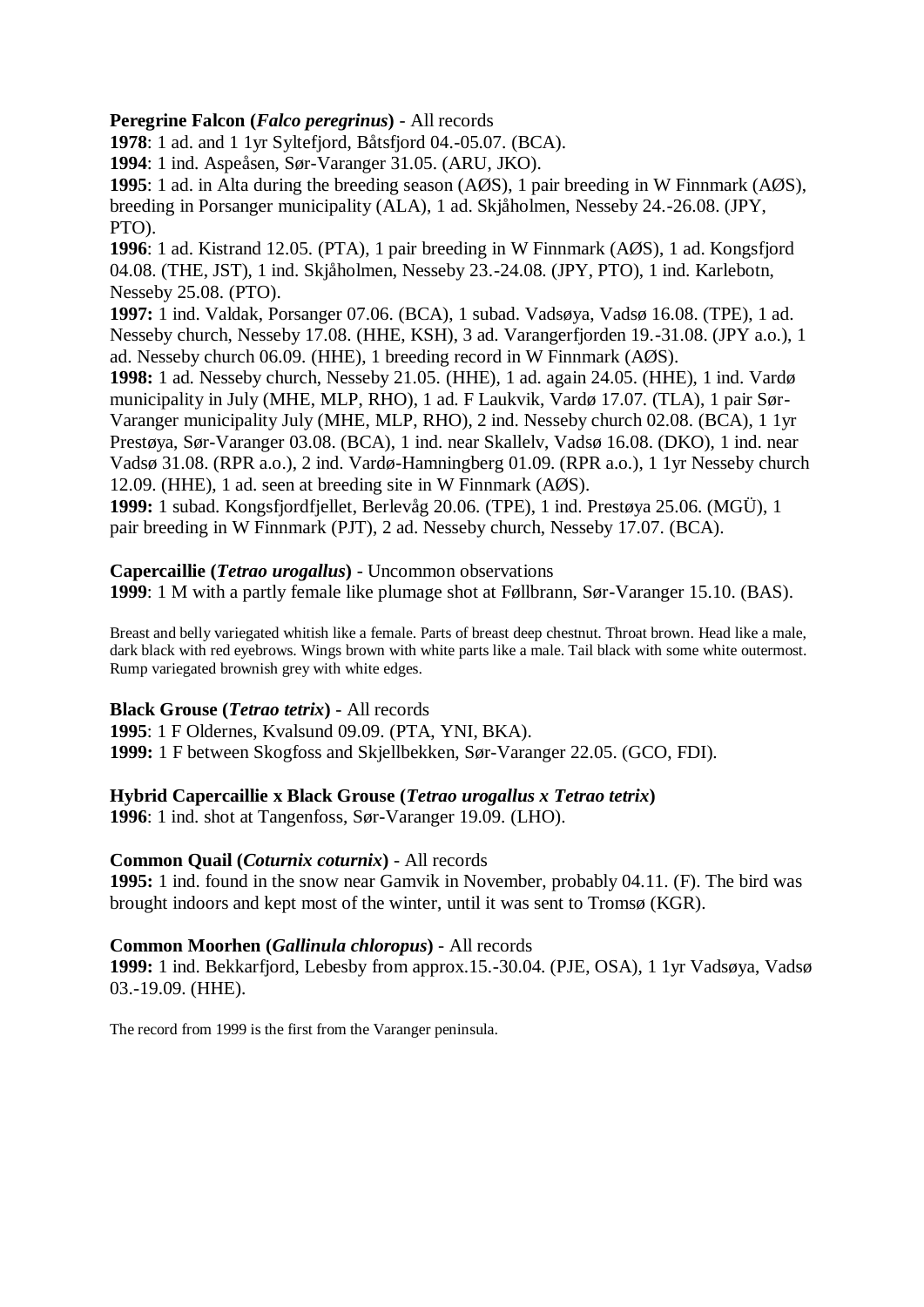**Common Crane (***Grus grus***)** - Records from October-April, breeding- and coastal records **1995:** 1 ind. Valdak, Porsanger 27.-28.06. (JEB, SGR, ATM, KES). **1997:** 1 ind. Markop, Kvalsund 15.05. (YNI), 3 ind. migrating NW across Persfjorden, Vardø 25.05. (HHE, JAO), at least 2 ind. Varangerbotn, Nesseby 31.08. (JPY, PTO). **1998:** 1 ind. Mortensnes, Nesseby 04.07. (HHE), 2 ad. 1 juv. Skrøytnesmyra, Sør-Varanger 24.09. (MGÜ).

The last few years Common Cranes have probably bred regularly on some of the larger bogs in Pasvik, Sør-Varanger.

**Eurasian Oystercatcher (***Haematopus ostralegus***)** - Records from October-March

**1991:** 1 ind. Rolvsøy, Måsøy 27.03. (PTA, TST).

**1992:** 1 ind. Rolvsøy, Måsøy 19.03. (PTA, TST).

**1994:** 1 ind. Kvaløya, Hammerfest 29.03. (PTA, TST).

**1995:** 1 ind. Neverfjord, Kvalsund 01.10. (PTA, TST).

**1996:** 1 ind. Repparfjordbotn, Kvalsund 30.03. (PTA).

**1999:** 40 ind. between Alta and Øksfjordbotn 31.03. (AØS), 1 ind. Nesseby church, Nesseby 09.-10.10. (HHE).

# **Common Ringed Plover (***Charadrius hiaticula***)** - Large numbers

**1997:** Approx. 400 ind. Nesseby church, Nesseby ultimo July (HHE).

# **European Golden Plover (***Pluvialis apricaria***)** - Records from October-April

**1992:** 1 M Rolvsøy, Måsøy 29.04. (PTA, TST). **1994:** 1 1yr Kvalsundet, Kvalsund 02.10. (PTA). **1997:** 1 ind. Nesseby church, Nesseby 10.10. (HHE). **1999:** 1 ad. Nesseby church 10.10. (HHE), 2 ind. Svanvik, Sør-Varanger 13.10. (MGÜ).

The bird at Nesseby church in 1999 was in bad condition.

#### **Grey Plover (***Pluvialis squartarola***)** - Records from medio October-June

**1996:** 1 ind. towards S at Lyngmo, Sør-Varanger 16.09. (MGÜ).

**1997:** 1 ind. Store Ekkerøy, Vadsø 24.06. (MGÜ).

**1998:** 1 ind. Nesseby church, Nesseby primo June (HHE).

**1999:** 1 ind. Vadsø 29.05. (GCO, FDI), 1 ind. Store Ekkerøy 06.06. (HHE, TAX), seen until

24.10. (3 1K) at Nesseby church (HHE), 1 1yr Kiberg, Vardø 30.10. (HKA, OKA).

The inland record from 1996 is the first observation of this species in Pasvik.

#### **Northern Lapwing (***Vanellus vanellus***)** - All records

**1991:** 2 ind. Rolvsøy, Måsøy 13.04. (PTA).

**1992**: 2 ind. Rolvsøy, Måsøy 29.04. and 1 ind. again 20.05. (PTA).

**1993:** 1 ind. Langfjorden, Alta 27.06. (MGÜ).

**1994:** 5 ind. Neverfjord, Kvalsund 04.04. (PTA), 2 ind. also 01.06. (PTA, TST), 1 pair with 5 1yr Kvalsund village, Kvalsund 13.08. (PTA), 1 ind. Rolvsøy 10.09. (PTA, HMØ) and 20 ind. 14.09. (PTA), 1 M Kvalsund village 07. and 20.12. (PTA, TST).

**1995:** 1 ind. Vadsø 28.03. (HLE), Seen several places in Kvalsund and Måsøy from 10.04. until 30.05., max. 10 ind. 18.04. Possible breeding in the area (PTA, TST, HMØ, JPO). 1 ind. Nyrud, Sør-Varanger 28.04. (BCA), 4 ad. 3 pull. Stabbursneset, Porsanger 27.06. (ATM ++), 2 ind. Viekker, Porsanger 28.06. (ATM ++), 1 ind. Elgryggen, Sør-Varanger 04.07. (BCA),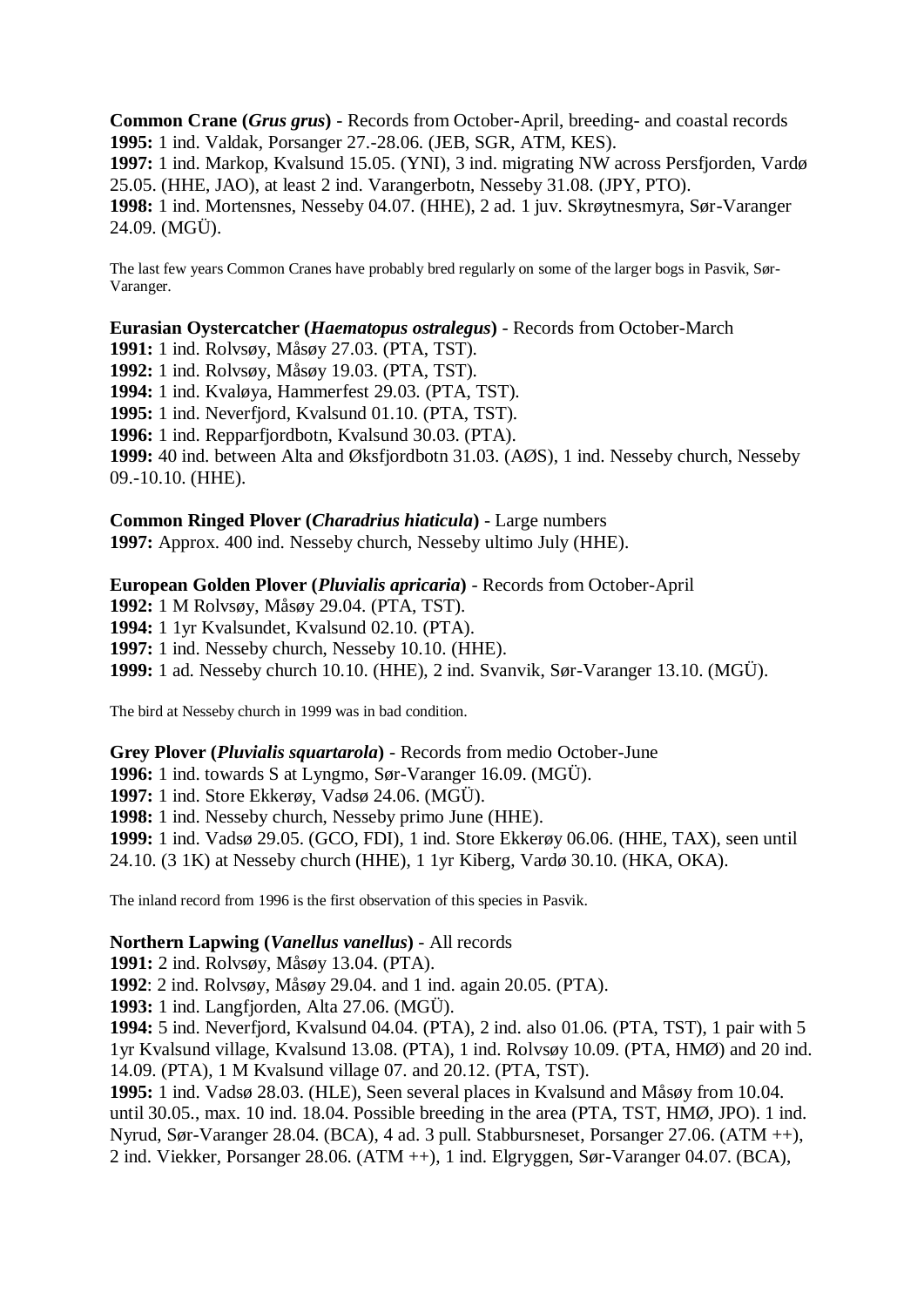2 ind. Stabbursnes, Porsanger 15.05. (PTA), 7 ind. Altaoset, Alta 27.05. (PTA, TST), 1 1yr Neverfjord, Kvalsund 01.10. (PTA, TST).

**1996:** Sen several places in Kvalsund and Måsøy from 13.04. until 22.05., also later, max. 6 ind. 27.04. Possibly breeding. (PTA, TST), 10 ind. Ålgåt Iggaldas, Porsanger 01.05. (PTA, EHA), 1 ind. Jarfjord, Sør-Varanger 09.05. (BCA), 5 ind. Stabbursnes, Porsanger 12.05. (PTA), 2 ind. Varangerbotn, Nesseby 17.05. (BCA), 2 ind. Tommamyra, Sør-Varanger 02.- 05.06. (GEV, PGT), 1 nest with nestlings Viekker, Porsanger 29.06. (DKE), 1 ind. Hestefossdammen, Sør-Varanger 25.07. (MGÜ).

**1997:** 1 ind. Børselv, 6 ind. Valdak, 1 ind. Kistrand, Porsanger 26.05. (MGÜ), 6 ind. Valdak 27.05 (MGÜ), 1 ind. Elvestad, Sør-Varanger 29.05. (MGÜ), 1 ind. Valdak 07.06. (BCA), 1 ind. Varangerbotn, Nesseby 23.06. (HHE, GSH), 1 ind. Viekker and 2 ind. Valdak 29.06. (BCA), 3+ ind. Tommamyra, Sør-Varanger 04.07. (MGÜ).

**1998:** 1 ind. Nesseby church, Nesseby 25.04. (HHE, GSH), 1 ind. Birrivara jængæ, Sør-Varanger 26.-31.05. (GEV, PGT), 1 ind. Tommamyra, Sør-Varanger 26.-31.05. (GEV, PGT) and 22.07. (MHE, MLP, RHO).

**1999:** 2 ind. Loken, Sør-Varanger 14.05. (MGÜ), 1 M Valfjordbotn, Rolvsøy, Måsøy 21.05. (PTA), 1 M Halsen, Kvalsund 22.05. (PTA), 1 ind. Slettnes, Gamvik 12.-14.05. and 7 ind. Gamvik village, Gamvik 19.05. (NHO), 2 ind. Tommamyra, Sør-Varanger 30.05.-02.06. (GEV, PGT).

This species is scarce in Eastern Finnmark. Probably more common in other parts of the county.

**Red Knot (***Calidris canutus***) -** Records from October-April, large numbers **1997**: Large numbers: 10 000 ind. Ytre Billefjord, Porsanger 17.05. (YNI). **1999**: 1 1yr Nesseby church 07.08. was very early for a juvenile (HHE).

**Sanderling (***Calidris alba***)** - Records from October-medio May **1998:** 2 1yr Hamningberg, Båtsfjord 04.10. (HHE).

# **Pectoral Sandpiper (***Calidris melanotos***)** - All records

**1993:** 1 ind. Store Ekkerøy, Vadsø 24.-28.05. (F) (JRB, JBR, TLE, MLE, JAO). **1997:** 1 ind. Kramvik, Vardø 24.-25.05. (F) (HHE, MGÜ), 1 ind. Store Ekkerøy, Vadsø 25.05. (HHE).

The birds in May 1997 showed some differences in plumage which indicate two different individuals involved.

# **Dunlin (***Calidris alpina***)** - Large numbers

**1997:** 700 ind. Nesseby church, Nesseby 17.08. (HHE, TPE). **1998:** 750 ind. Nesseby church, Nesseby 23.08. (HHE). **1999:** 1850 ind. Vadsøya, Vadsø 23.05. (HHE), 2200 ind. Høyholmen, Tana 13.09. (HHE), 1600 ind. Høyholmen 18.09. (HHE).

It is remarkable that Vadsø harbour is by far the most important for migrating Dunlins during spring, while Høyholmen seems to have the highest numbers during autumn migration. Dunlins occur regularly in the Varanger area until ultimo October, but records from November are very rare.

# **Broad-billed Sandpiper (***Limnicola falcinellus***)** - All records

**1994**: 1 pair + 1 M Tommamyra, Sør-Varanger 08.07. (EGR, KBS, KSC). **1995**: At least two pairs. Four pullus ringed at Skrøytnesmyra, Sør-Varanger 30.06. (ATM  $(++)$ .

**1996**: 4 ind. Tommamyra, Sør-Varanger (GEV, PGT).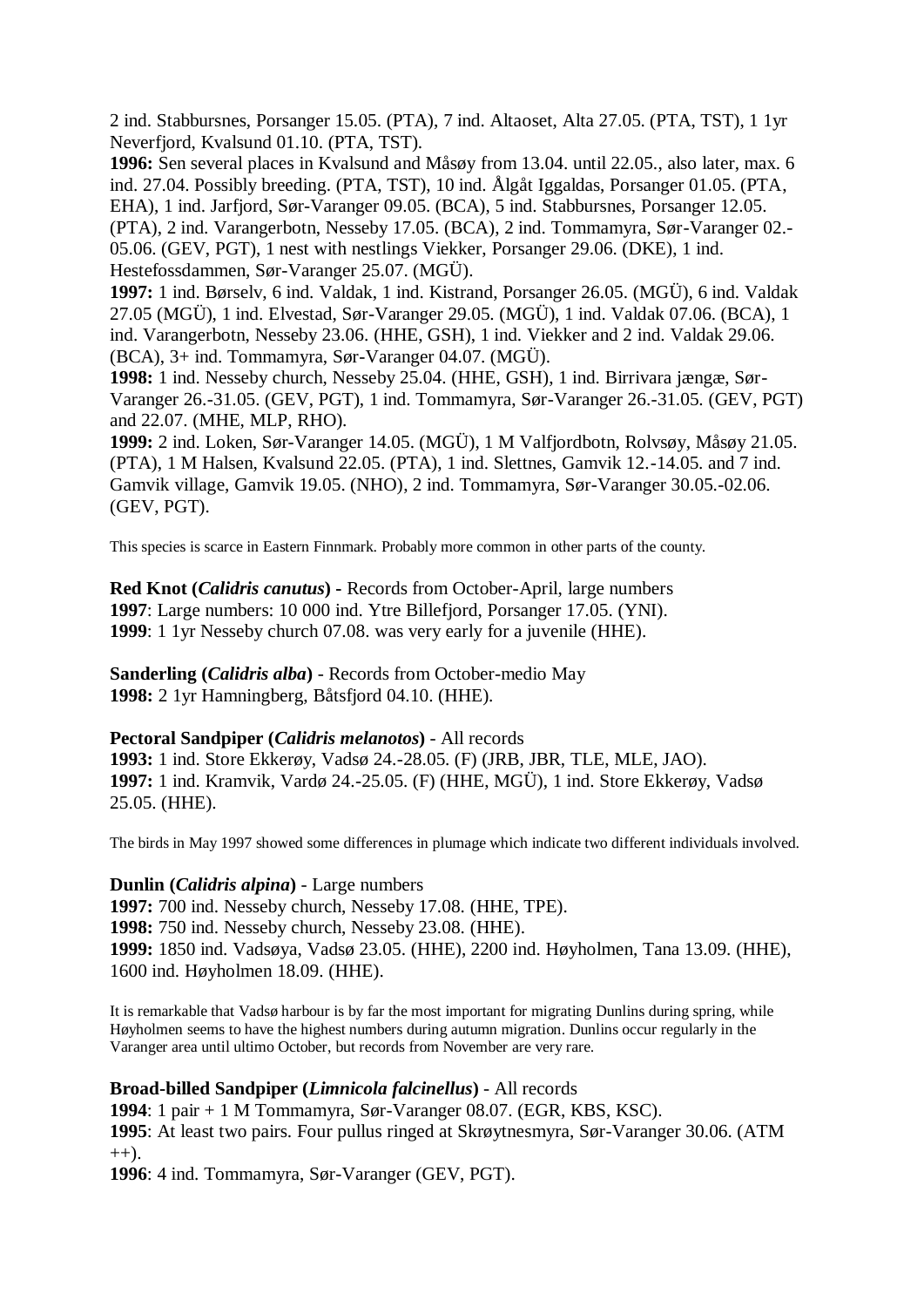**1997**: 1 ind. migrating towards E at Store Ekkerøy, Vadsø 01.06. (HHE), 1yr Nesseby church, Nesseby 17.08. (HHE, TPE), at least 9 ind. Tommamyra, Sør-Varanger 06.06. (GEV, PGT), 7+ ind. on breeding site in Sør-Varanger 03.-04.07. (TVA ++) **1998**: At least 3 ind. Tommamyra, Sør-Varanger 26.-31.05. (GEV, PGT), 1 ind. Nesseby church, Nesseby 06.06. (BOT, AGU), 1 ind. again 15.06. (HHE, GSH).

**1999**: 1 ind. Pasvik, Sør-Varanger 23.05. (GCO, FDI), 4 ind. Tommamyra, Sør-Varanger 30.05.-02.06. (GEV, PGT).

Small numbers of this species are breeding in some areas, but we have not received any breeding records this time. The species is more common than the above observations indicate. However, we can conclude that Broadbilled sandpipers are very rarely seen on migration. The record from Pasvik 23.05.99 was extremely early.

#### **Jack Snipe (***Lymnocryptes minimus***)** - Coastal records

**1997:** 1 displaying at Kramvik, Vardø 25.05. (HHE), 2 displaying at Krampenes, Vadsø in June (JTA).

**Common Snipe (***Gallinago gallinago***)** - Records from October-April **1991**: 2 ind. displaying at Gunnarsnes, Rolvsøy, Måsøy 30.04. (PTA, TST).

### **Eurasian Woodcock (***Scolopax rusticola***)** - All records

**1993:** 3 ind. Gjøknes, Porsanger 29.06. (MGÜ), 1 ind. Maggadalen, Sør-Varanger 02.-04.07. (MGÜ).

**1994:** 1 displaying Gargia Fjellstue, Alta 21.05. (PTA, TST), 1 ind. displaying at three different locations in Kvalsund 24.05.-05.06. (PTA), 1 ind. Høybuktmoen, Sør-Varanger 05.07. (EGR, KBS, KSC), 1 ind. Vadsø sentrum, Vadsø 10.07. (EGR, KBS, KSC). Hekkefunn Eiby, Alta 18.07. (BCA).

**1995:** 1 ind. displaying at four different locations in Kvalsund 24.05.-21.06. (PTA), 1 ind. Langvasseid, Sør-Varanger 26.06. (BCA), 2 ind. Jarfjordbotn, Sør-Varanger 29.06. (ATM ++), 1 ind. Brattli and 1 ind. Skogfoss, Sør-Varanger 03.07. (BCA).

**1996:** 1 ind. displaying at Oldernes, Kvalsund 13.06. (PTA), 1 ind. Gaedgejavrre, Kautokeino 20.06. (HMA, MMA).

**1997:** 1 ind. Sandli, Tana 25.05. (MGÜ), 1 ind. Maggadalen, Sør-Varanger 02.06. (MGÜ), 1 ind. Rødsand, Sør-Varanger 05.06. (MGÜ), 1 ind. Høyholmen, Tana 07.06. (BCA), 1-2 males displaying regularly in June –July from 09.06. at Tomaselva, Vadsø (TPE, HHE), 1 ind. Storfjellet and 1 ind. Bjørnelvdalen, Sør-Varanger 10.06. (MGÜ), 1 ind. displaying at Vestre Jakobselv, Vadsø 17.-18.06. (ACE), 1 ind. Bjørnelvdalen 19.06. (MGÜ), 2 ind. Neiden chapel, Sør-Varanger 24.06. (MGÜ), 1 ind. Vestre Jakobselv 27.06. (JSE), 1 ind. Elvenes, Sør-Varanger 30.06. (MGÜ), 1 ind. Neiden, Sør-Varanger 06.07. (JSE).

**1998:** 1 ind. displaying regularly in the Vadsø-area from 27.05. through June and July (TPE, HHE), 1 ind. displaying Seglnes, Kvalsund 22.06. (PTA, SPE), 1-2 ind. in five different locations in Sør-Varanger from 19.05. until 09.07. (BCA, MGÜ).

**1999:** 1 ind. Slettnes, Gamvik 12.05. (NHO), 2 ind. Repparfjordbotn, Kvalsund 22.05. Common species in Repparfjord, probably several breeding pairs (YNI, PTA). 1 ind. displaying regularly in the Vadsø-area from 23.05. through June and July (HHE), 1 ind. Lille Spurvvann, Sør-Varanger 09.06. (MGÜ).

This species is still uncommon in Eastern Finnmark. Further west it is more common and we have probably not received all observations.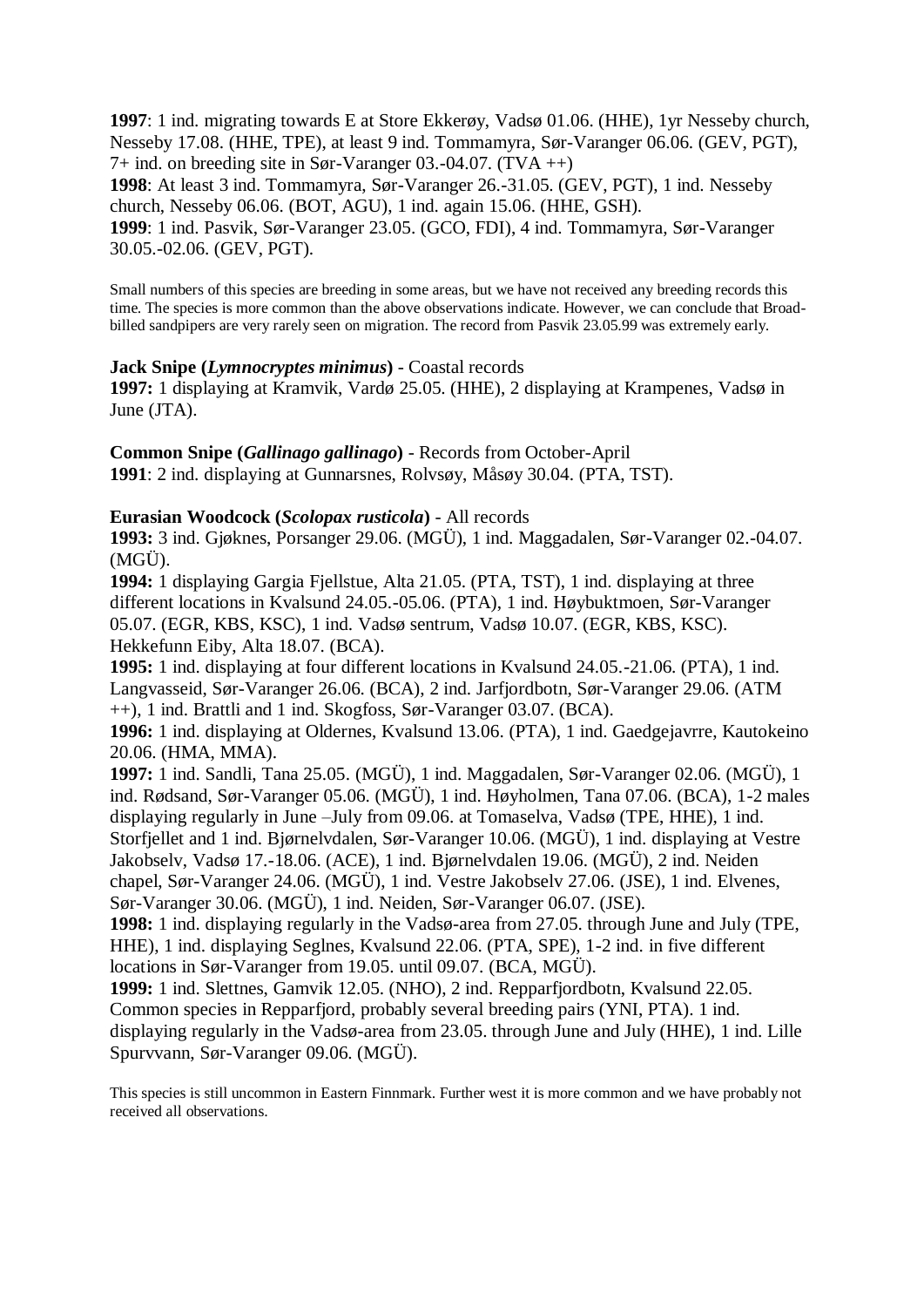# **Black-tailed Godwit (***Limosa limosa***)** - All records

**1992:** 2 ad. and 1 1yr Stormyra, Rolvsøy, Måsøy 22.07. (PTA, TST). **1993:** 1 pair at Nesseby church, Nesseby for one week from 15.05. (RBE). **1995:** 1-2 ind. Rolvsøy, Måsøy 30.04.-16.06. (PTA, HMØ, KRM, JPO, TST),1 M Kvalsund village, Kvalsund 05.05. (PTA, KAK), 1 ind. Repparfjordbotn, Kvalsund 19.-20.05. (PTA), 1 M Stabbursnes, Porsanger 28.05. (PTA), 1 1yr Leira, Rolvsøy, Måsøy 01.09. (PTA, KRM). **1997:** 2 ind. Rørholmen, Alta 20.05. (AØS), 2 ind. Valdak, Porsanger 27.05. (MGÜ). **1999:** 1 pair Markop, Kvalsund 16.05. (YNI), 1 F Repparfjordbotn, Kvalsund 19.05. (YNI), 2 M Valdak, Porsanger 19.-20.05. (PTA, YNI), 1 pair Sandfjordvatnet, Rolvsøy, Måsøy 21.05. (PTA), 1 F Vadsø harbour, Vadsø 26.-27.05. (HHE).

The bird in Vadsø in 1999 was the only one which was identified to subspecies. It was reported as an *islandica*.

**Bar-tailed Godwit (***Limosa lapponica***)** - Records from October-April, large numbers **1995:** 400 ind. Valdak, Porsanger 27.06. (JEB, SGR, ATM, KES). **1996:** 1 ind. Sandneset, Sør-Varanger 06.10. (MGÜ), 5 ind. Nesseby church, Nesseby 06.10. (MGÜ), 500 ind. Stabbursnes, Porsanger 20.06. (HMA, MMA). **1997:** 900 ind. Nesseby church, Nesseby 23.06. (HHE). **1998:** 700 ind. Nesseby church, Nesseby 29.06. (HHE). **1999:** 1 injured ad. Nesseby church, Nesseby 01.10. (HHE), 1 1yr also until 24.10. (HHE).

**Eurasian Curlew (***Numenius arquata***) -** Records from October-medio April **1991:** 1 M Gunnarnes, Rolvsøy, Måsøy 05.04. (PTA, TST). **1992:** 1 M Gunnarsnes, Rolvsøy, Måsøy 10.04. (PTA, TST). **1995:** 2 ind. Repparfjord, Kvalsund 12.04. (PTA).

**Common Redshank (***Tringa totanus***)** - Records from October-April **1991:** 1 ind. Valfjordbotn, Rolvsøy, Måsøy 28.04. (PTA). **1995:** 1 pair Leira, Rolvsøy, Måsøy 28.04. (PTA). **1999:** 1 1yr Nesseby church, Nesseby 09.10. (HHE).

**Common Greenshank (***Tringa nebularia***)** - Records from October-April **1998:** 1 ind. Skjåholmen, Nesseby 19.05. (KRU), 1 ind. Kiberg, Vardø 24.05. (BCA, MGÜ). **1999:** 1 ind. Vadsøya, Vadsø 20.06. (HHE), 1 1yr also 04.09. (HHE).

The Common Greenshank is not seen annually on the Varanger Peninsula.

**Green Sandpiper (***Tringa ochropus***)** - All records

**1996:** 1 ind. Neverfjord, Kvalsund 21.04. (PTA, YNI). **1998:** 1 ind. Vestre Jakobselv, Vadsø 09.05. (TPE, JAO). **1999:** 1 ind. Meskelv, Nesseby 06.06. (KVA).

**Terek Sandpiper (***Xenus cinereus***)** - All records

**1999:** 1 ind. Hamningberg, Båtsfjord 18.-19.06. (F) (MUL ++), 1 ind. Høyholmen, Tana 12.09. (F) (RPR a.o.)

This is the third accepted record from Finnmark. However, there are also a few older records which are still not submitted to NSKF. The bird in Tana is the second Norwegian autumn record.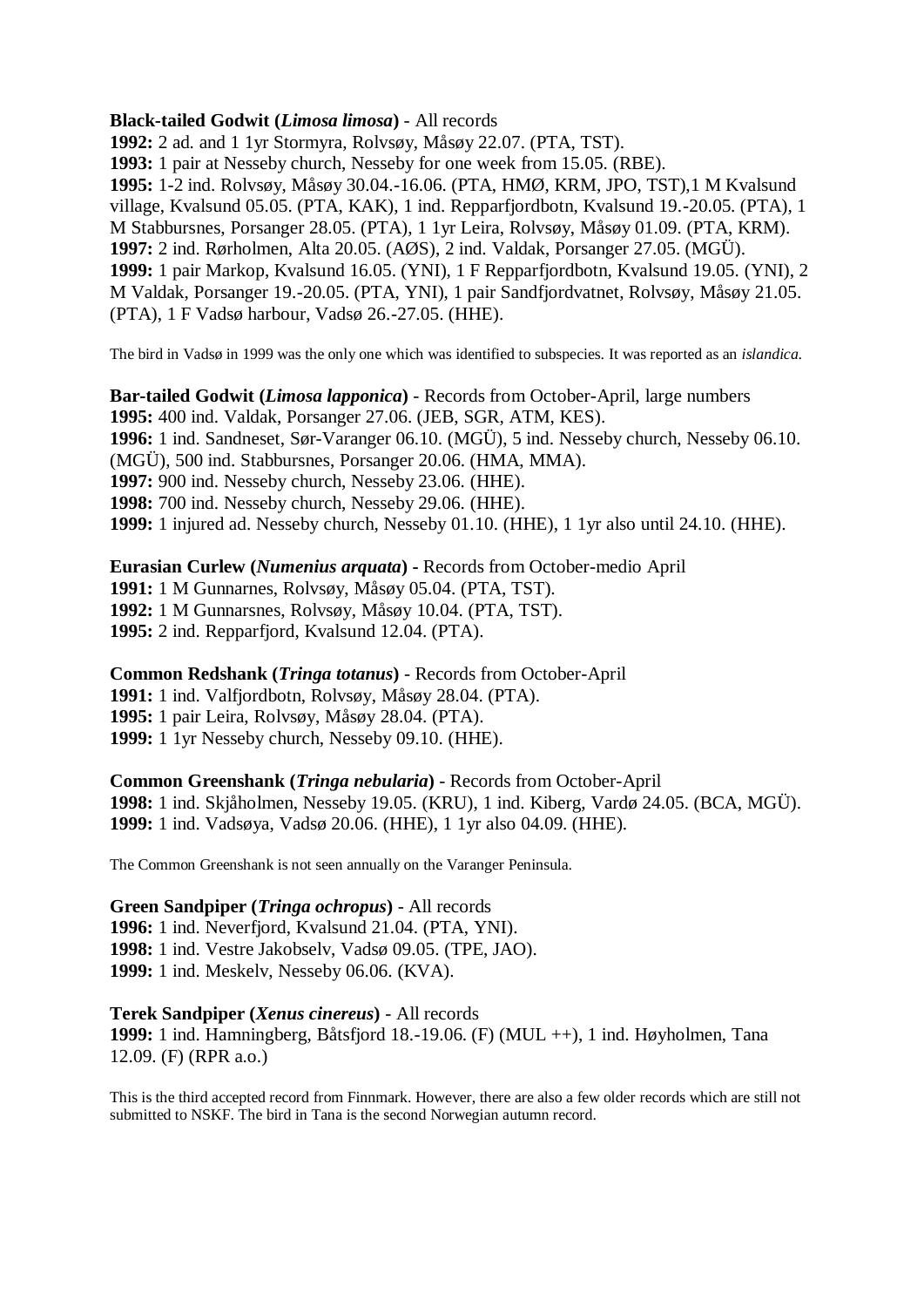**Common Sandpiper (***Actitis hypoleucos***)** - Records from September-April **1996:** 1 ind. Kirkenes, Sør-Varanger 02.09. (BCA), 1 ind. Elvenes, Sør-Varanger 02.-10.09. (BCA).

**Ruddy Turnstone (***Arenaria interpres)* - Records from September-April **1995:** 1 pair Leira, Rolvsøy, Måsøy 30.04. (PTA, HMØ). **1996**: 1 ind. Nesseby church, Nesseby 06. and 08.10. (MGÜ, BCA). **1997:** 1 ind. Skaidi, Hammerfest 01.03. (RBM).

**Red-necked Phalarope (***Phalaropus lobatus***)** - Large numbers, migrating birds **1994:** 5 1yr Kvalsund 07.08. and 15 1yr 19.08. (PTA).

**1995:** Observed in Kvalsund 05.-26.08. (PTA, FKS, TST, KRM), max. 274 1yr and 1 ad. Kvalsundbrua, Kvalsund 06.08. (PTA, FKS).

**1997**: Seen in the Varanger-area 27.05.-23.08. (HHE).

**1998**: Seen in the Varanger-area 22.05.-14.08., max. 560 ad. Vadsøya, Vadsø 02.07. (HHE). **1999:** Seen in the Varanger-area 24.05.-28.08., max. 305 ad. Vadsøya, Vadsø 03.07. (HHE  $(++)$ .

The large number at Vadsøya in July 1998 is probably the highest number ever recorded in a single location in Norway. The birds were found partly in the small pond on the island and partly in the harbour. The birds in Kvalsund was found on the sea. NFKF request all observations of migrating phalaropes, but since this species is very common in Finnmark, also during migrating, we only publish the most interesting observations.

# **Grey Phalarope (***Phalaropus fulicarius***)** - All records

**1996:** 1 F Mortensnes 23.-26.06. (F) (JKN, JGR, JPL).

**1997:** 2 ind. migrating East at Mortensnes, Nesseby 15.06. (HHE), 1 F Store Ekkerøy, Vadsø 15.-17.07. (F) (TPE, JAO, HHE ++), 4 ad. in a flock migrating W at Mortensnes 01.08. (HHE).

**1998:** 1 1yr Vadsøya, Vadsø 17.10. (HHE). This bird was seen at sea and on the banks in the harbour.

**1999:** 1 ind. Mortensnes, Nesseby 24.05. (HHE), 1 F Sandfjorden, Båtsfjord 05.06. (F) (TAX, HHE), 3 ind. in a flock migrating E at Nesseby church, Nesseby 09.10. (HHE).

The record from 24.05. is very early. Most birds seen during spring migration are seen later in June.

**Pomarine Skua (***Stercorarius pomarinus***) -** Some selected observations

**1993:** 781 ind. migrating passed Vardø 18.05. (ELA).

**1994:** 1 ind. Vadsøya, Vadsø 11.07. (EGR, KBS, KSC), 2 ind. Skallelv, Vadsø 12.07. (EGR, KBS, KSC), 1 ind. Hamningberg, Båtsfjord 13.07. (EGR, KBS, KSC). Records from Kvalsund municipality: 1 1yr 15.10. (PTA, HMØ), 1 1yr 04.11. (PTA), 1 ad. 06.11. (PTA), 2 1yr 13.11. (PTA, TST), 1 1yr 14.11. (PTA).

**1995:** 1 ad. Komagvær, Vardø 03.07. (ATM, JEB, SGR, KES), 1 ad. Svartnes, Vardø 05.07. (GHØ, JEB, SGR, ATM, KES), 1 2yr Hjelmsøya, Måsøy 17.06. (PTA, HMØ, KRM). **1996:** 420 ind. migrating past Berlevåg 11.05. (ELA), 305 ind. several places in the Varanger fjord 17.05., e.g. 115 ind. Store Ekkerøy, Vadsø and 150 ind. Krampenes-Skallelv (BCA), 1 ind. Syltefjord, Båtsfjord 02.07. (KRA a.o.), 1 2yr Golnes, Vadsø 03.07. (PTA, KRM), 1 ad. Hamningberg, Båtsfjord 05.07. (PTA), 1 ind. Grense Jakobselv, Sør-Varanger 29.09. (MGÜ). **1997:** 1 ind. Grense Jakobselv, Sør-Varanger 08.05. (MGÜ), 2 ind. Persfjorden, Vardø 10.05. (TBO), 130 ind. towards N at Kiberg, Vardø 11.05. (DKO, JAO), 1 ind. Vadsøya, Vadsø 14.05. (TPE), 141 ind. migrating at Hamningberg, Båtsfjord 25.05. (ELA), 4 ind. Nesseby church, Nesseby 20.06. (HHE), 8 ind. Nesseby church, Nesseby 18.-24.06., of which at least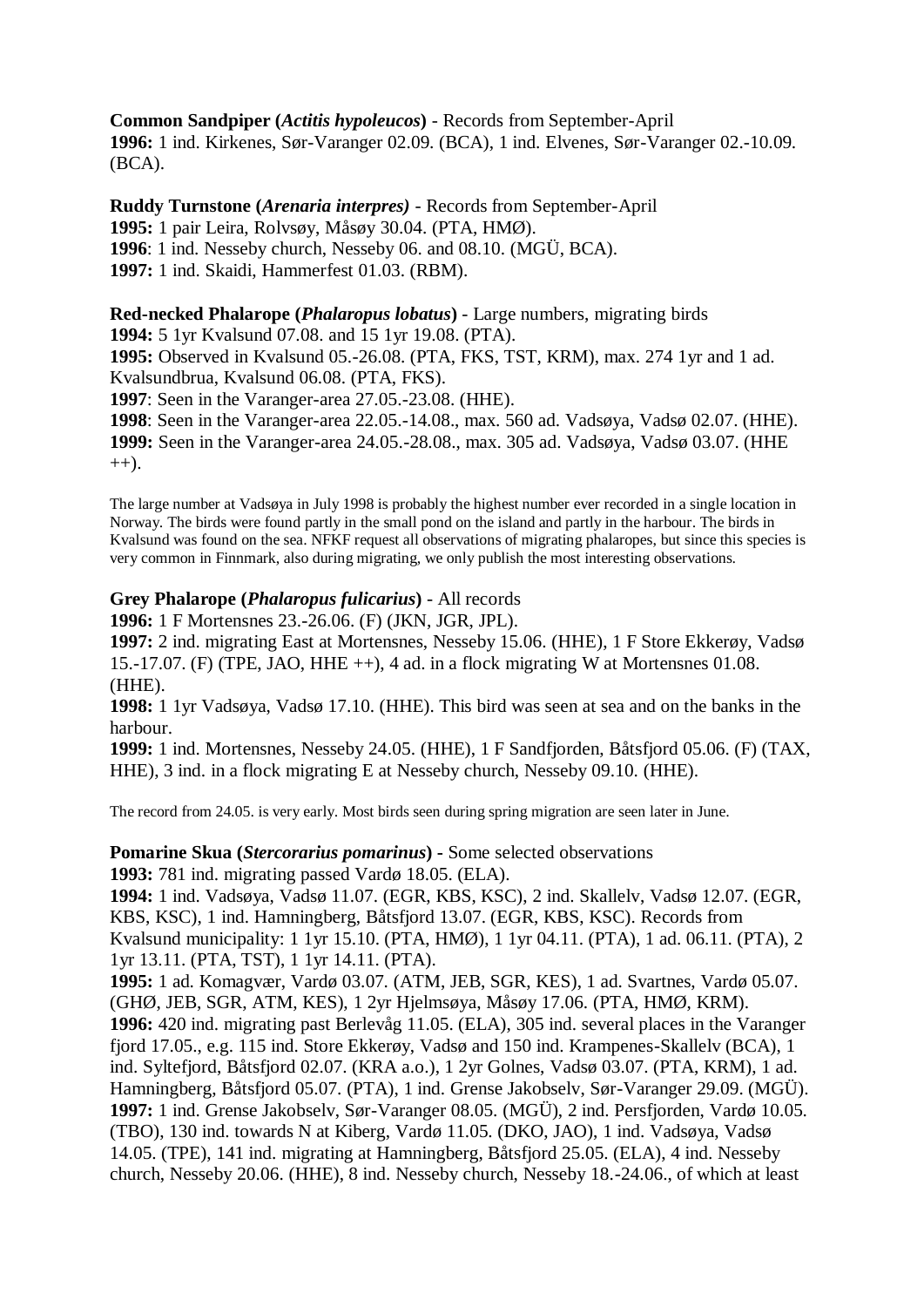4 2yr (MGÜ, BCA), 1 ind. Hamningberg both 08. and 09.07. (ØHA, TWA, TVA, MVA), 2 ind. migrating E at Mortensnes, Nesseby 01.08. (HHE), 4 ind. migrating W at Hamningberg 13.08. (HHE), 4 ind. Skjåholmen, Nesseby 19.-31.08. (JPY a.o.), 1 1yr migrating E at Mortensnes 17.09. (HHE), 2 1yr towards W at Hamningberg 02.11. (HHE, TPE). **1998:** 2 ind. Vadsøya, Vadsø 09.05. (TPE), 1050 ind. migrating E at Slettnes, Gamvik and Kjølnes, Berlevåg 16.-20.05. (PKO, MOS), 874 ind. towards E at Hamningberg, Båtsfjord 17.05. (ELA, HHE), 186 ind. towards E at Hamningberg 18.05. (ELA), 35 ind. towards E at Hamningberg 19.05. (ELA), 1 ind. Hamningberg 20.05. (ELA), 5 ind. Skjåholmen, Nesseby 23.05 (?), 1 ind. between Vardø and Hamningberg 20.06. (Finnish group), 6 ind. Svartnes, Vardø 01.07. (GHØ), 1 dark ad. Nesseby church, Nesseby 05.07. (HHE), 1 ad. Kariel, Vadsø 13.07. (HHE), 1 ind. Grense Jakobselv, Sør-Varanger 14.07. (MGÜ), 3 ind. Kjølnes 20.07. (MHE, MLP, RHO), 1 dark ad. Nesseby church 12.08. (HHE), 1 ind. also 15.08. (BCA), 1 ad. 29.08. (HHE), 3 ad. and 1 1yr towards W 12.09. (HHE), 1 ind. Vadsøya 27.09. (TPE), 2 1yr towards E, 1 1yr towards W Nesseby church 11.10. (HHE). **1999:** 1610 ind. towards E at Slettnes, Gamvik 11-21.05., max. 1347 ind. 18.05. (NHO), 2 ad. Skagen, Vardø 09.05. (HHE), 2 ad. towards E at Hamningberg, Båtsfjord 13.05. (HHE), 4 ind. Skallelv-Vardø 14.05. (ELA), 1 ind. Hamningberg 15.05. (ELA), 1 ind. Hamningberg 17.05. (ELA), 721 ind. towards E 18.05. (ELA, PKO, MOS, HHE), 9 ind. 19.05. (ELA), 1 lys ad. towards E Nesseby church, Nesseby 22.05. (HHE), 2 ind. Markop, Kvalsund 26.05. (YNI), 1 ad. Store Ekkerøy, Vadsø 07.06. (TAX), 12 1yr Kramvik-Kiberg 24.09. (HKA), 6

1yr towards W Vadsøya, Vadsø 30.09. (HHE), 322 ind. migrating past Nesseby church 02.10.-02.11. (HHE). Only two ad. and one subadult bird was seen, all others were juveniles. The majority of birds were migrating W. The highest total in one day was 113 ind. 02. and 100 ind. 09.10.

Pomarine Skua is regular along our coast between May and October, but the numbers are varying a lot from one year to another. The occurence described above is without doubt the highest numbers ever recorded in Norway. Large numbers of Pomarine Skua are probably migrating along our coast every year, but the migration is only visible from the shore if weatherconditions are favourable. Most birds seem to be passing in just a few days, usually near medio May. Until recently only a few birds are seen in Finnmark during autumn migration. However, observations from 1999 indicate that large numbers can be seen also this time of the year. The occurence during summer seems to vary a lot. Some late November records are also interesting. Except for May all available records are published.

**Arctic Skua (***Stercorarius parasiticus***) -** Records from October-April, large numbers **1997:** 450 ind. migrating W at Hamningberg, Båtsfjord 13.08. (HHE). **1999:** 570 ind. migrating at Slettnes, Gamvik between 11. and 21.05. (NHO). At least 1 ad. at Nesseby church, Nesseby 10.10. (HHE).

**Long-tailed Skua (***Stercorarius longicaudus)* - Records from September-medio May, migrating birds

**1992:** 1 ad. Skoltefjellet N, Rolvsøy, Måsøy 11.09. (PTA).

**1993**: 238 ind. migrating past Vardø 18.05. (ELA).

**1995**: 46 ind. towards SE at Hamningberg, Båtsfjord 21.05. (ELA), 11 ind. Hamningberg 22.05. and 49 ind. Vardø 22.05. (ELA).

**1996**: 4 ind. Berlevåg 11.05. (ELA), 1 ind. Fjærvannet, Sør-Varanger 11.05. (PGT, SWI). **1997:** 28 migrating towards E at Hamningberg, Båtsfjord 25.05. (ELA).

**1998:** 1 ad. Nesseby 15.05. (HHE), 81 ind. migrating at Slettnes, Gamvik and Kjølnes, Berlevåg 16.-20.05. (PKO, MOS), 32 ind. towards E at Hamningberg, Båtsfjord 17.05. (ELA, HHE), 5 ind. towards E also 18.05. (ELA), 10 ind. towards E 19.05. (ELA), 2 ind. towards E 20.05. (ELA), 7 ind. migrating at Skjåholmen, Nesseby 23.05. (KRU m.fl.).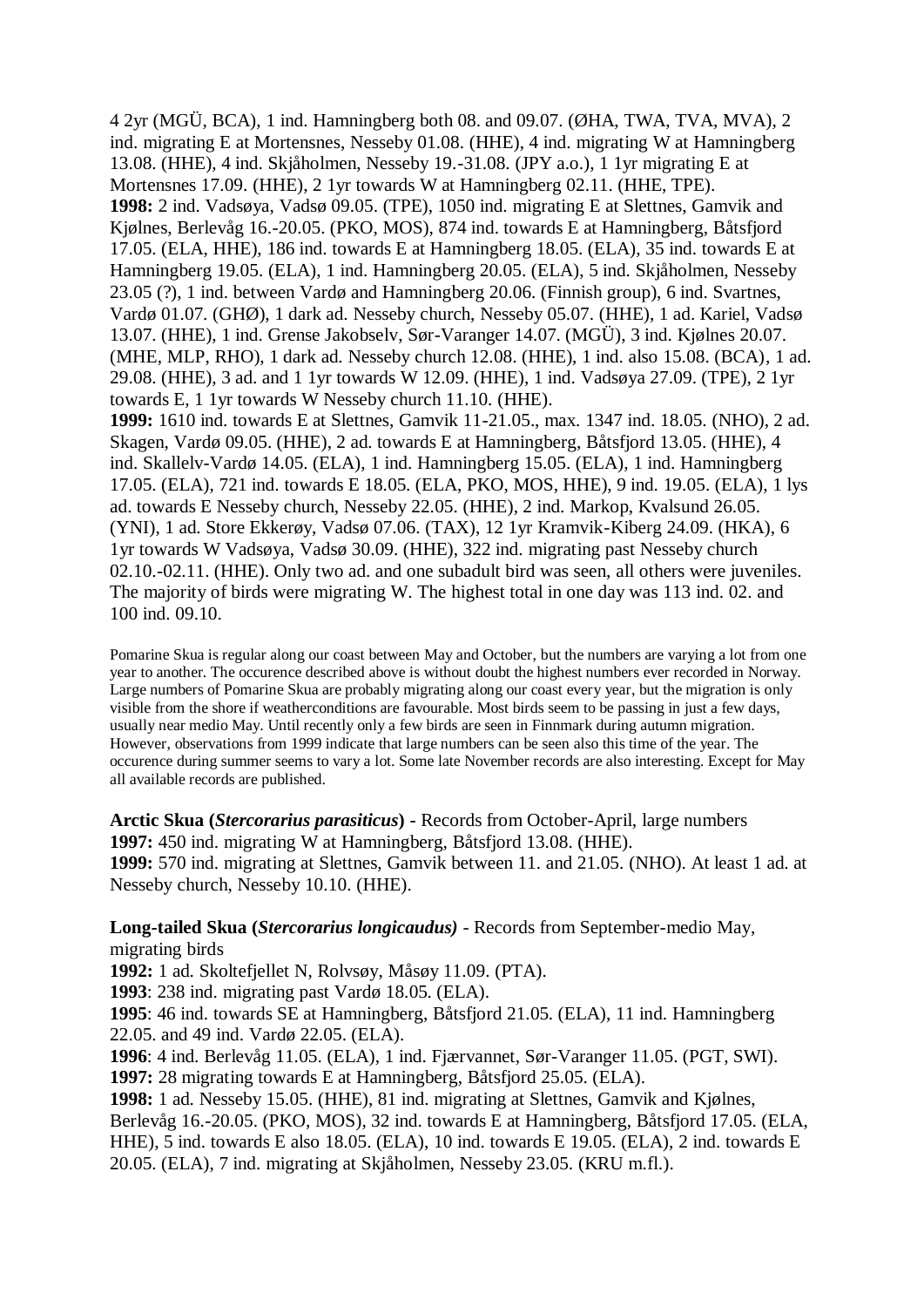**1999:** 250 ind. migrating E at Slettnes, Gamvik 11.-21.05., max. 195 ind. 18.05. (NHO), 2 ind. Markop, Kvalsund 12.05. (YNI), 6 ind. migrating E at Hamningberg, Båtsfjord 17.05. (ELA), 263 ind. towards E at Hamningberg 18.05. (ELA, PKO, MAS, HHE), 33 ind. migrating E also 19.05. (ELA), 2 ind. towards E 22.05 (HHE), a flock with 15 ind. migrating S in Tanafjorden 29.05. (HHE), 4 1yr migrating W at Hamningberg 05.09. (HHE), 2 1yr migrating W at Nesseby church, Nesseby 02.10. (HHE), 1 1yr W and 2 1yr E 09.10. (HHE) and 2 1yr W 10.10 (HHE).

The above occurence during spring migration in May is extraordinary. Usually, most birds are passing unseen. Autumnrecords are generally uncommon, and records from October are very rare.

#### **Great Skua (***Stercorarius skua***)** - All records

**1992**: 3 ind. Hamningberg, Båtsfjord 25.05. (ELA).

**1993**: 1 ind. Vardø 18.05. (ELA).

**1995:** 1 ad. Rolvsøy, Måsøy 09.04. (PTA), 1 ind. Vardø 22.05. (ELA), 1 ind. Nesseby 29.06. (JEB, SGR, ATM, KES), 4 ind. Grense Jakobselv, Sør-Varanger 29.06. (BCA), 1 ind. Kjølnes, Berlevåg 01.07. (KRA ++), 25-30 ind. Skjåholmen, Nesseby between 23.08. and 04.09. (JPY, PTO).

**1996:** 1 ad. Reinøya, Vardø 03.07. (PTA, KRM, MDA), 3 ind. Store Ekkerøy, Vadsø 31.07., 1 ind. 01.08. and 3 ind. 04.08. (THE, JST).

**1997:** 2 ind. passed by Hamningberg, Båtsfjord 25.05. (ELA), 2 ind. Nesseby church, Nesseby 17.06. (ABL, BCA), 1 ind. Vardø 23.06. (SVA), 2 ind. Mortensnes, Nesseby 28.06. (ØHA, TWA, TVA, MVA), 1 ind. Persfjorden, Vardø 28.06. (BCA), 1 ind. Hamningberg 08.07. (MVA, TVA, ØHA), 1 ind. Mortensnes 01.08. (HHE), 1 ind. Hamningberg 13.08. (HHE), 6 ind. Skjåholmen, Nesseby 19.-31.08. (JPY, PTO), 1 ind. Mortensnes 27.09. (HHE). **1998:** 22 ind. passed by Slettnes, Gamvik and Kjølnes, Berlevåg between 16. and 20.05. (PKO, MOS), 2 ind. towards E at Hamningberg, Båtsfjord 17.05. (ELA, HHE), 1 ind. also 18.05. (ELA), 2 ind. 19.05. (ELA), 2 ind. 20.05. (ELA), 21 ind. Skjåholmen, Nesseby 20.- 23.05. (KRU m.fl.), max. 12 ind. 23.05, 1 ind. Mortensnes, Nesseby 06.06. (BOT, AGU), 4 ind. Mortensnes 04.07. (HHE), 2 ind. Nesseby church, Nesseby 12.07. (HHE), 1 ind. also 15.07. (HHE), 2 ind. 19.07. (HHE), 3 ind. Varangerfjorden 28.-29.07. (MHA ++), 3 ind. Hamningberg 29.07 (HKO, MHA, VJO, FSI), 1 ind. Nesseby church 30.07 (HHE), 1 ind. towards W Hamningberg 06.08. (HHE), 1 ind. Nesseby church 12.08. (HHE), 1 ind. Hamningberg 23.08. (HAL), 1 ind. Nesseby church 27.08. (BCA), 1 ind. also 12.09. (HHE), 1 ind. towards E Hamningberg 04.10. (HHE), 1 ind. towards E at Nesseby church 10.10. (HHE).

**1999:** 35 ind. migrating E at Slettnes, Gamvik 11.-21.05., max. 14 ind. 18.05. (NHO), 2 ind. between Skallelv, Vadsø and Vardø 14.05. (ELA), 4 ind. Hamningberg, Båtsfjord 15.05. (ELA), 2 ind. also 17.05. (ELA), 6 ind. towards E 18.05. (ELA, PKO, MOS, HHE), 2 ind. 19.05. (ELA), 1 ind. 28.05. (PTA), 1 ind. Store Ekkerøy, Vadsø 04.06. (TAX, HHE), 1 ind. Skallelv 05.06. (TAX, HHE), 1 ind. Store Ekkerøy 07.06. (TAX), one pair copulating near Vardø medio June (HHE), 8 ind. Nesseby church, Nesseby 14.06. (HHE), 1 ind. Vardø 19.06. (TPE) and 8-9 ind. Hamningberg 19.-20.06. (TLU, TPE), 1 ind. Komagvær, Vardø 20.06. (TPE), 4 ind. passed by Vadsøya, Vadsø 22.06. (HHE), 5 ind. Nesseby church 22.07. (KHH), 2 ind. towards W at Hamningberg 05.09. (HHE).

The Great Skua is scarce, but regular along the Finnmark coast between May and August. Large numbers of migrating birds in 1998 and 1999 are noteworthy, likewise the observation of copulating birds in 1999.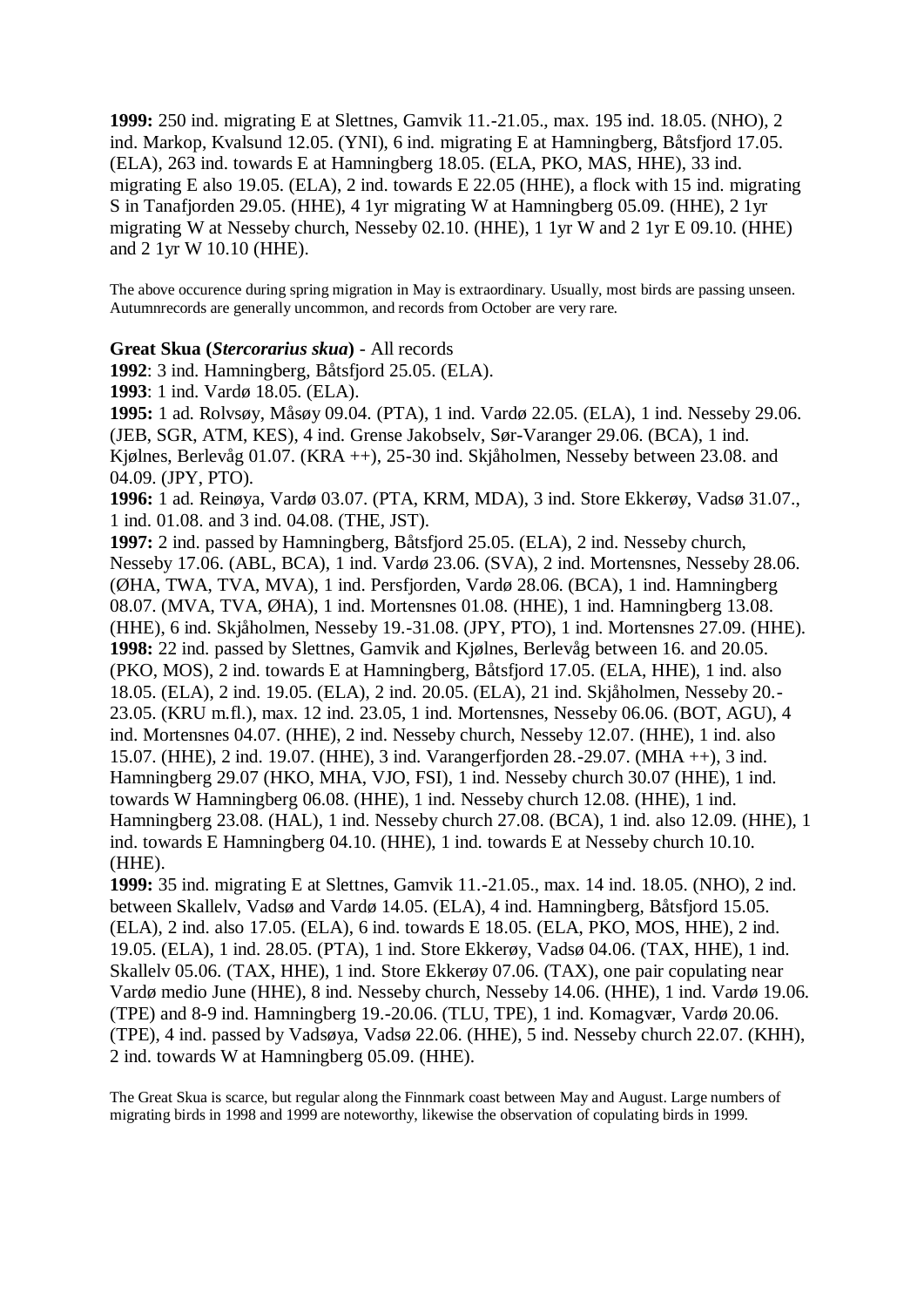# **Little Gull (***Larus minutus***)** - All records

**1984**: 1 ad. Nesseby church, Nesseby 20.06. (KKE).

**1987**: 1 1yr Høybukt, Sør-Varanger 07.08. (ATM, KBØ).

**1993**: 1 ad. Prestøya, Sør-Varanger 28.08. (BCA).

**1995**: Juvenile Little Gulls were observed almost daily at Skjåholmen, Nesseby between 23.08. and 04.09. Max. 32 1yr 28.08. (JPY, PTO).

**1996**: 15 ind. Jordanfoss, Sør-Varanger 03.06. and 13 ind. 08.06. (GEV, PEA, PGT, SWI), 1 ad. Store Salttjern, Vadsø 03.07. (PTA, KRM).

**1997**: 3 ad. Skogfoss, Sør-Varanger 25.-26.06. (BCA, MGÜ), 1 ad. Melkefoss, Sør-Varanger 26.06. (MGÜ), 1 ind. Bergebyelva, Nesseby 27.06. (BCA), 1 ad. migrating at Nesseby church, Nesseby 28.06. (ØHA, TWA, TVA, MVA), 2 ind. Melkefoss 21.07. (MGÜ), 1 1yr Skjåholmen, Nesseby 24.08. (JPY, PTO), 1 1yr Per Larsavika, Nesseby 09.08. (HHE), 1 1yr Mortensnes, Nesseby and 2 1yr Nesseby church 05.10. (HHE).

**1998**: 1 ad. migrating E at Slettnes or Kjølnes between 16. and 20.05. (PKO, MOS), 2 ad. Grasbakken, Nesseby 12.06. (BOF), 1 ad. Noatun, Sør-Varanger 04.08. (BCA), 1 2yr at Grense Jakobselv, Sør-Varanger 03.09. (TBO), 2 1yr Bergebyelva, Nesseby 05.09. (HHE), 1 1yr Nesseby church, Nesseby 06.09. (HHE).

**1999**: 1 ad. migrating E at Slettnes, Gamvik 19.05. (NHO), 1 ad. Leirvika, Hammerfest 20.05. (PTA, YNI), 2 ad. Lille Skogøy, Sør-Varanger 26.05. (MGÜ), 3 ad. Fjærvannet, Sør-Varanger 31.05. (MGÜ). At least 15 ad. in a breeding colony of Black-headed Gulls near Utnes, Sør-Varanger 09.-24.06. (MGÜ, SWI, TPE, OBH). At least five eggs was found and photographed 10.06. (MGÜ, SWI), 1 ad. and 1-3 1yr near Utnes 20.07. (BCA), 8 ad. Skrøytnes, Sør-Varanger 20.07. and 1 ad. 26.07. (BCA), 2 1yr Nesseby church, Nesseby 17.08. (HHE), several dozens, mainly 1K, Skjåholmen, Nesseby in August (PTO), 1 2yr Mortensnes, Nesseby 10.10. (HHE).

The breeding record in Sør-Varanger in 1999 is the first documented in Finnmark. This species now seems to be regular in Pasvik in May-June. It is also annual during autumn migration in the Varanger fjord. The increased occurence in Eastern Finnmark is probably caused by the dramatic increase in Northern Finland. Several colonies are now known just south of Lake Inari. For further details: Günther, M.: "Første hekkefunn av dvergmåke *Larus minutus* i Finnmark", Vår Fuglefauna 23 (2000), p. 82-84 (in Norwegian).

# **Black-headed Gull (***Larus ridibundus***)** - Records from November-April

**1991**: 4 ad. Valfjordbotn, Rolvsøy, Måsøy 13.04. (PTA).

**1992**: 6 ind. Stormyra, Rolvsøy, Måsøy 09.04. (PTA, TST).

**1994**: 5 ad. Repparfjordbotn, Kvalsund 27.04. (PTA).

**1996**: 1 ad. Repparfjordbotn, Kvalsund 05.04. (PTA).

**1997**: 1 ind. Vadsø harbour, Vadsø 05.04. (TPE), 1 Prestøya, Sør-Varanger 27.04. (MGÜ), 3 ind. 29.04. (MGÜ), 1 ad. Varangerbotn, Nesseby 08.11 (HKA, OKA).

**1998**: 1 2yr Prestøya, Sør-Varanger 07.04. (BCA), 1 2yr Vadsø harbour, Vadsø 12.04. (HHE, TPE), 10 ind. Alta 14.04. (PAL), 1 ind. Prestøya 19. and 22.04. (MGÜ).

**1999**: 1 ind. Nesseby church, Nesseby 03.04. (HKA, OKA, ALI, HMI), up to 10 ind. in the area surrounding Kirkenes, Sør-Varanger 17.-28.04. (MGÜ).

**Common Gull (***Larus canus***)** - Records from November-March

**1988:** 1 2yr Vadsø 12.-13.03. (ATM).

**1996:** 1 ind. Kirkenes, Sør-Varanger 25.03. (BCA), up to 15 ind. Prestøya, Sør-Varanger 17.11. (MGÜ).

**1997:** As an example 20 ind. seen at Mortensnes, Nesseby and Vestre Jakobselv, Vadsø 08.11. (HHE), from December: 1 1yr Vadsø 06.12. (HHE), 1 ad. Vardø 20.12. (HHE).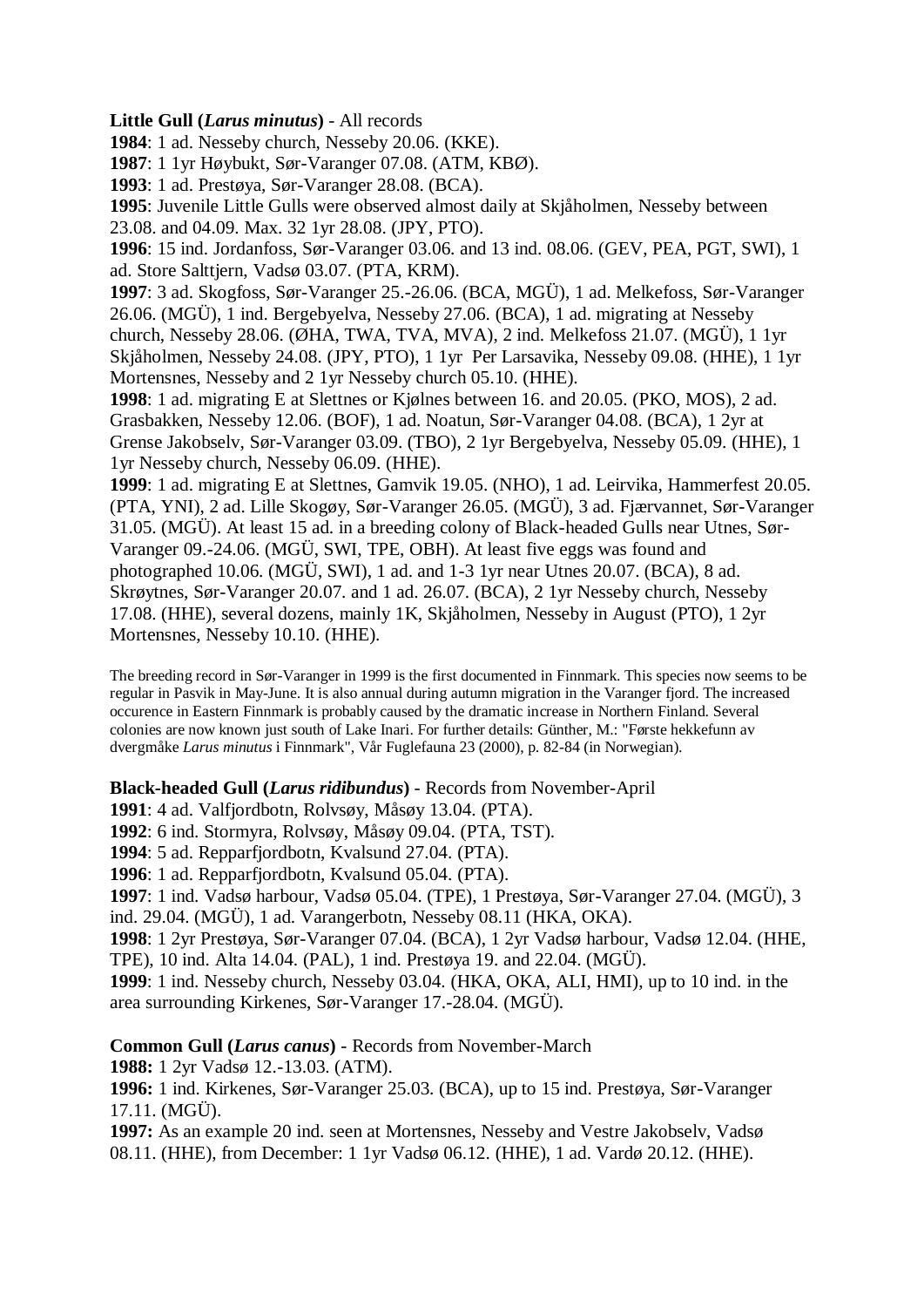**1998:** Regular between January and March. Approx. 10-20 ind. wintering, the first migrants arrived in the end of March (HHE). Regular in Vadsø all November, max. 59 ind. (54 ad. and 5 1K) 22.11. (HHE). Smaller numbers also regular in December (HHE). Up to 4 ind. (1 ad, 3 1K) in the Kirkenes-area, Sør-Varanger 21.-29.03. and 01.-28.11. (MGÜ), 10 ind. Hammerfest 10.02. (AØS).

**1999:** Up to 30 ind. (20.02) in Vadsø harbour, Vadsø between January and March (HHE). Up to 7 ind. in Vadsø in November (13.11) and up to 13 ad. in December (11.12) (HHE). Up to 6 ind. in the Kirkenes-area 16.01.-28.02. and up to 6 ad. again 14. –27.11. (MGÜ).

A few birds seem to be wintering around Vadsø and Kirkenes, but du to no reports it is hard to conclude on the winter occurence in other parts of Finnmark.

**Lesser Black-backed Gull (***Larus fuscus***)** - All records from Eastern Finnmark **1991**: 1 ad. 18.05. (PTA).

**1993**: 2 ad. *fuscus* Vadsø sentrum, Vadsø 30.06. (MGÜ).

**1995**: 1 ad. Kvalsundet, Kvalsund 06.05. (PTA), 1 pair Stabbursnes, Porsanger 15.05. (PTA, YNI), 1 ad. Repparfjordbotn, Kvalsund 17.05. (PTA), 2 ad. Beritsjorda, Kvalsund 10.06. (PTA, TST), 1 ad. Kvaløya, Hammerfest 12.06. (PTA), 2 ad. also 23.06. (PTA, TST), 1 ad. *fuscus* Karlebotn, Nesseby 23.08. (JPY, PTO).

**1996**: 1 ad. Stabbursnes, Porsanger 04.06. (PTA, YNI).

**1999**: 1 ad. *fuscus* Kariel, Vadsø 22.05. (HHE), 3 ind. showing characters of *graellsii/heuglini* Slettnes, Gamvik 22.-23.05. (USK),1 ad*. fuscus* Vadsø harbour, Vadsø 26.05. (HHE), 2 ad. *fuscus* Nesseby 18.06. (TLU), 2 ad. *intermedius* Nesseby 18.06. (TLU), 1 ad. *intermedius* Vardø 19.06. (TLU), 1 subad. Bergebyelva, Nesseby 19.-20.06. (TPE, MDA, HHE, MGÜ), 1 1yr Vadsøya, Vadsø 13.09. (HHE).

All reported birds are published. This species have become very rare in Eastern Finnmark. It is important to identify carefully all the Lesser Blacked-backed Gulls found in Finnmark. Actually, four different subspecies may show up in our area, *fuscus, intermedius, graellsii* and *heuglini.*

#### **Iceland Gull (***Larus glaucoides***)** - All records

**1992**: 1 2yr Sandfjorden, Båtsfjord 24.05. (ELA).

**1993**: 1 ad. and 2 subad. Vadsø 16.05. (ELA).

**1994:** 4 subad. Vadsø 17.-20.05. (ELA), 1 subad. Vadsø 18.-20.05. (ELA), 1 1yr Kvalsund village, Kvalsund 08.10. (PTA, TST, PBR) and 16.11. (PTA).

**1995:** At least 6 ind. Vadsø 27.-31.03. (HLE), 1 2yr Hammernes, Nesseby 18.06. (BCA), 1 ad. and 1 1yr Kvalsundbrua, Kvalsund 28.09. (PTA), 1 1yr (probably the same) 30.09. (PTA, KAK).

**1996:** 5+ ad. Vardø sentrum, Vardø 02.03. (TBO), 1 ad. and 3 subad. Svartnes, Vardø 23.- 24.03. (BCA), 1 ad, 1 2yr ,1 3K Vadsø 24.03. (BCA), 1 subad. Smelror, Vardø 06.05. (ELA), 1 subad. Kiberg, Vardø 06.05. (ELA), 1 subad. Berlevåg 12.05. (ELA), 1 subad. Vadsø 12.05. (ELA), 1 new subad.Vadsø 13.05. (ELA), 1 2yr Prestøya, Sør-Varanger 10.-14.05 (BCA), 1 2yr Nakken, Kvalsund 31.05. (PTA), 1 2yr Repparfjordbotn, Kvalsund 03.06. (PTA, YNI), 1 2yr Vadsøya, Vadsø 07.06. (PTA, YNI).

**1997:** At least 6 ind. Vadsø harbour, Vadsø (2 ad, 1 3K, several 2K) between February and April. 1 3K seen in June (HHE, TPE, MGÜ). 1 ind. Prestøya, Sør-Varanger 04., 09., and 30.03. (MGÜ), 1 ad. Vardø 22.03. (MGÜ), 4 subad. Karlebotn-Hamningberg 24.-29.05. (ELA), 1 2yr Kiberg, Vardø 12.06. (ABL), 1 3K Bergebyelva, Nesseby 09. and 16.08. (HHE). This bird was in the area since 29.06. (JSE). 1 1yr Hamningberg, Båtsfjord 28.09. (HHE, TPE), 1 ad. Svartnes, Vardø 01.11. (HHE), 1 ad. and 1 4K Kiberg 16.11. (HHE), 1 ad. Vadsø 22.11. (HHE), 3 1yr and 1 ad. Kiberg 23.11. (HHE), 1 ad. and 1 sub ad. Vardø 30.11. (HHE),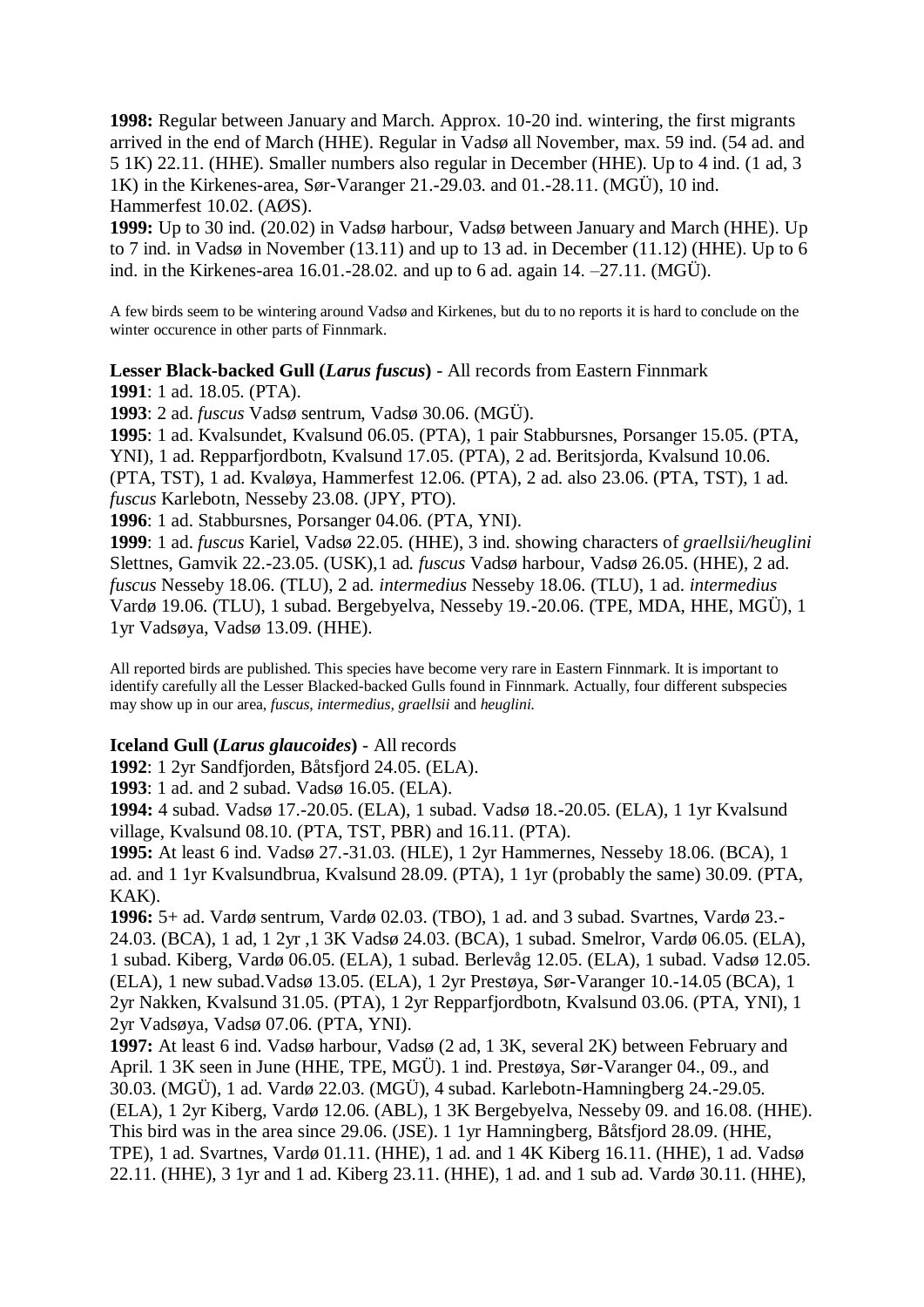1 ad. and 1 subad.Vadsø 06.12. (HHE), 1 1yr Kramvik, Vardø 14.12. (HHE), 1 subad. Vadsø 21.12. (HHE, TPE), 2 ind. Varangerfjorden 30.-31.12. (KMI).

**1998:** Observed daily in Vadsø harbour, Vadsø from 31.01. until medio April. Max. 10 ind. 01.03. (HHE). Totally 20 ind. may have been involved. 1 2yr Bugøynes, Sør-Varanger 07.03. (MGÜ), 1 3K Nesseby church, Nesseby 07.03. (MGÜ), at least 1 2yr and 1 3K in the Kirkenes-area, Sør-Varanger 21.03.-06.04. (MGÜ), 1 3K Vestre Jakobselv, Vadsø 12.04. (HHE, TPE), 3 ind. (2 2yr , 1 3K) Nesseby church ultimo April (HHE), 1 3K Kåfjord, Alta and 1 2yr Langnesholmen, Alta 14.04. (PAA), 1 ind. between Karlebotn and Hamningberg 16.-21.05. (ELA), 1 2K/3K Vadsø 30.05. (HHE), 1 3K Kramvik, Vardø 13.06. (BOT, AGU, HHE), 1 2yr Kiberg, Vardø 06.-21.08. (HHE, GSH, BCA), 1 ind. Nesseby church, Nesseby 30.08. (TBO), 1 ad. and 1 1yr Vadsø 17.10. (HHE), 3 ad. and 1 subad. Vadsø-Vardø 23.10. (HHE), 1-2 ad. stayed in Vadsø from 31.10. until the end of the year, max. 4 ad. was seen 28.11. (HHE).

**1999:** Seen daily in Vadsø harbour, Vadsø from 17.01. until ultimo March. Max. 7 ind. 21.03. Totally approx. 15 ind. may have been involved (HHE), at least 1 2yr and 1 3K in the Kirkenes-area, Sør-Varanger 17.01.-28.02. (MGÜ), 3 ind. Repparfjord, Kvalsund 31.03. (RTM), 6 ind. Vardø and 1 ind. Kiberg, Vardø 09.05. (HHE),1 2yr also 13.05. (HHE), 1 4K 14.-15.05. (HHE), 2 ad. and 2 2yr 22.05. (HHE), 1 ind. 30.05. (HHE), 1 2yr and 1 3K Slettnes, Gamvik 11.-23.05. (NHO), 10 ind. Karlebotn-Hamningberg 13.-20.05. (ELA), 1 2yr Kiberg 27.-28.05. (PTA), 1 ad. Kiberg-Hamningberg 09.06. (KVA), 1-2 ad. Vadsø harbour 25.10.-12.12. (HHE), 1 ad. Kirkenes, Sør-Varanger 27.11. (MGÜ).

The Iceland Gull is a regular guest during winter in Finnmark. A few individuals, mainly younger birds, are present all year round. To find out more about the occurence of this species it is important that all observations are reported. Careful studies of wintering Iceland Gulls may reveal the rare Kumlien's Gull (see below).

#### **Kumlien's Gull (***Larus glaucoides kumlieni***)** - All records

**1995:** 1 ad. Vadsø harbour, Vadsø 09.-10.03. (V) (HAS, TNU, RSU) and 27.03. (F) (TLE, JAL, HJL, VNI).

**1998:** 1 ad. Store Ekkerøy, Vadsø 08.11. and probably the same ind. Vadsø harbour, Vadsø 21.11. (HHE)

These are the two first accepted records of this North American subspecies in Norway. Both observations in 1995 are probably concerning the same individual. On the second date the bird seemed to be in bad shape.

#### **Glaucous Gull (***Larus hyperboreus***)** - Large numbers

**1997:** 165 ind. Karlebotn-Hamningberg 24.-29.05. (ELA) and 60 ind. Svartnes-Hamningberg 25.05. (HHE) are large numbers in May. The first juvenile this autumn showed up at Store Ekkerøy, Vadsø 14.09. (HHE, TPE), 42 ind. towards W at Hamningberg, Båtsfjord 02.11. (HHE, TPE), 610 ind. between Kiberg and Vardø 07.12. (HHE, TPE). **1998:** 200 ind. counted daily in Vardø harbour in February (HHE), 270 ind. Vadsø-Vardø 23.10. (HHE), 400 ind. between Salttjern, Vadsø and Vardø 01.11. (HHE, GSH). **1999:** 80 ind. Vadsø 20.02. is a large number in the inner parts of Varanger (HHE), 270 ind. Vardø-Kiberg 09.05, hence appprox. 30 ad. (HHE), 325 ind. Karlebotn-Vardø 13.- 20.05. (ELA), 64 ind. migrating E at Slettnes, Gamvik 11.-21.05. (NHO).

The number of Glaucous Gulls in Finnmark is varying through the winter. A few birds may be present in spring and summer as well. Only selected observations (large numbers) are published this time.

**Hybrid Herring x Glaucous Gull (***L. argentatus x L. hyperboreus***)** - All records **1997**: 1 3K Vardø harbour, Vardø 26.04. (HHE), 1 ad. Persfjorden, Vardø 25.05. (HHE).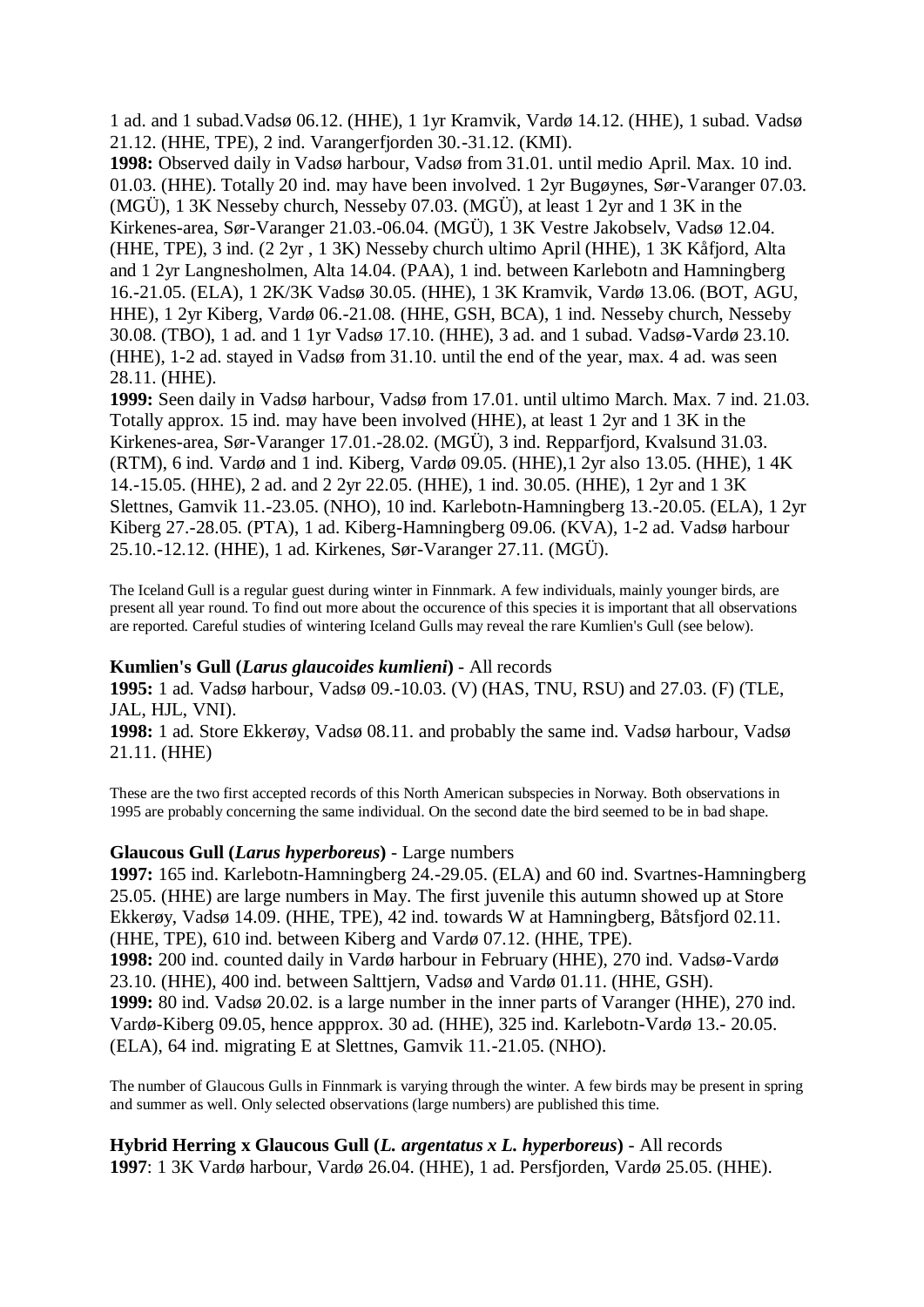**Herring Gull (***Larus argentatus***) -** Albino

**1998:** 1 albino Kiberg 06. and 15.08 (HHE, GSH)

# **Sabine's Gull (***Larus sabini***)** - All records

**1994**: 1 2K+ Vadsøya, Vadsø 28.07. (JRB). **1997**: 4 ad. Mortensnes-Bergebyelva, Nesseby 06.-07.08. (F) (HHE, KHH, MAS, HPA, JAO), 3 1yr migrating together towards W at Mortensnes 07.09. (HHE). **1998:** 2 ad. Nesseby church, Nesseby 26.08. (HHE).

The four adult birds in August were seen together with a large number of Kittiwakes. This is probably the largest number of adult Sabine's Gulls ever seen together in Norway. Autumn records in Finnmark are rare, most birds are seen during summer. The three juveniles found in September 1997 may be related to the exceptional numbers of Sabine's Gulls seen in the North Sea-area in September-October that year.

**Common Tern (***Sterna hirundo***)** - Indications of breeding

**1978**: Found breeding near Båtsfjord airport, Båtsfjord 02.07.(BCA).

**1987**: 1 pair breeding in a colony of Arctic Terns in Høybukt, Sør-Varanger (ATM).

**1995**: 1 1yr Forsøl, Hammerfest 21.08. (AHN).

**1997**: Several pairs probably breeding at Vadsøya, Vadsø (HHE).

**1998**: 2 pairs at Persfjorden, Vardø in July (MHE, MLP, RHO). Several pairs probably breeding at Vadsøya, Vadsø (HHE).

**1999:** Several pairs probably breeding at Vadsøya, Vadsø (HHE).

**Arctic Tern (***Sterna paradisaea***)** - Records from October-April, 2y/3y-birds, large numbers **1995:** Up to 5 2yr in adult flocks at Kvalsund May/June (PTA), 1 2yr Bergebyelva, Nesseby  $03.07.$  (ATM  $++$ ).

**1997:** Approx. 10 2yr seen at Vadsøya, Vadsø during the breeding season (HHE ++). **1998:** Approx. 10 2yr seen at Vadsøya, Vadsø during the breeding season (HHE), 1 2K/3K Båtsfjord 20.07. (MHE, MLP, RHO), 2 1yr towards E at Nesseby church, Nesseby 11.10. (HHE), 2 1yr also 17.10. (MGÜ).

**1999:** Approx. 5-10 2yr and 2 probable 3K seen at Vadsøya, Vadsø during the breeding season (HHE), 1 1yr migrating W at Nesseby church, Nesseby 02.10. (HHE), 2000 ind. towards E at Hamningberg, Båtsfjord 18.05. (HHE a.o.), 1500 ind. Vadsøya 23.05. (HHE), 1 1yr at Nesseby church, Nesseby 02.10. (HHE).

**Black Tern (***Chlidonias niger***)** - All records

**1999:** 1 ad. Vadsøya, Vadsø 18.-23.06. (F) (MUL, TPE ++).

# **Common Guillemot (***Uria aalge***)** - Inland records and large numbers

**1999**: 12 200 ind. migrating towards N at Hornøya, Vardø 03.04. between kl.09:35 and 09:55. (HKA, OKA, ALI, HMI).

# **Brünnich's Guillemot (***Uria lomvia***)** - Large numbers

**1999**: 1000 ind. between Varangerbotn, Nesseby and Skallelv, Vadsø 13.5. (ELA), 2000 ind. between Skallelv, Vadsø and Vardø 14.5. (ELA), 1000 ind. at Hamningberg, Båtsfjord 15.5., 700 ind. 16.5. and 500 ind. 17.5. (ELA).

# **Atlantic Puffin (***Fratercula arctica***)** - Large numbers

**1998**: 11 000 ind. migrating towards E at Nesseby church, Nesseby 11.10. (HHE). 1 albino at Hornøya, Vardø 16.08 (HHE)

**1999**: 33 000 ind. migrating past Slettnes, Gamvik between 11. and 21.5. (NHO).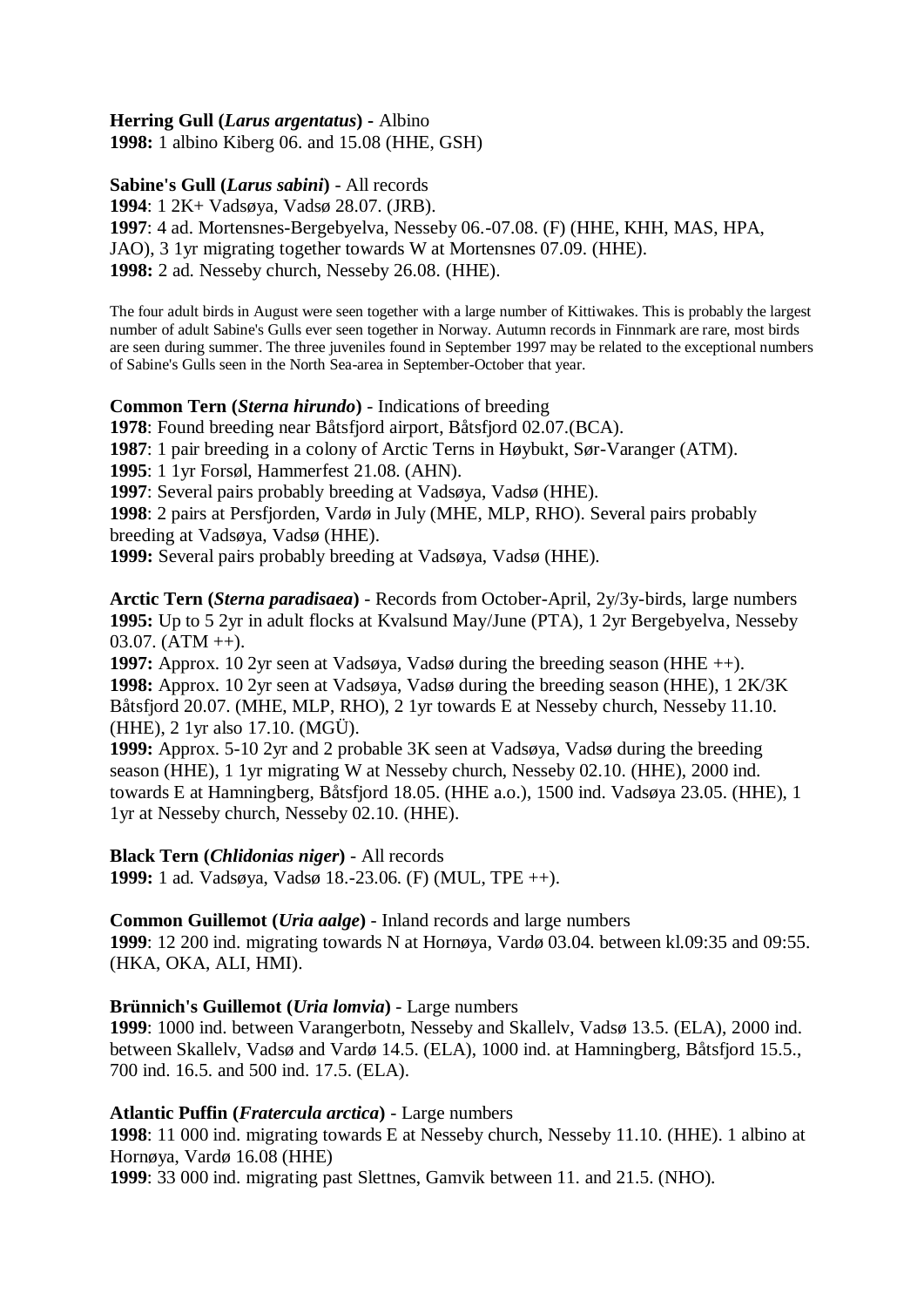**Little Auk (***Alle alle***)** - Inland records and large numbers **1991-1993**: 1 ind. Sennalandet, Alta (RTM). Exact date and year is unknown. **1998**: 3 500 ind. migrating towards E at Nesseby church, Nesseby 10.10. (HHE).

**Unidentified Alcidae (***Alcidae sp.***)** - Large numbers **1991**: 60 000 resting and migrating towards NW at Vardø 12.-13.05. (ELA).

**Stock Dove (***Columba oenas***)** - All records

**1998**: 1 ind. Makkenes, Vadsø 23.05. (BCA, MGÜ).

The first record from the Varanger peninsula. Stock Dove is only seen a few times in Finnmark so far.

# **Wood Pigeon (***Columba palumbus***)** - All records

**1994**: 1 ind. Kistrand, Porsanger 15.05. (PTA, TST), 4 ind. Oldernes N, Kvalsund 15.05. (PTA, TST). **1995**: 1 ind. Skrøytnes, Sør-Varanger 26.6. (BCA), 1 ind. Skogfoss, Sør-Varanger 04.07. (BCA). **1996**: 5 ind. Birrivara jængæ, Sør-Varanger 25.07. (MGÜ). **1997**: 2 ind. Noatun, Sør-Varanger 30.05. (MGÜ). **1998**: 1 ind. Skrøytnes, Sør-Varanger 29.05. (MGÜ), 1 ind. Skogum, Sør-Varanger 10.08. (BCA), 2 ind. Elgryggen, Sør-Varanger 25.08. (BCA), 2 ind. Skrøytnes, Sør-Varanger 02.09. (BCA), 2 ind. Svanvik, Sør-Varanger 09.09. (MGÜ), 5 ind. Bonakas, Tana medio September (DKO).

This species seem to be annual during summer. Most observations are from the forests in Sør-Varanger.

# **Collared Dove (***Streptopelia decaocto***)** - All records **1998**: 1 ind. Kiberg, Vardø 24.05.-13.06. (HHE ++).

**1999**: 1 ind. Vardø sentrum, Vardø 31.10. (HKA, OKA).

# **European Turtle Dove (***Streptopelia turtur***)** - All records

**1999:** 1 ind. Vardø sentrum, Vardø primo October (F) (?)

# **Common Cuckoo (***Cuculus canorus***) -** Records from September-May

**1997**: 1 M Nyrud, Sør-Varanger 30.05. (MGÜ), 1 M Blankvassåsen, Sør-Varanger 30.05. (MGÜ), 1 M Gjøkbukta, Sør-Varanger 30.05. (MGÜ). **1999**: 1 M Noatun, Sør-Varanger 24.-25.05. (GCO, FDI), 1 M Skrøytnes, Sør-Varanger 26.05. (MGÜ), 1 M Nyrudneset, Sør-Varanger 31.05. (MGÜ).

# **Snowy Owl (***Nyctea scandiaca***) -** All records

**1995**: 1 ad. M Vardø municipality 20.05 (ELA), 1 ad. M towards SE in Båtsfjord municipality 21.05 (ELA), Vadsø municipality 02.06. (PTA, YNI, HMØ, KRM), 1 2yr M Vardø municipality 03.-04.07. (ATM, PTA ++).

**1996**: 1 M Sør-Varanger municipality 25.03. (AHA), 1 ind. Domen, Vardø 05.08 (JAO, THE, JST)

**1997**: 1 M Vardø municipality 10.05. (TBO) and 1 F 11.05. (MGÜ), 2 ind. Vardø municipality 06.-09.06. (JTA), 1 ind. Nesseby municipality 22.06. (?), 1 ind. Vardø municipality 24.-25.06. (MGÜ, TRS  $++$ ), 1 ind. Vadsø municipality 27.06. (JSE), 1 ind. Vardø municipality 08.07. (TVA), 1 ind. Nesseby municipality 17.08. (HHE). **1998**: 1 ind. Gamvik municipality 16.-20.05. (MOS, PKO), 2 ind. Vardø municipality 03.06. (ONY, OPI), 1 ind. between Varangerbotn and Hamningberg 13.06. (HHE).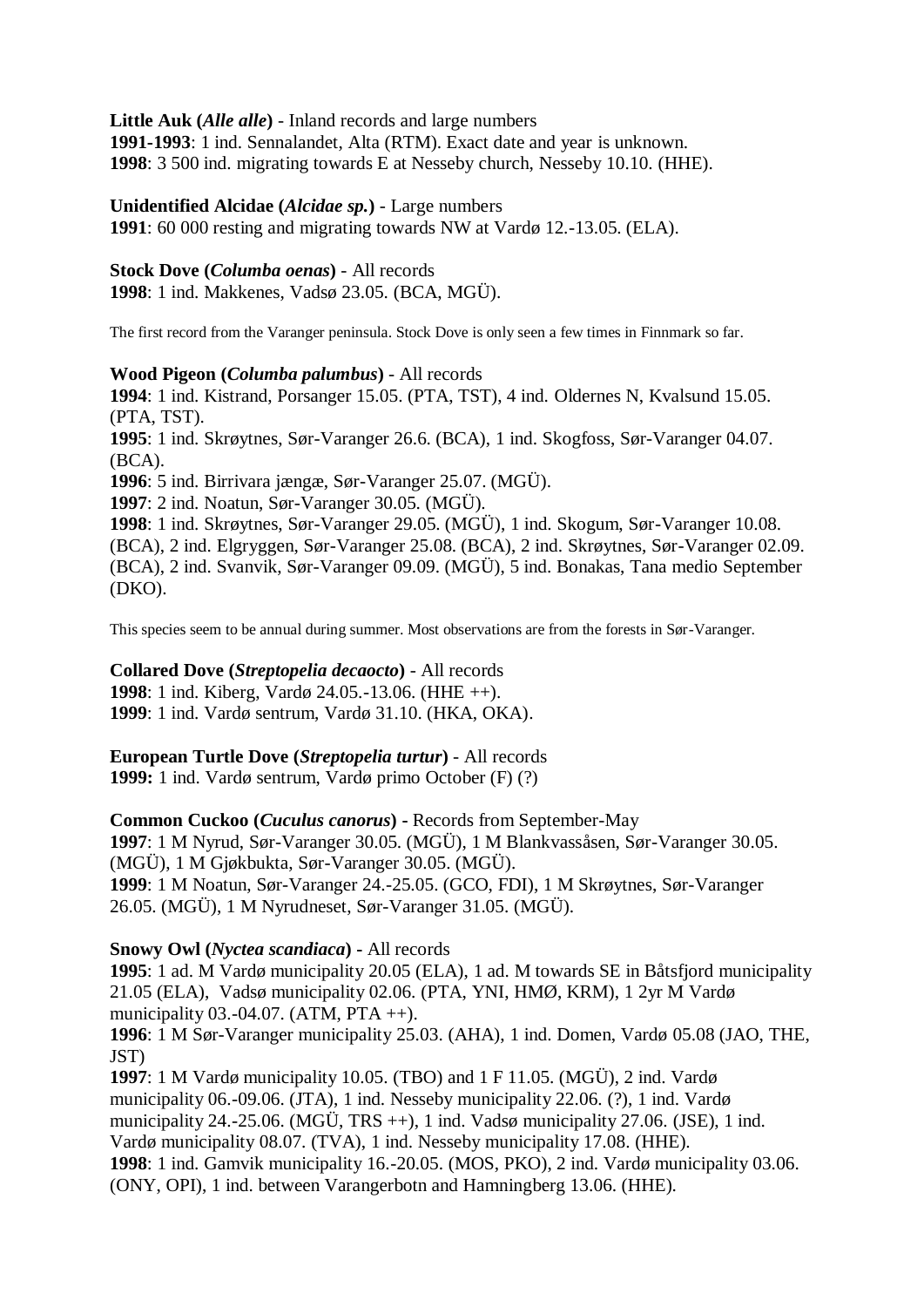#### **1999**: 1 F Lebesby municipality 04.06. (TAX).

This species is very vulnerable and details about locations are not published. Because several local observers keep their records secret, Snowy Owl may be more common than indicated above. Most birds are seen in May and June.

# **Pygmy Owl (***Glaucidium passerinum***)** - All records

**1996/1997**: Two observations at Gjøkåsen, Sør-Varanger during winter (LTP).

### **Great Grey Owl (***Strix nebulosa***)** - All records

**1993**: 2 ind. L-1, Sør-Varanger 17.-18.03. (ØTO).

**1994**: Several observations in Pasvik, Sør-Varanger from March until May (SWI), observed several times at L-2, Sør-Varanger in July (SWI).

**1996**: 1 ind. L-3, Sør-Varanger in November (SWI). Several observations at L-4, Sør-Varanger during autumn (IRA).

**1997**: 1-2 ind. L-4, Sør-Varanger 07.01.-07.05. (MGÜ ++). Two ind. was seen in the area 06.02., 07.04., 17.04., 23.04., 25.04. and 30.04., 1 ind. L-5, Sør-Varanger 12.01. (BCA, MGÜ), 1 ind. L-6, Sør-Varanger 09.02. and 22.02. (MGÜ), 1-2 ind. at L-1, Sør-Varanger 22.02.-17.04. (MGÜ ++), 1 ind. L-7, Sør-Varanger 22.02. (MGÜ), 1 ind. L-8, Sør-Varanger 22.02. (MGÜ), 1 ind. L-9, Sør-Varanger 07.-12.03. (MGÜ), 1 ind. L-10, Sør-Varanger 24.03. (MGÜ), 4 ind. L-2, Sør-Varanger 22.04. (SWI), 1 ind. L-11, Sør-Varanger 19.05. (SWI), 1 ind. L-12, Sør-Varanger 16.06. (JTA), 1 ind. L-13, Sør-Varanger 27.06. (PKS, MEG). **1998**: 1 ind. found dead L-14, Sør-Varanger 27.03. (SST), 1-3 ind. L-6, Sør-Varanger 30.03.- 15.04. (BCA,  $MGU +$ ). Three ind. seen together 30.03. and two ind. 06.04. One of the birds was found dead 09.04. (SWI), 1-2 ind. L-4, Sør-Varanger 31.03.-23.04. (BCA, MGÜ). Two ind. was seen several times. 1 ind. L-15, Sør-Varanger 31.03.-02.06. (BCA, MGÜ). 1 ind. found dead at L-16, Sør-Varanger 07.04. (PEA) and another bird was seen 08.04. (MGÜ), 1 ind. L-10, Sør-Varanger 06.04. (BCA, MGÜ).

**1999**: 1 ind. Pasvik, Sør-Varanger 18.-19.6. (TPE, OBH), 1 ind. L-5, Sør-Varanger 21.06. (SST).

Because this species is vulnerable and much sought after, details about the locations in Pasvik are not published. Instead the locations are numbered L-1 to L-17. During the winters 1996/97 and 1997/98 several Great Grey Owls were sseen in Sør-Varanger. In March-April both years at least 10 ind. were present, but the number may well have been higher. The owls seemed quite stationary near snowcovered fields and meadows. Two birds were found dead in March 1997; probably due to undernourishment. One of them was only 700 gram. A thick snowcrust above 50 cm of snow made it hard for the owls to hunt. Also in spring 1998 three owls were found dead or dying. One of them was ringed as 3y+ F at nest in Råneå, Sweden 20.04.1997. This indicate that Great Grey Owl may travel long distances in search for good huntingareas. Only a few summerrecords are known from the last years; no indications on breeding.

**Short-eared Owl (***Asio flammeus***)** - Records from October-April **1999**: 1 ind. hunting at Elvestad, Sør-Varanger  $27.01$ . in  $-49^{\circ}C$  (MGÜ).

This is the first winter record of this species from Sør-Varanger. The bird was seen on one of the coldest days in modern history. The bird seemed to be in good shape, but was not seen again.

**Long-eared Owl (***Asio otus***)** - All records **1997**: 1 ind. Nyrud, Sør-Varanger 04.06. (RTM).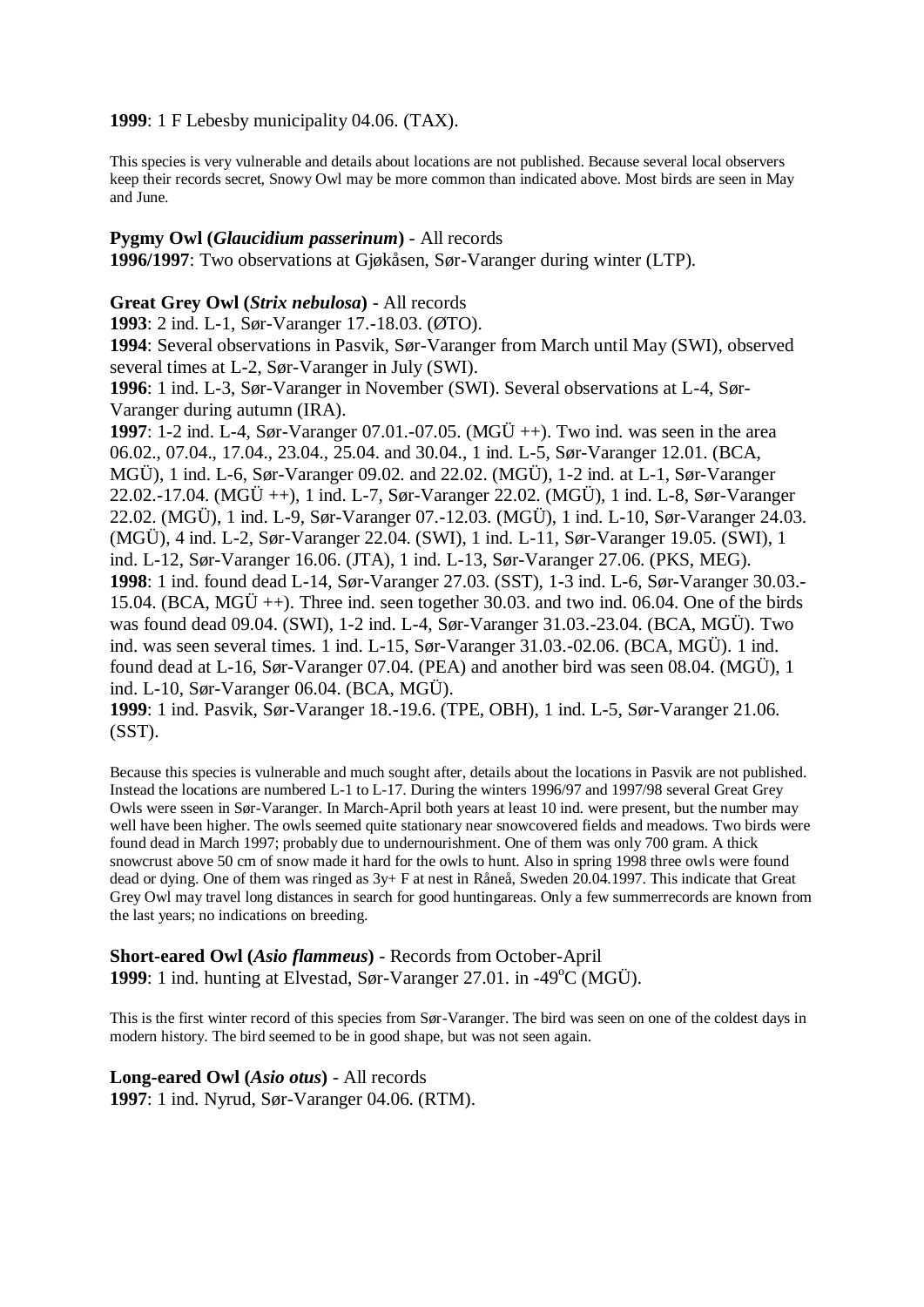#### **Tengmalm's Owl (***Aegolius funereus***)** - All records

**1993**: 1 ind. Svanvik, Sør-Varanger 22.03. (OIS).

**1994**: 1 ind. Stangåsen, Sør-Varanger 04.06. (Dutch ornithologist).

**1996/1997**: One single observation at Gjøkåsen, Sør-Varanger during winter (LTP).

**1998**: 1 ind. at a feeder near Svanvik, Sør-Varanger 13.04. (SWI).

**1999**: 1 ind. found inside a house in Sørelvdalen, Alta 02.01. (AØS), 2 ind. heard all spring in Tverrelvdalen, Alta (AØS).

Tengmalm's Owl is probably more common in Western Finnmark than indicated by the above observations. However, this species is still very rare further east.

#### **Common Swift (***Apus apus***)** - All records

**1978**: 1 ind. Store Ekkerøy, Vadsø 26.06. (BCA).

**1993**: 1 ind. Vadsø sentrum, Vadsø 30.06. (MGÜ).

**1995**: 3 ind. Noatun, Sør-Varanger 03.07. (BCA), 1 ind. Skrøytnes, Sør-Varanger 23.08. (BCA).

**1997**: 2 ind. Vadsø sentrum, Vadsø 19.06. (ACE), 1 ind. until 24.06. (HHE, MGÜ), 1 ind. Tommamoen, Sør-Varanger 22.07. (MHE, MLP, RHO).

**1998**: 1 ind. Kiberg, Vardø 14.06. (HHE), 3 ind. Noatun, Sør-Varanger 04.08. (BCA), 3 ind. Kjølnes fyr, Berlevåg 15.08. (BCA), 18 ind. migrating S at Skrøytnes, Sør-Varanger 23.08. (BCA).

The birds in Vadsø in 1993 and 1997 was seen around the same building in central Vadsø.

# **European Bee-eater (***Merops apiaster***)** - All records

**1998**: 2 2K+ Lakselv, Porsanger 08.08. (F) (CBJ, KSJ).

This record is accepted by NSKF.

#### **Hoopoe (***Upupa epops***)** - All records

**1993**: 1 ind. Melkefoss, Sør-Varanger 03.10. (LOL). **1995**: 1 ind. Klemetstad, Porsanger 15.10 (V) (GSA, ASA). **1997**: 1 ind. Nesseby church, Nesseby 10.10. (lokalbefolkningen via HHE).

**Eurasian Wryneck (***Jynx torquilla***)** - All records

**1994**: 1 M Vaggatem, Sør-Varanger 03.06. (ARU, JKO), 1 M Gargia fjellstue, Alta 23.06. (PTA). **1997**: 1 ind. Kobbfoss, Sør-Varanger 12.06. (BCA).

#### **Black Woodpecker (***Dryocopus martius***)** - All records **1995**: 1 ind. at Noatun, Sør-Varanger 08.10. (RKO). **1997**: 1 ind. at Gjøkbukta, Sør-Varanger 30.05. (MGÜ).

# **Great Spotted Woodpecker (***Dendrocopos major***)** - Special observations **1994**: 2 F Indrevoll Ø, Kvalsund 07.10. (PTA, YNI, PBR).

Some years Great Spotted Woodpeckers are invading Finnmark, but usually this species is quite uncommon. In the future we may wish to receive all observation of this species.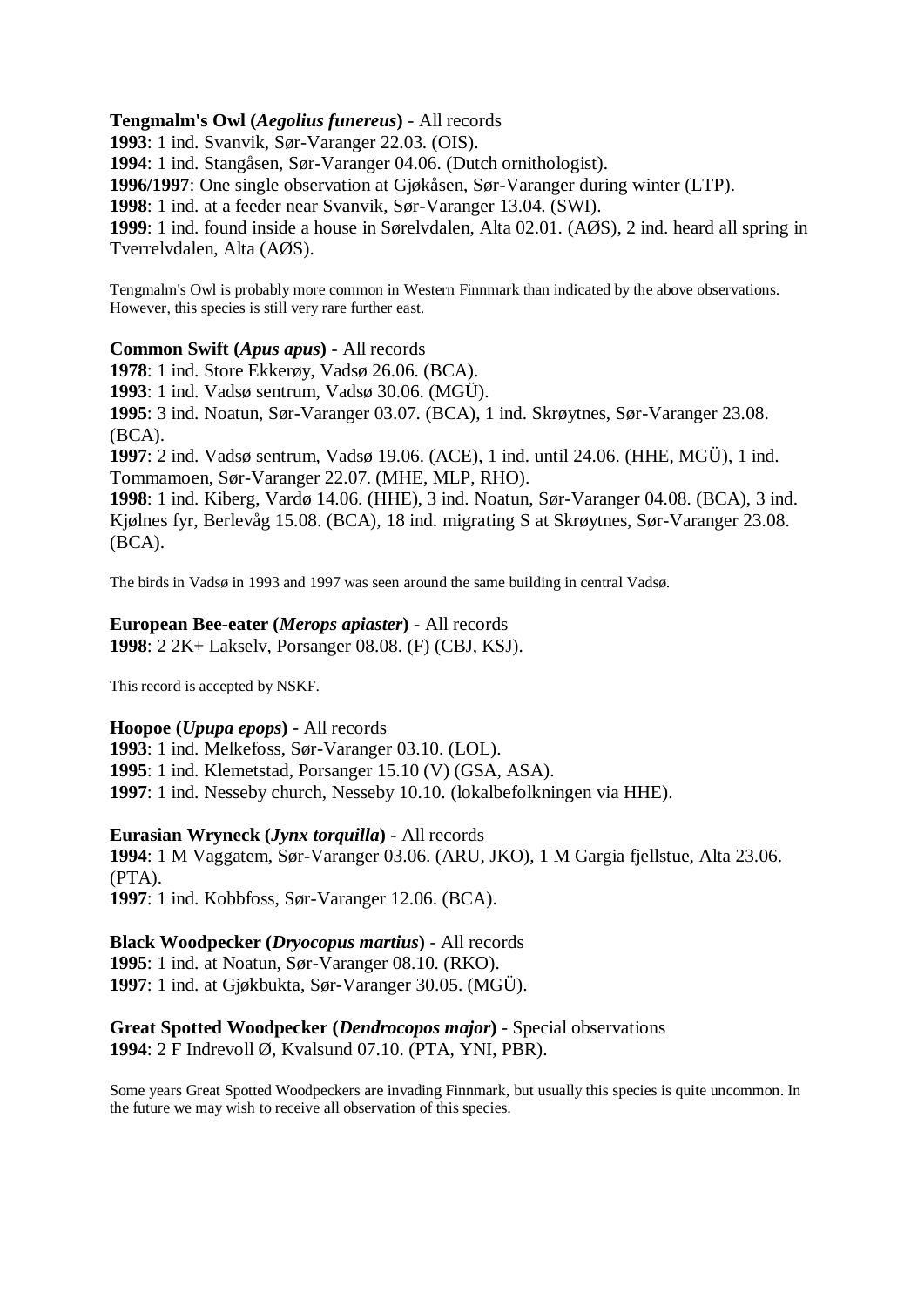**Little Woodpecker (***Dendrocopos minor***)** - Special observations **1990**: 1 M Indre Gåsvika, Rolvsøy, Måsøy 23.08. (PTA, JPO). **1996:** 1 ind. Kvalsund 24.03 (YNI)

Records from the coast are very rare in Finnmark.

**Three-toed Woodpecker (Picoides** *tridactylus***)** - Special observations **1995**: 1 ad. M Valle Ø, Kvalsund 03.11. (PTA).

Records from the coast are very rare in Finnmark.

**Horned Lark (***Eremophila alpestris***)** - Records from October-April, migration **1991**: 3 ind. Varangerbotn-Hamningberg 11.-14.05 (ELA) **1993**: 10 ind. Kirkenes-Varangerbotn-Hamningberg 15.-20.05 (ELA) **1994**: 20 ind. Bugøynes-Varangerbotn-Hamningberg 17.-21.05 (ELA) **1995**: 26 ind. Bugøynes-Varangerbotn-Hamningberg-Berlevåg 15.-23.05 (ELA) **1996**: 46 ind. Bugøynes-Varangerbotn-Hamningberg-Berlevåg 04.-12.05 (ELA) **1997**: 33 ind. Karlebotn-Hamningberg 24.-29.05 (ELA), 42 ind. Vadsøya, Vadsø 29.09. (HHE), 25 ind. Vadsøya 03.10 (HHE), 1 ind. at both Mortensnes and Nesseby 05.10 (HHE), 1 ind. Mortensnes and 2 ind. Nesseby church 10.10 (HHE), 7 ind. 12.10. (HHE). **1998**: 39 ind. Karlebotn-Hamningberg 16. –21.05 (ELA), 20 ind. Komagvær, Vardø 27.09. (HHE), 24 ind. Vadsøya, Vadsø 27.09., 4 ind. until 18.10. and 1 ind. 25.10. (MGÜ, HHE), 25 ind. Skallelv, Vadsø 25.10. (HHE). **1999**: 20 ind. Karlebotn-Hamningberg 13. –20.05 (ELA), 100 ind. Vadsøya, Vadsø 23.09., 45 ind. 24.-25.09. and 60 ind. 30.09. (HKA, HHE). Last record: 1 ind. Vardø 16.10 (HHE)

Most observations are from the northern side of the Varanger fjord. Please notice the large numbers from Vadsøya in autumn 1999.

**Barn Swallow (***Hirundo rustica***)** - Records from medio September-medio May **1997**: 1 ind. Vintervollen, Sør-Varanger 08.05. (MGÜ). **1999**: 1 ind. Noatun, Sør-Varanger 14.05. (MGÜ).

The first of these was chasing insects around a sheep cot in driving snow.

**House Martin (***Delichon urbica***)** - Records from medio September-medio May **1999**: 2 ind. Markop, Kvalsund 27.04. (YNI).

A very early spring record!!!

**Buff-bellied Pipit (***Anthus rubescens***)** - All records **1997**: 1 1K+ Nesseby church, Nesseby 10.10. (F) (HHE).

This is the first accepted Norwegian record of this North American species.

**Rock Pipit (***Anthus petrosus***)** - Records from October-April, inland records : 1 pair Leira, Rolvsøy, Måsøy 14.04. (PTA, TST). : 1 ind. Leira, Rolvsøy, Måsøy 20.03. (PTA, TST). : 1 pair Tappen, Kvalsund 06.04. (PTA).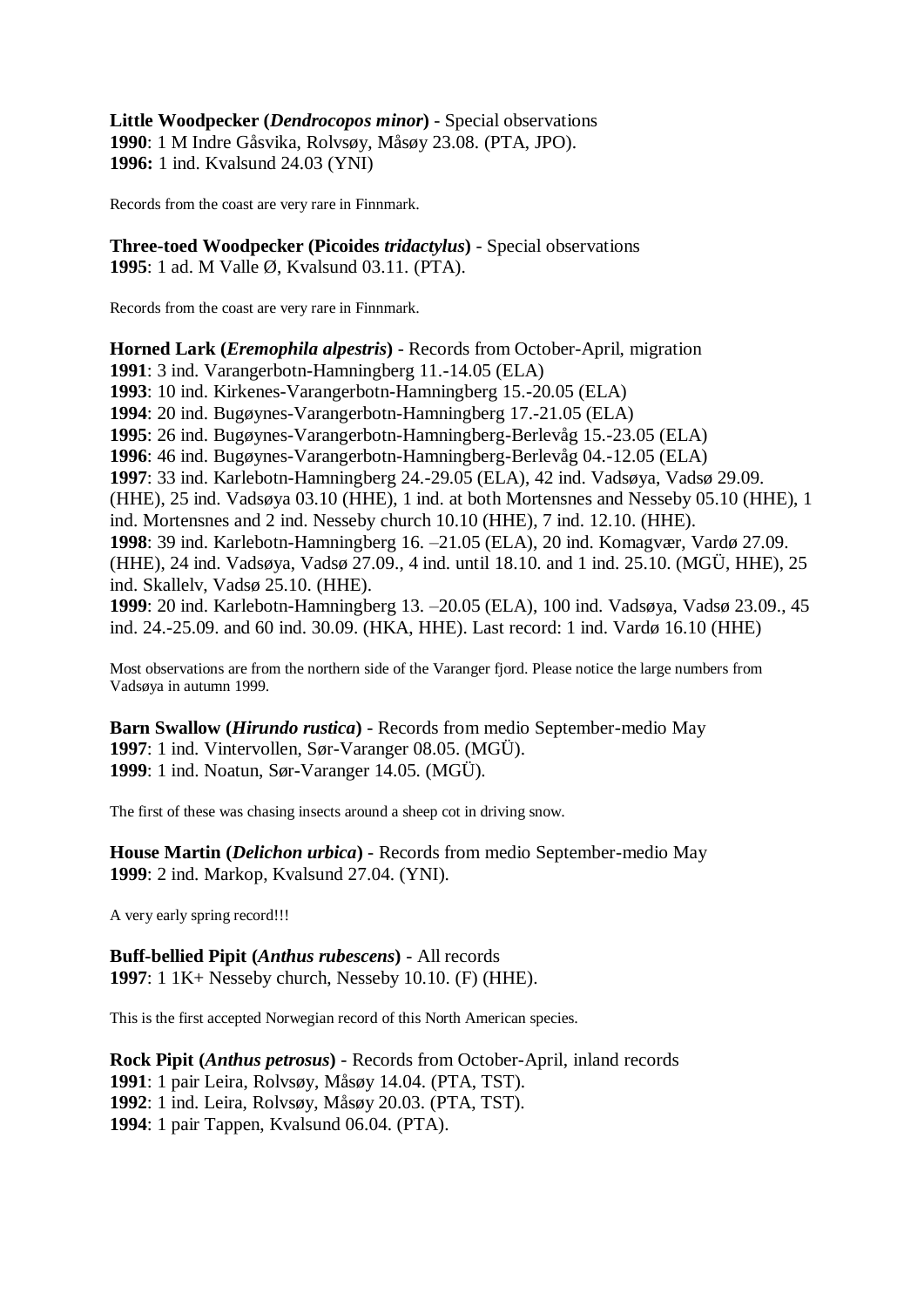**1995**: 1 ind. Kvitbergbukta, Kvalsund 21.01. (PTA, KAK), 2 ind. Gunnarsnes, Rolvsøy, Måsøy 08.04. (PTA, JPO), 2 ind. Kvalen, Rolvsøy, Måsøy 08.04. (PTA, JPO), 2 ind. Tufjord W, Rolvsøy, Måsøy 08.04. (PTA, JPO) **1996**: 3 ind. Vardø 24.03. (BCA) **1998**: 2 ind. Hamningberg, Båtsfjord 04.10. (HHE).

**Meadow Pipit (***Anthus pratensis***)** - Records from October-April **1997**: 5 ind. Fossen, Vadsø 02.10 (HHE), 5 ind. Nesseby church and 5 ind. Mortensnes, Nesseby 05.10 (HHE), 1 ind. Fossen, Vadsø 12.10 (HHE) **1998**: 1 ind. Vadsøya, Vadsø 17.10. (HHE). **1999**: 1 ind. Vadsøya 18.10 (HHE).

**Tawny Pipit (***Anthus campestris***) -** All records **1999**: 1 ind. Store Ekkerøy, Vadsø 04.-06.06 (F) (RBE, HHE, TAX, JAO).

This is the first record of this southern species in Finnmark.

**Blue-headed Wagtail (***Motacilla flava***)** - Records from September-April **1999**: 1 ind. Vadsøya, Vadsø 09.09. (HHE).

**White Wagtail (***Motacilla alba***)** - Records from October-April **1995**: 1 M Gunnarsnes, Rolvsøy, Måsøy 30.04. (PTA, HMØ). **1998**: 1 ind. Vadsøya, Vadsø 25.04. (HHE). **1999**: 1 ind. Svanvik, Sør-Varanger 21.-29.04. (MGÜ), 1 ind. south of Kautokeino 25.04. (AØS), 1 ind. Vadsø sentrum, Vadsø 01.10 (HHE) and 06.10. (HHE).

**Grey Wagtail (***Motacilla cinerea***)** - All records **1998**: 1 ind. Sjursok, Tana 16.07. (TLA).

**Winter Wren (***Troglodytes troglodytes***)** - All records **1995**: 1 ind. singing near Alta kraftstasjon, Alta 14.07. (AØS, PJT).

#### **Dunnock (***Prunella modularis***)** - All records

**1994**: 1 pair Porsa, Kvalsund 03.05. (PTA), 1 M Kvalsundelva Upper, Kvalsund 17.05. (PTA), 1 M Oldernes N, Kvalsund 15.06. (PTA).

**1995**: 1 M Finnbyen, Kvalsund 03.-17.05. (PTA, TST), 1 pair Kvalsundelva Upper, Kvalsund 23.-29.05. (PTA. KAK), 1 M Valle Ø, Kvalsund 24.05.-15.06. (PTA, BKA), 1 M Øvergård, Alta 26.05. (PTA, TST), 1 pair Oldernes N, Kvalsund 27.05. (PTA), 1 M Sandslett SV, Porsanger 28.05. (PTA, KRM, HMØ), 1 ind. south of Lakselv, Porsanger 28.06. (ATM ++), 1 ind. Stabbursdalen, Porsanger 28.06. (ATM ++), 1 ind. Sandfjord, Båtsfjord 04.07. (ATM  $(++)$ .

**1996**: 1 pair Finnbyen, Kvalsund 07.-18.05. (PTA, TST, TTA), 3 M Oldernes N, Kvalsund 25.05. (PTA, YNI), 1 ind. Skyttermyra, Sør-Varanger 12.09. (MGÜ). Heard throughout the summer several places in Alta and Kautokeino (AØS).

**1997**: 1 ind. Bonakas, Tana 09.-10.05. (DKO), 1 ind. Myrland, Sør-Varanger 24.05. (MGÜ), 1 ind. Silffarvarri, Porsanger 26.05. (MGÜ), 1 ind. Svartaksla, Sør-Varanger 28.05. (MGÜ), 1 ind. Neiden chapel, Sør-Varanger 21.-23.06. (BCA, MGÜ), 2 ind. Elvenes, Sør-Varanger 21.06. (BCA), 1 ind. Storskog, Sør-Varanger 22.06. (BCA), 1 ind. Bjørnelvdalen, Sør-Varanger 22.06. (MGÜ), 1 ind. Vestre Jakobselv, Vadsø 24.06. (BCA), 1 ind. Kolvik,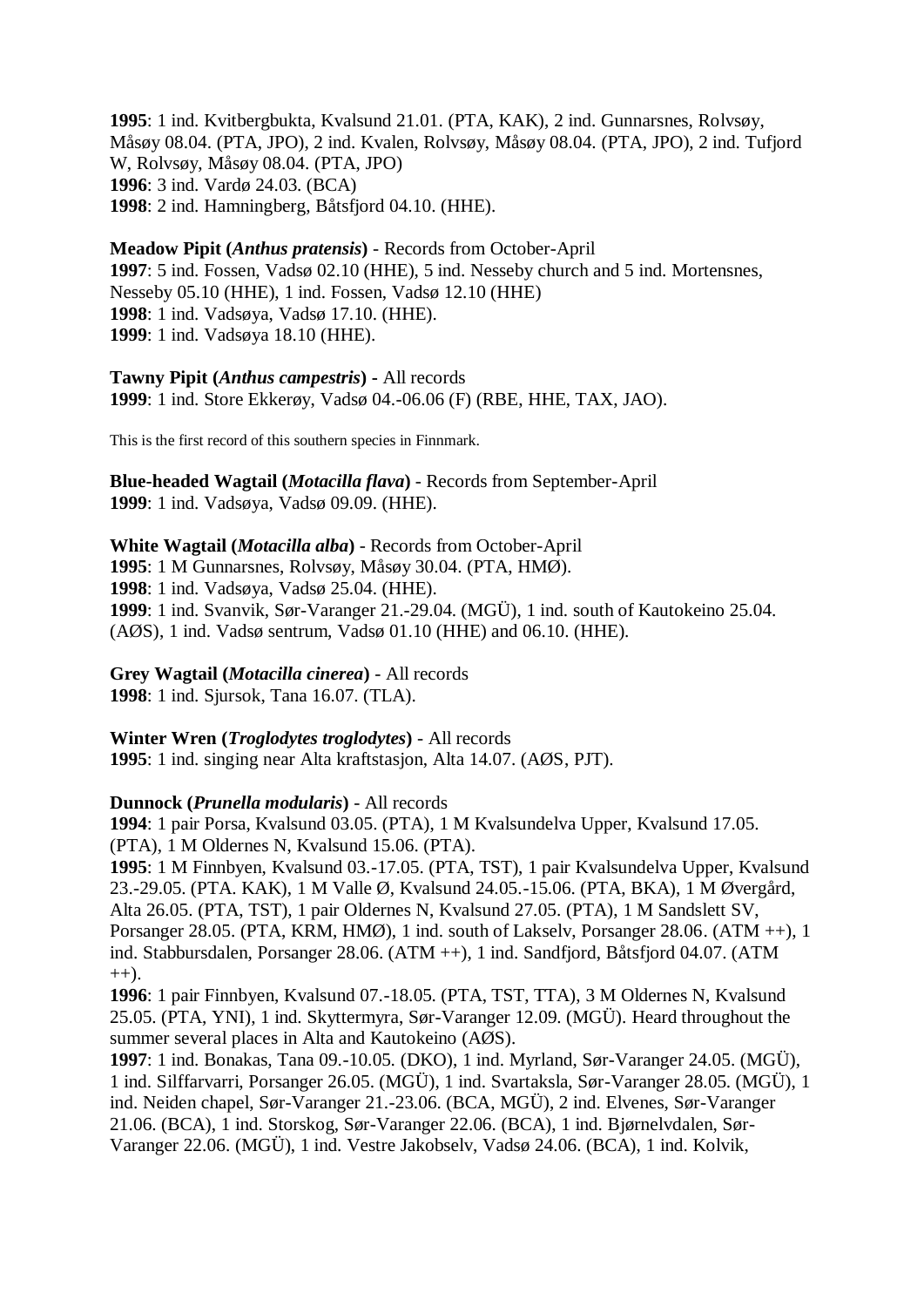Porsanger 29.06. (BCA), 3 ind. south of Lakselv, Porsanger 29.06. (BCA), 1 ind. Vadsø sentrum, Vadsø 02.10. (HHE).

**1998**: 2 ind. Neidenfjorden, Sør-Varanger 20.05. (BCA), 1 ind. Prestøya, Sør-Varanger 21.05. (BCA), 1 ind. Neiden chapel, Sør-Varanger 28.05.-05.07. (BCA, MGÜ), 3 ind. Vestre Jakobselv, Vadsø 15.06. (HHE), 1 M Neverfjord, Kvalsund 22.06. (PTA, SPE), 1 ind. Mikkelsnes, Sør-Varanger 28.06. (MGÜ), 2 ind. Elvenes, Sør-Varanger 01.07. (MGÜ), 1 juv. Elvenes, Sør-Varanger 29.08. (BCA), 1 ind. Fossen, Vadsø 26.-27.09. (HHE). **1999**: 1 ind. Prestøya, Sør-Varanger 28.04.-11.05. (MGÜ), 1 ind. Vadsø sentrum, Vadsø 10.05. (HHE), 10 ind. Oldernes N, Kvalsund 20.-22.05. (PTA, YNI), 20 ind. Valle Ø, Kvalsund 23.05. (PTA, YNI), 1 ind. Andersby, Vadsø (MGÜ) 23.05., 1 ind. Makkenes, Vadsø 23.05. (MGÜ), 1 M Stabbursnes, Porsanger 30.05. (PTA), 1 M Stoppelfjordvatna V, Rolvsøy, Måsøy 30.05. (PTA), 1 M Litlefjord, Måsøy 30.05. (PTA), 2-3 ind. singing at Nesseby church, Nesseby 04.06. (TBO), 1 ind. Sandnes, Sør-Varanger 17.06. (MGÜ), 1 ind. towards west at Vadsø sentrum, Vadsø 10.09. (HHE), 2 ind. Fossen, Vadsø 18.09. and 3 ind. also 28.09. (HHE).

The Dunnock is quite common locally, and several observations are probably not reported, especially from Western Finnmark.

### **European Robin (***Erithacus rubecula***)** - All records

**1993**: 1 ind. Vaggatem, Sør-Varanger 17.10. (SWI).

**1994**: 1 M Gargia fjellstue, Alta 24.06.-12.07. (PTA), 1 M Solstad NV, Alta 27.06. (PTA), 1 ind. Strandkrysset, Sør-Varanger 05.07. (EGR, KBS, KSC), 1 ind. Skoganvarre, Porsanger 05.09. (PTA), 1 ind. Oldernes N, Kvalsund 02.10. (PTA), 2 ind. Indrevoll, Kvalsund 07.10. (PTA, YNI, PBR).

**1995**: 1 M Gargia fjellstue, Alta 26.05. (PTA, TST), 1 M Sandslett SV, Porsanger 28.05. (PTA, KRM, HMØ), 1 M Oldernes N, Kvalsund 31.05.-15.06. (PTA).

**1997**: 1 ind. Aronnes, Alta 18.05. (AØS), 1 ind. Store Ekkerøy, Vadsø 20.-21.06. (HHE). **1998**: 1 ind. Vardø sentrum, Vardø 08.05. (JGT), 1 M Aronnes, Alta 16.05. (AØS), 1 M Neiden, Sør-Varanger 21.05. (MGÜ).

**1999**: 1 ind. Vaggatem, Sør-Varanger 27.04. (SWI), 1 M Munkelv, Sør-Varanger 18.06. (MGÜ), 1 ind. Noatun, Sør-Varanger 26.07. (BCA), 1 ind. Varangerbotn 17.10 (HHE).

#### **Stonechat (***Saxicola torquata***)** - All records

**1994**: 1 2yr M Mortensnes, Nesseby 10.07. (F) (EGR, KBS, KSC).

This bird was warning and probably defending a female Whinchat. According to the observers the bird showed the characters of subspecies *maura/stejnegri*, but the identification of subspecies was not accepted by NSKF.

#### **Whinchat (***Saxicola rubetra***)** - All records

**1994**: 1 F together with a male Stonechat at Mortensnes, Nesseby 10.07. (EGR, KBS, KSC), At least 3 ind. Vaggatem, Sør-Varanger 19.-20.07. (EGR, KBS, KSC) and 1 ind. 26.07. (BCA).

**1995**: 1 ind. Vaggatem, Sør-Varanger 03.-27.06. (BCA, KRM, PTA,YNI, HMØ), 1 ind. between Nyrudmyra and Hestefoss, Sør-Varanger 02.07. (ATM ++).

**1996**: 1 ind. Nesseby church, Nesseby 07.06. (PTA, YNI), 1 M Skogfoss, Sør-Varanger 06.07. (PTA, KRM, MDA).

**1997**: 1 F Hamningberg ultimo May (HHE), 1 ind. Grautbekken, Sør-Varanger 30.05. (MGÜ), 1 ind. Vaggatem, Sør-Varanger 09.-11.06. (BCA), 1 ind. Myrvang, Sør-Varanger 25.06. (MGÜ), 1 ind. Skrøytnes, Sør-Varanger 25.06. (BCA).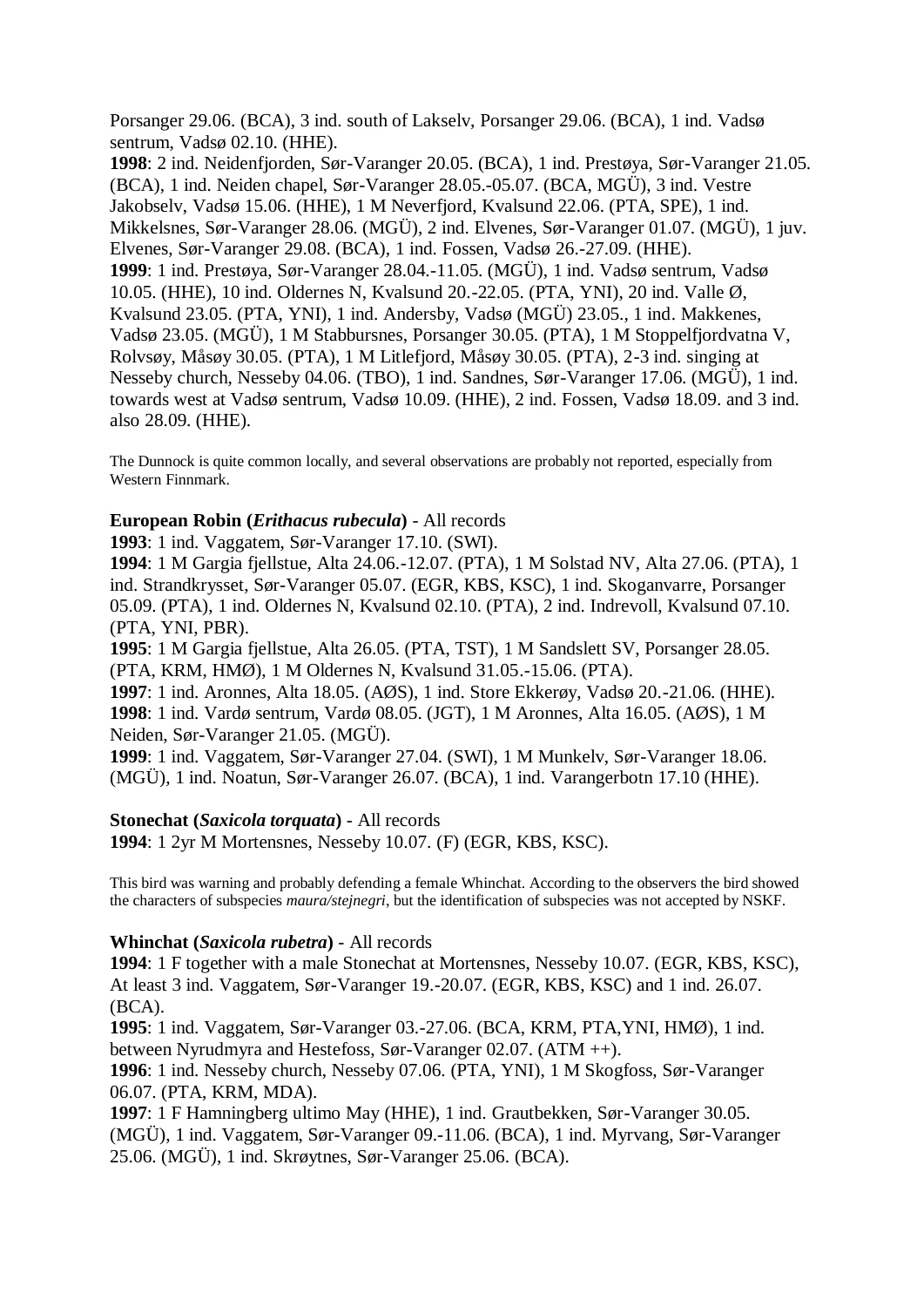**1998**: 1 ind. Vaggatem, Sør-Varanger 01.06. (BCA), 1 ind. Grautbekken, Sør-Varanger 02.06. (MGÜ), 1 ind. Kautokeino, Kautokeino 02.08. (BCA), 1 ind. Skrøytnes, Sør-Varanger 04.08. (BCA).

**1999**: 1 M Stabbursneset, Porsanger 04.06. (TAX).

The Whinchat is scarcely distributed in Finnmark, but it seems to be annual in a few locations, e.g. Øvre Pasvik. Most of the observed birds are probably singing males.

### **Blackbird (***Turdus merula***)** - All records

**1993**: 1 ind. Neiden chapel, Sør-Varanger 02.07. (MGÜ).

**1995**: 1 M Gunnarnes, Rolvsøy, Måsøy from 01.05. and a few weeks onward (PTA, HMØ, JPO).

**1996**: 1 M Gargo, Kvalsund 05.04. (PTA), 1 M Neverfjord V, Kvalsund 10.05. (PTA), 1 M Olderfjorddalen, Porsanger 19.05. (PTA).

**1997**: 1 F Hamningberg, Båtsfjord 07.06. (HHE, TPE), 1 F Svartnes, Vardø 16.07. (MHE, MLP, RHO), 1 M Vadsø sentrum, Vadsø 14.10. (HHE).

**1998**: 1 M Aronnes, Alta 15.02. (AØS), 1 M Stenbakk, Sør-Varanger 29.03. (ORØ), 1 M Svartnes, Vardø 01.07. (GHÖ).

**1999**: 1 ind. Repparfjorden, Kvalsund 02.04. (RTM), 1 M Rødsand, Sør-Varanger i April (RSE), 1 ind. Blåbærnes, Vadsø 07.11. (HHE).

#### **Fieldfare (***Turdus pilaris***)** - Records from November-April

**1996**: Up to 10 ind. Kirkenes sentrum, Sør-Varanger 21.-28.01. (BCA), 1 ind. also 27.03. (BCA) and 1 ind. 10.11. (MGÜ), 1 ind. Prestøya, Sør-Varanger 17.02.-03.03. (TBO), 1 ind. at Grense Jakobselv, Sør-Varanger 16.11. (MGÜ), 1 ind. Kvalsund 21.12 (YNI)

**1997**: Several observations in Sør-Varanger in November and December. Maximum 20 ind. at Høybukt 22.11. (MGÜ), 1 ind. Skallelv, Vadsø 14.12. (HHE).

**1998**: Single birds and small flocks were seen several places in Sør-Varanger throughout the winter. The highest number was 250 ind. migrating east at Prestøya 05.04. (BCA, MGÜ), 1 ind. Storvik, Loppa 01.02. (AØS), 1 ind. Nesseby 27.02 (HHE), 1 ind. Repparfjord, Kvalsund 03.12. (YNI).

**1999**: 1 ind. Svanvik, Sør-Varanger 28.04. (MGÜ), 1 ind. Prestøya, Sør-Varanger 14.11. (MGÜ), 1 ind. Kirkenes sentrum, Sør-Varanger 14.-27.11. (MGÜ), 1 ind. Vadsø sentrum, Vadsø 04.11.-17.12. (HHE).

Some Fieldfares seem to be wintering in Eastern Finnmark, especially in years with good production of rowan berries.

#### **Redwing (***Turdus iliacus***)** - Records from November-April

**1997**: 1 ind. Vadsø sentrum, Vadsø 16.11. (HHE).

**1999**: 3 ind. Svanvik, Sør-Varanger 30.04. (MGÜ).

**Song Thrush (***Turdus philomelos***)** - Records from November-April, and coastal records : 1 M Oldernes N, Kvalsund 19.05. and utover i June (PTA, TST). : 2 M Oldernes N, Kvalsund 25.05.-28.06. (PTA, YNI, TST ++). : 1 M Oldernes N, Kvalsund 13.06. (PTA). : 1 M Makkenes, Vadsø 23.05. (BCA, MGÜ). : 2 M 1 F Oldernes N, Kvalsund 20.-22.05. (PTA, YNI).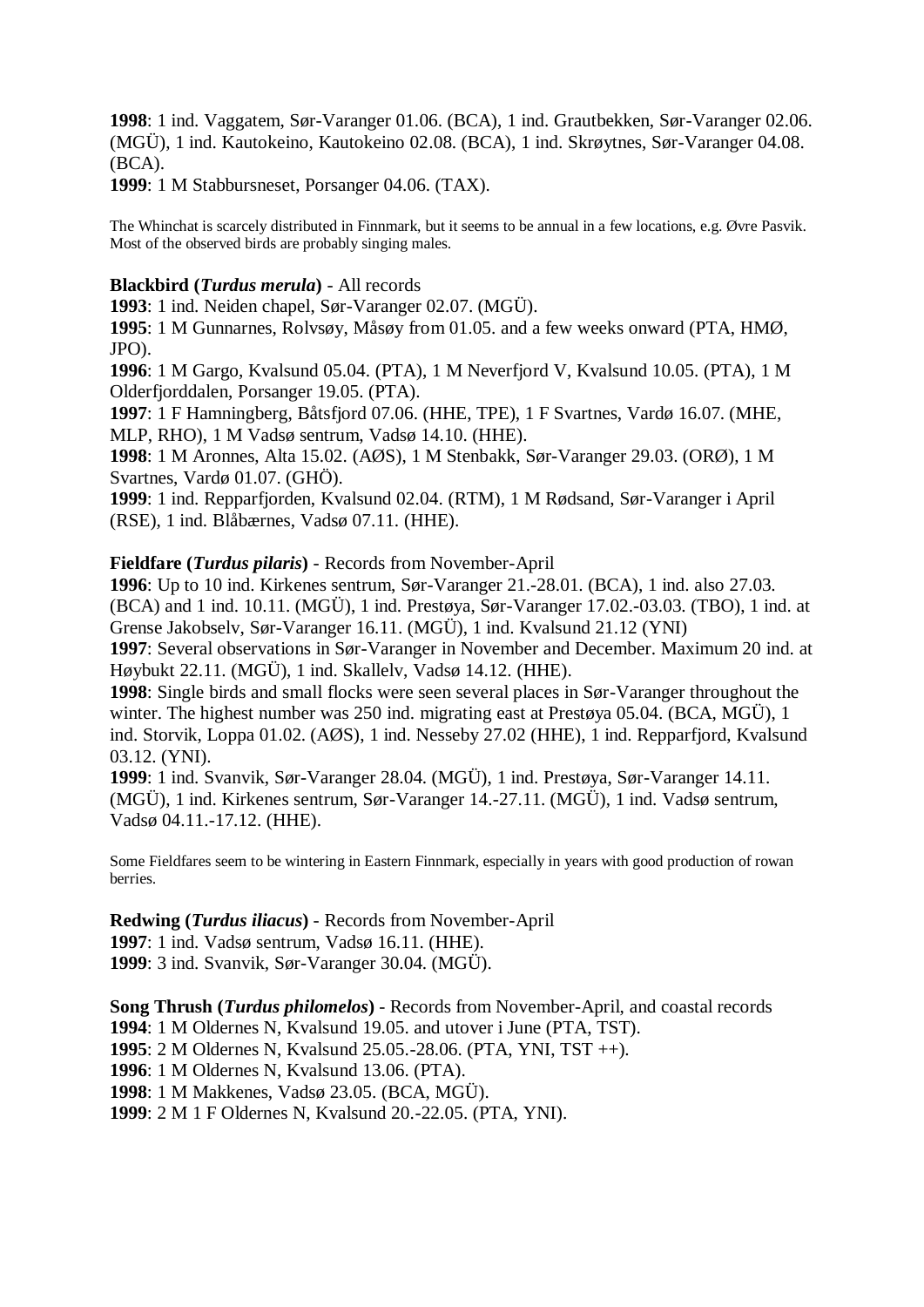### **Mistle Thrush (***Turdus viscivorus***)** - All records

: 1 ind. Pasvikdalen 17.07 (IFL) : 3 ind. Hestefossdammen, Sør-Varanger 17.09. (MGÜ). : At least 4 pairs at Tommamoen, Sør-Varanger 22.07. (MHE, MLP, RHO). : 1 ind. Gåddeluobbal, Sør-Varanger 08.06. (MGÜ).

Mistle Thrush is probably breeding annually in the western parts of Pasvik, Sør-Varanger towards the Finnish border. However, these areas are seldom visited by foreign birders.

**Sedge Warbler (***Acrocephalus schoenobaenus***)** - Records from September-May **1998**: 1 ind. Furumo, Sør-Varanger 02.09. (BCA).

#### **Icterine Warbler (***Hippolais icterina***)** - All records

**1999**: 1 M Sandmelen near Lakselva, Porsanger 13.06. (PTN), 1 M Kolvik, Porsanger 27.06. (BBE).

**Lesser Whitethroat (***Sylvia curruca***)** - All records **1995**: 1 M Elvenes bro, Sør-Varanger 30.06. (ATM ++).

# **Common Whitethroat (***Sylvia communis***)** - All records

**1997**: 1 M Grautbekken, Sør-Varanger 11.06. (MGÜ).

**1998**: 1 M Tollevika, Alta 08.-09.07. (OHU).

#### **Garden Warbler (***Sylvia borin***)** - All records

**1993**: 1 ind. Neiden chapel, Sør-Varanger 02.07. (MGÜ).

**1994**: 1 M Gargia fjellstue, Alta 23.06.-12.07. (PTA, TST), 1 M Kvalsundelva, Kvalsund 23.06. (PTA), 1 M Sæterheim N, Alta 24.06. (PTA).

**1995**: 1 M Enebakk V, Kvalsund 14.-15.06. (PTA), 2 M Valle Ø, Kvalsund 15.-28.06. (PTA, MPE, SIV), 1 M Slettelv, Kvalsund 15.06. (PTA), 2-3 ind. singing south of Lakselv, Porsanger 28.06. (ATM ++), 1 ind. singing between Svanvik and Furumo, Sør-Varanger 30.06. (ATM  $++$ ), 1 ind. singing at Sandfjord, Båtsfjord 04.07. (ATM  $++$ ).

**1996**: Reported from around 10 different places in Alta through the summer (AØS), 1 M Pæska, Alta 13.06. (PTA), 1 M Stabbursdalen, Porsanger 19.06. (PTA), 1 M Solstad NV, Alta 22.06. (PTA, YNI).

**1997**: 1 ind. Nesseby church medio June (HHE), 2 ind. Tanadalen 15.06 (HHE), 2 ind. Elvenes, Sør-Varanger 21.06. (BCA), 1 ind. Storskog, Sør-Varanger 22.06. (BCA), 1 M Steinbekken, Sør-Varanger 26.06. (MGÜ), 1 M south of Lakselv, Porsanger 29.06. (BCA). **1999**: 1 ad. feeding juveniles at Elvenes, Sør-Varanger 24.07. (BCA).

The Garden Warbler is probably more common, especially in Western Finnmark, than what is reflected in the above observations.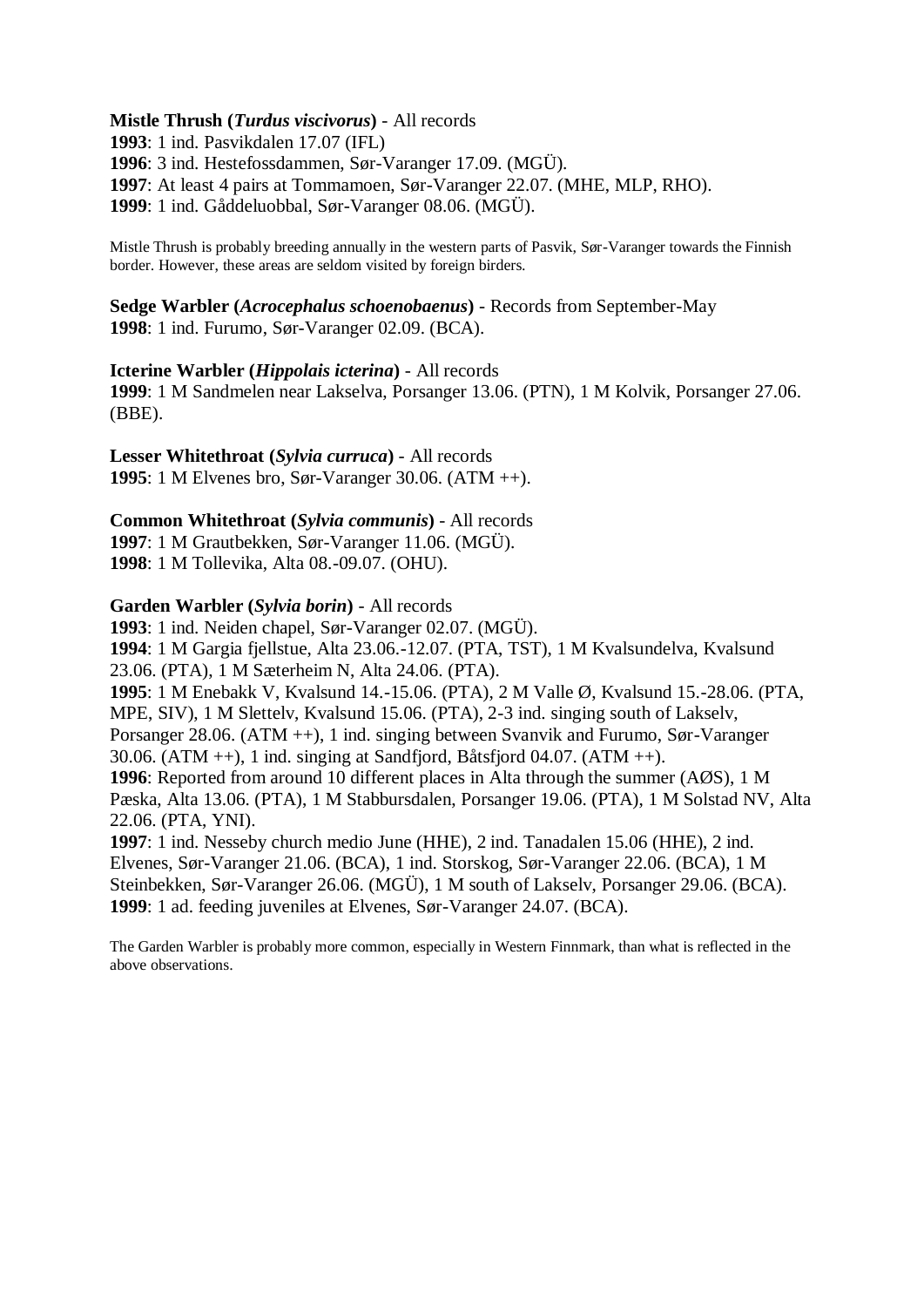# **Blackcap (***Sylvia atricapilla***)** - All records

**1994**: 1 ind. singing at Langfjordvannet, Sør-Varanger 05.07. (EGR, KBS, KSC).

**1996**: 1 M Neiden chapel, Sør-Varanger 06.07. (PTA, KRM, MDA).

**1998**: 1 M Repparfjord, Kvalsund 25.09.-12.10. (YNI), 1 ind. trapped at Svartnes, Vardø 02.11. (LLA). The bird was later flown by a domestic plane to Molde where it was released. **1999**: 1 F Repparfjord, Kvalsund 16.-26.10. (YNI), 1 M at feeder in Lakselv, Porsanger 29.10. (PTN).

The Blackcap is significantly more rare than Garden Warbler in Finnmark. Most of the observations are done late in autumn.

# **Common Chiffchaff (***Phylloscopus collybita***)** - All records

**1993**: 1 ind. Neiden chapel, Sør-Varanger 02.07. (MGÜ), 1 ind. Torvfjellvatnet, Sør-Varanger 30.07. (KES).

**1994**: 1 M Porsa, Kvalsund 03.05. (PTA), 1 M Oldernes N, Kvalsund 19.05. (PTA), 1 M Enebakk V, Kvalsund 25.05.-07.07. (PTA, TST).

**1995**: 1 M Porsa, Kvalsund 19.-21.05. (PTA, TST), 1 M Oldernes N, Kvalsund 21.05. (PTA, MPE, SIV), 1 M Neiden chapel, Sør-Varanger (PTA, YNI, HMØ, KRM), 1 M Livheim, Kvalsund 15.06. (PTA), 1 ind. singing south of Lakselv, Porsanger 28.06. (ATM ++). **1996**: 1 M Oldernes N, Kvalsund 25.05. (PTA, YNI).

**1997**: 1 ind. Storskog, Sør-Varanger 01.06. (MGÜ), 3 ind. Elvenes, Sør-Varanger 21.06. (BCA), 4 ind. south of Lakselv, Porsanger 29.06. (BCA), 1 ind. Vinterveiskaret, Sør-Varanger 04.07. (MGÜ), 1 ind. Vaggatem, Sør-Varanger 04.07. (MGÜ).

**1998**: 1 M Sandfjorden, Vardø 16.05. (HHE), 1 ind. Hamningberg, Båtsfjord 17.05. (HHE, ELA), 1 ind. Neiden chapel, Sør-Varanger 21.05.-28.06. (MGÜ, ONY, OPI), 1 ind. Vadsø sentrum, Vadsø 28.05. (HHE), 1 ind. Langvatnet, Sør-Varanger 31.05. (BCA), 1 M Stabbursnes, Porsanger 23.06. (PTA, SPE), 1 ind. Bjørknes, Sør-Varanger 05.07. (MGÜ), 1 ind. Fossen, Vadsø 27.09. (HHE).

**1999**: 1 ind. Neiden chapel, Sør-Varanger 22.05.-26.06. (MGÜ), 1 M Valle Ø, Kvalsund 23.05. (PTA, YNI), 2 M Oldernes N, Kvalsund 23.05. (PTA), 1 ind. Prestøya, Sør-Varanger 25.06. (MGÜ), 1 ind. singing at Elvenes, Sør-Varanger 24.07. (BCA).

The Chiffchaff seems to be spreading in Finnmark. Singing males are now annual in suitable habitats several places in our county. However, we have not received any breeding reports yet.

# **Wood Warbler (***Phylloscopus sibilatrix***)** - All records

**1995**: 1 M Stabbursnes, Porsanger from ultimo May and through the summer (F) (PTA, YNI, TST, HMØ, KRM), 1 M south of Lakselv, Porsanger 28.06. (ATM ++). **1997**: 1 M Neiden chapel, Sør-Varanger 21.06.-06.07. (BCA, MGÜ, JSE, PKS, MEG).

# **Goldcrest (***Regulus regulus***)** - All records

**1995**: 1 M Gjøkbuktmyra Ø, Sør-Varanger 03.06. (PTA, YNI), 1 M Eiby, Alta 14.10. (AØS). **1996:** 1 1yr found exhausted in Børselv, Porsanger. The bird was ringed and released in Lakselv 12.10 (PTN) **1999**: 1 ind. Njakkajavre, Karasjok 23.-26.05. (PTA, YNI).

**Pied Flycatcher (***Ficedula hypoleuca***)** - Records from September-medio May

**1993**: 1 M Roavvegieddi, Tana 30.06. (MGÜ).

**1996**: 1 ind. Trangsund, Sør-Varanger 20.08. (MGÜ).

**1997**: 1 M Prestøya, Sør-Varanger 28.05. (MGÜ), 1 M Ødevassbekken, Sør-Varanger 30.05. (MGÜ), 1 ind. Elvenes, Sør-Varanger 02.09. (BCA).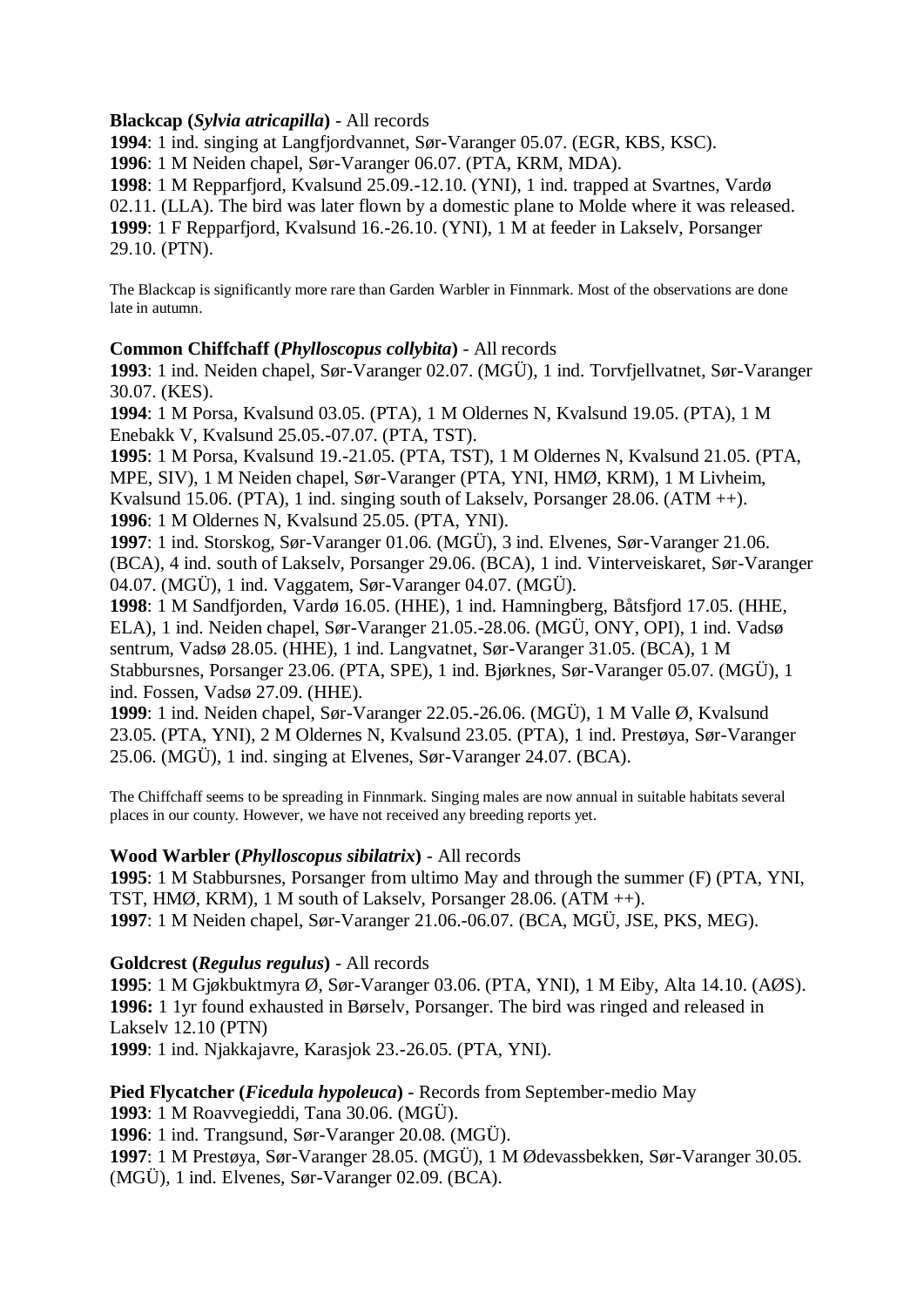# **Spotted Flycatcher (***Muscicapa striata***)** - Records from September-May

**1994**: 2 ind. Stabbursdalen, Porsanger 03.09. (PTA, TST).

**1995**: 1 ind. Neverfjord, Kvalsund 21.05. (PTA), 1 ind. Finnbyen, Kvalsund 29.05. (PTA, TST).

**1996**: 1 pair Finnbyen, Kvalsund 25.-30.05. (PTA, TST).

**Siberian Tit (***Parus cinctus***)** - Coastal records : Up to 4 ind. Valle Ø, Kvalsund 03.-30.12. (PTA). : 1 ind. Valle Ø, Kvalsund 24.-25.03. (PTA). : 1 ind. Prestøya, Sør-Varanger between 27.01. and 03.03. (BCA, TBO). : Up to 3 ind. Fossen, Vadsø 20.-27.09. (HHE).

# **Blue Tit (***Parus caeruleus***)** - All records

**1990**: 1 pair confirmed breeding in Vardø sentrum, Vardø (BSØ). **1993**: 1 ind. was wintering in Repparfjord from 13.11 (GWI), 1 ind. Hesseng, Sør-Varanger 14.12. (IDE) **1994**: 1 ind. Enebakk V, Kvalsund 10.04. (PTA), 1 F Finnbyen, Kvalsund 29.10.-30.12. (PTA, TST). **1994/1995**: 2 juv. Skogfoss, Sør-Varanger during the winter (SWI). **1995**: 1 ind. Kvalsund 01.01 (PBR), 1 M Valle Ø, Kvalsund 22.01. and 04.03. (PTA), 1 F Finnbyen, Kvalsund 29.01. (PTA, HMØ, TST), 1 pair Finnbyen, Kvalsund 17.11. (PTA), 1 ind. Repparfjord 26.11 (YNI), observed in Bugøyfjord, Sør-Varanger (JKK) **1996**: 1 ind. Lakselv 27.01 (OHE), 1 ind. Seida, Tana 25.02 (ALA), 2 ind. Vadsø 01.03 (RRL), 1 2K+ Skaidi, Kvalsund 04.-05.04. (AHN), 1 M Finnbyen, Kvalsund 15.04. (PTA), 2 ind. Prestøya, Sør-Varanger 18.07. (MGÜ), 1 ind. Skogfoss, Sør-Varanger 12.11. (MGÜ), 3 ind. Svanvik, Sør-Varanger 21.11. (MGÜ).1 ind. Repparfjord 23.12.96 and into1997 (YNI) **1997**: 1 ind. Repparfjord from 1996 (above) until 01.02 (YNI), 2 ind. Svanvik, Sør-Varanger 12.03. (MGÜ), 1 ind. Bjørnemo, Sør-Varanger 13.04. (MGÜ). **1999**: 1 ind. Vadsø sentrum, Vadsø during the summer (KAD), 1 ind. Varangerbotn 17.10 (HHE), 1 ind. Vaggatem, Sør-Varanger in the beginning of December (SWI).

The Blue Tit seems to be establishing a small population in Finnmark. The number of observations is increasing. In Ivalo, Finland a few pairs have been breeding since some years ago, but they are probably depending on human feeders to survive the cold winter. According to the local population in Skogfoss, Sør-Varanger, some Blue Tits have been seen during the preceeding winters.

# **Long-tailed Tit (***Aegithalos caudatus***)** - All records

**1993**: A flock at Solvang, Sør-Varanger in the end of November (AWI). **1998**: 1 ind. Skjellbekken, Sør-Varanger 20.10. (PEA).

# **Eurasian Nuthatch (***Sitta europaea***)** - All records

**1995**: 1 ind. Gargia, Alta from 18.10 and onwards (F) (BLA, HLA), 1 ind. Jarfjord, Sør-Varanger several days until 01.11. (RPE), 1-2 ind. Langvasseid, Sør-Varanger from the end of October until 20.11. (RMO, RRA), 1 ind. Nordvestbukta, Sør-Varanger from November and the rest of the year (HSØ).

**1996**: The bird in Nordvestbukta, Sør-Varanger was present until Easter (V) (HSØ).

Records of Eurasian Nuthatch in Finnmark are probably birds of the eastern subspecies *asiatica*. However, most birds are not significantly identified. The bird in Nordvestbukta showed the characters of *asiatica* and a video documentation are sent to NSKF for their judgement.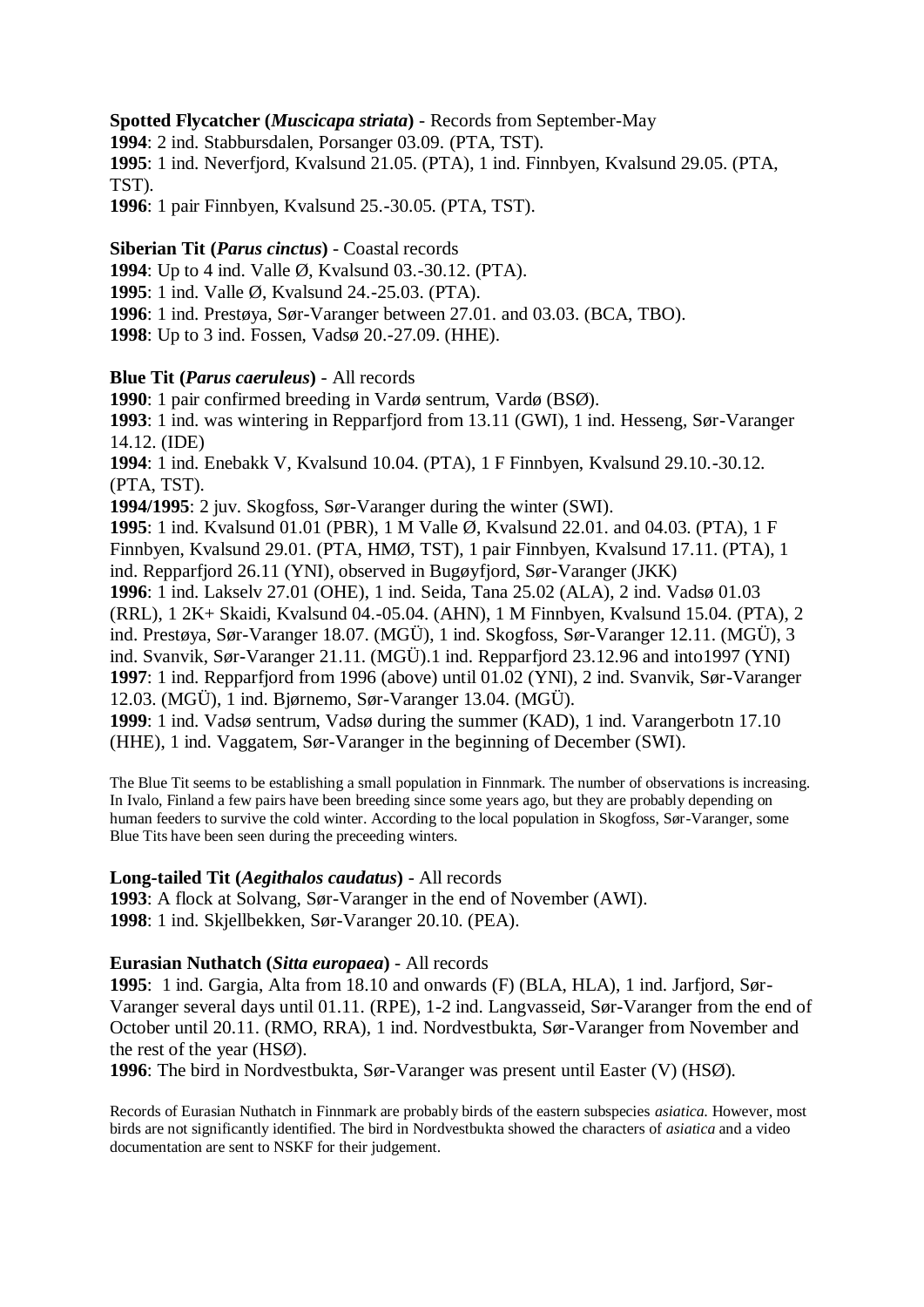# **Great Grey Shrike (***Lanius excubitor***)** - All records

**1994**: 2 ind. Vaggatem, Sør-Varanger 18.-26.07. (BCA, EGR, KBS, KSC), 2-3 ind. between Hestefoss and Grenseberget, Sør-Varanger 18.07. (EGR, KBS, KSC), 1 ind. Doaresjavri S, Karasjok 05.09. (PTA), 1 ad. Falis, Karasjok 05.09. (PTA), 1 ad. Skoganvarre, Porsanger 05.09. (PTA).

**1995**: 1 ind. Neverfjord, Kvalsund 19.05. (HMØ, PTA), 1 ind. Birrivara jængæ, Sør-Varanger 27.06. (BCA) and 1 ind. also 02.07. (ATM ++), 1 ind. Svanvik, Sør-Varanger 01.07. (ATM ++), 2 ind. Skrøytnes, Sør-Varanger 23.08. (BCA), 2 ind. Nordvestbukta, Sør-Varanger 23.08. (BCA).

**1996**: 1 ind. Nilamyra, Sør-Varanger 02.-04.06. (GEV, PGT), 4 ind. Birrivara jængæ, Sør-Varanger 25.07. (MGÜ), 1 ind. Skrøytnesmyra, Sør-Varanger 25.07. (MGÜ), 1 ind. Bjørklund gård, Sør-Varanger 23.08. (MGÜ), 1-2 ind. seen several tinmes in Sautso, Alta during August (AØS), 1 ind. Dalheim, Sør-Varanger 09.09. (MGÜ), 1 ind. Skyttermyra, Sør-Varanger 10.09. (MGÜ), 1 ind. Rødsand, Sør-Varanger 11.09. (MGÜ), 1 ind. Heiskarimyra, Sør-Varanger 16.09. (MGÜ), 1 ind. Bjørkåsen fellesbeite, Sør-Varanger 17.09. (MGÜ), 1 ind. Nilamyra, Sør-Varanger 17.09. (MGÜ), 1 ind. Vaggatem, Sør-Varanger 17.09. (MGÜ), 1 ind. Sametbrua, Sør-Varanger 12.11. (MGÜ).

**1997**: 1 ind. Karasjok, Karasjok 06.06. (BCA), 1 ind. Tommamyra, Sør-Varanger 03.07. (ØHA, TWA, TVA, MVA), 1 ind. Nyrud, Sør-Varanger 07.07. (JSE), at least 4 pairs at Tommamyra, Sør-Varanger 22.07. (MHE, MLP, RHO), 1 ind. Rødsand, Sør-Varanger 12.08. (MGÜ), 1 ind. Myrset, Sør-Varanger 25.08. (MGÜ), 2 ind. Kløvereng, Sør-Varanger 02.09. (MGÜ), 1 ind. Skrøytnesmyra, Sør-Varanger 02.-10.09. (MGÜ), 1 ind. Elvestad, Sør-Varanger 10.-12.09. (MGÜ), 1 ind. Fjærvannet, Sør-Varanger 10.09. (MGÜ), 1 ind. Elveli, Sør-Varanger 10.09. (MGÜ), 1 ind. Bjørkåsen fellesbeite, Sør-Varanger 12.09. (MGÜ), 1 ind. Vaggatem, Sør-Varanger 12.09. (MGÜ), 1 ind. Elvenes, Sør-Varanger 12.09. (BCA), 1 ind. Rødsand, Sør-Varanger 16.-23.09. (MGÜ).

**1998**: 1 M Gargia fjellstue, Alta 27.06. (PTA, SPE), 1-2 ind. Nordvestbukta, Sør-Varanger 04.-13.08. (BCA), 1-2 ind. Vaggatem, Sør-Varanger 04.-11.08. (BCA), 1 ind. Noatun, Sør-Varanger 04.08. (BCA), 1 ind. Elgryggen, Sør-Varanger 10.08. (BCA), 1 ind. Skogmo, Sør-Varanger 13.08. (BCA), 1-2 ind. Skrøytnes, Sør-Varanger 23.-25.08. (BCA), 1 ind. Skogum, Sør-Varanger 25.08. (BCA), 1 ind. Nesseby church, Nesseby 30.08. (TBO), 1 ind. Nesseby church, Nesseby 26.09. (HHE).

**1999**: 1 ind. Rødsand, Sør-Varanger 20.04.-10.05. (MGÜ), 1 ind. Heiskarimyra, Sør-Varanger 12.05. (MGÜ), 1 ind. Heimly, Sør-Varanger 08.06. (MGÜ), 1 ind. Pasvik, Sør-Varanger 18.- 19.6. (TPE, OBH), 1 ind. Midtvegs, Sør-Varanger 21.08. (MGÜ), 1 ind. Nilsrud, Sør-Varanger 09.09. (MGÜ), 1 ind. Elvestad, Sør-Varanger 09.09. (MGÜ), 1 ind. Høyholmen, Tana 20.09. (HHE), 1 ind. Mortensnes, Nesseby 30.10. (HKA, OKA).

Most observations in Sør-Varanger are done in August and September. This may indicate that a significant number of Russian birds are migrating through our area.

# **Eurasian Jay (***Garrulus glandarius***)** - All records

**1993**: 1-2 ind. Svanvik, Sør-Varanger from 11.09. until the beginning of December (SWI), 1 ind. Vaggatem, Sør-Varanger 16.-17.10. (SWI), 2 ind. Storbukt, Sør-Varanger from the end of November until 07.12. (IMA).

**1994**: 1 ind. Svanvik, Sør-Varanger until April and again 06.-08.09. (SWI).

**1995**: Quite numerous all over Sør-Varanger from the end of October. Sightings are reported from Skogfoss, Vaggatem, Svanvik, Langvasseid and Bjørnevatn (SWI).

**1996**: Same situation as the previous year. Observed at Svanvik, Vaggatem, Langvasseid, Holmfoss and Skogfoss from medio October (MGÜ, SWI), 1 ind. Avze, Kautokeino 29.12.  $(AdS)$ .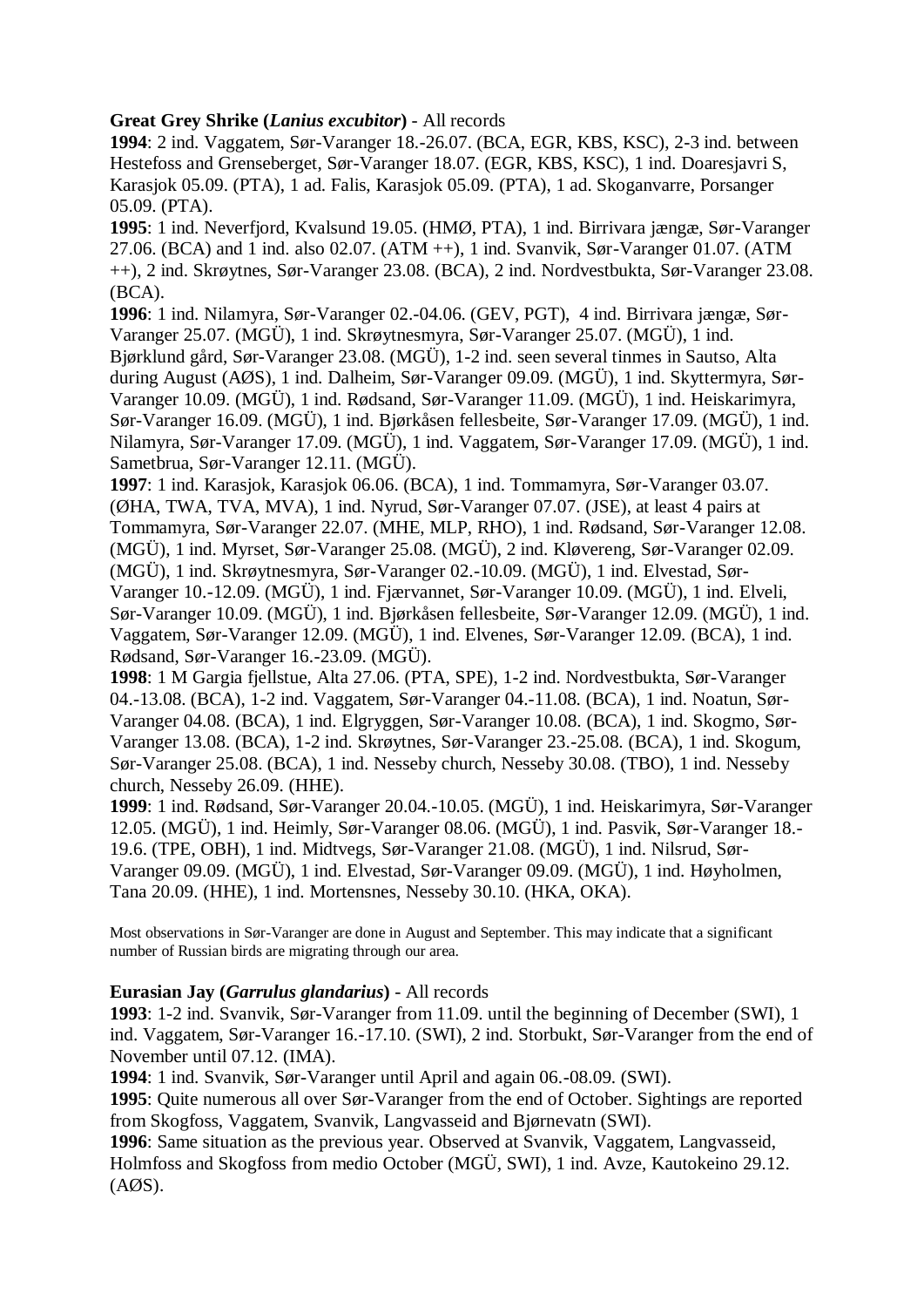**1997**: 2 ind. at a feeder in Bugøynes, Sør-Varanger through the winter (THA). Also 1 ind. Svanvik, Sør-Varanger until May (SWI).

**1998**: 1 ind. Strand, Sør-Varanger 14.10. (PEA), 1 ind. Rødsand, Sør-Varanger 15.10. (PEA), 1 ind. Skogfoss, Sør-Varanger 20.10. (PEA), 1 ind. Sametielva, Sør-Varanger 20.10. (PEA), 1 ind. Svanvik, Sør-Varanger 01.11. (SWI).

**1999**: 1 ind. Vaggatem, Sør-Varanger 21.02. and again 05.-06.03. (SWI), 1 ind. Emanuelbekken, Sør-Varanger 25.09. (SWI), 2 ind. Vaggatem, Sør-Varanger 09.10. and 3 ind. also in December (SWI), 1 ind. Svanvik, Sør-Varanger 02.11. (MGÜ), 1 ind. Bjørnemo, Sør-Varanger 12.11. (MGÜ), 3-4 ind. at a feeder Svanvik, Sør-Varanger in December (SWI). Single observations several places in Pasvik through the autumn (SWI).

A few Eurasian Jays are now occuring regularly in Sør-Varanger. Most observations are done during autumn, but some individuals are probably present all year round.

#### **Eurasian Jackdaw (***Corvus monedula***)** - All records

**1995**: 1 ind. (eastern) Vestre Jakobselv, Vadsø 31.03. (HLE).

**Rook (***Corvus frugilegus***)** - All records

**1995**: 1 ind. Neverfjord, Kvalsund from 27.04. until medio May (PTA, TST). **1996**: 1 ind. Karasjok kirkested 21.06. (YNI).

#### **Common Starling (***Sturnus vulgaris***)** - Records from October-March

**1994**: 8 ind. Finnbyen, Kvalsund 02.10. (PTA), up to 25 ind. Halsen, Kvalsund 04.10.-08.11. (PTA).

: 40 ind. Finnbyen, Kvalsund 09.10. (PTA) and 55 ind. also 12.10. (PTA, TST), 3 ind. Halsen, Kvalsund 19.10. (PTA) and 1 ind. also 24.10. (PTA). : 6 ind. Nesseby church 10.10, 2 ind. the day after (HHE). : 3 ind. Vestre Jakobselv 13.10 (HHE), 1 ind. Vadsø 20.10 (HHE).

Unfortunately the Common Starling has almost disappeared from Eastern Finnmark during the last few years. In the future we will probably wish to have reports on all sightings from this part of the county.

**Rosy Starling (***Sturnus roseus***) -** All records

**1999:** 1 ad. Kariel, Vadsø from July/August until 14.08 (F) (GDA, HHE++)

The bird was seen together with some adult and juvenile Common Starlings, but left the area before the others.

**Tree Sparrow (***Passer montanus***)** - All records **1978**: 1 ind. Store Ekkerøy, Vadsø 26.06. (BCA). **1996:** 1 M Lakselv 30.03 (PTN) **1996-97**: 3 ind. wintering in Kautokeino, Kautokeino (MPA).

#### **Chaffinch (***Fringilla coelebs***)** - All records

**1994**: 1 M Enebakk W, Kvalsund 27.04. (PTA), 1 M Finnbyen, Kvalsund 01.05. (PTA), 1 M Gargia, Alta 29.06. (PTA).

**1995**: 1 F Finnbyen, Kvalsund 05.04. (PTA, TBS) and 1 M also 24.05. (PTA, TST, TTA), 1 M Neiden chapel, Sør-Varanger 29.06. (PTA, MPE, SIV), 1 M Skogfoss, Sør-Varanger 04.07. (BCA).

**1996**: 1 M Finnbyen, Kvalsund 26.04. and 16.05. (PTA, MTA, TST, TTA), 1 F Vaggatem, Sør-Varanger 13.05. (SWI), 1 M Tverrelvdalen, Alta 16.05. (AØS), 1 M Jansvannet,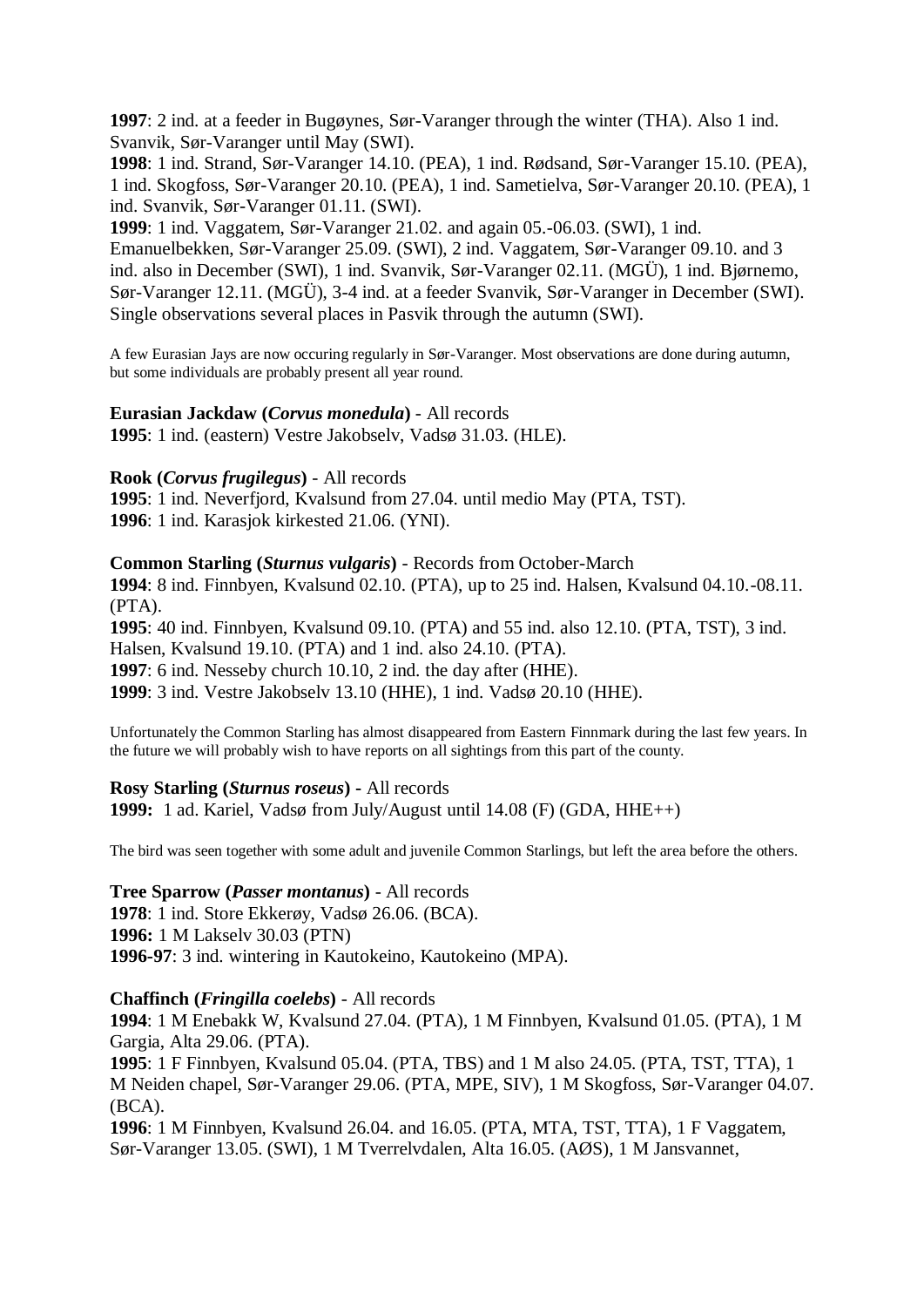Hammerfest 05.06. (AHN), 1 M Svanvik, Sør-Varanger 03.-19.09. (MGÜ), 3 ind. Skaidi, Kvalsund 26.10. (AHN).

**1997**: 1 M Nyrud, Sør-Varanger 02.-04.05. (MGÜ, TBO), 1 M Gardsjøen, Sør-Varanger 08.05. (MGÜ), 1 M Bjørnstad, Sør-Varanger 08.05. (MGÜ), 1 M Vadsø medio May (HHE), 1 ind. Neiden chapel, Sør-Varanger 24.05. (MGÜ), 1 M Stabbursnes, Porsanger 27.05. (MGÜ), 1 ind. Vajamokkenjarga, Karasjok 28.05. (MGÜ), 1 ind. Nyrud, Sør-Varanger 05.06. (MGÜ), 1 M south of Lakselv, Porsanger 29.06. (BCA), 2 M Sorrisniva, Alta 19.07. (AØS). **1998**: 1 F Gaukstad, Sør-Varanger 01.06. (BCA), 1 M Svanvik, Sør-Varanger 30.06. (MGÜ). **1999**: 1 pair Rødsand, Sør-Varanger in April (RSE), 1 ind. Svanvik, Sør-Varanger 29.04. (MGÜ), 4 F Njakkajavre, Karasjok 23.-24.05. (PTA, YNI), 1 M Neiden chapel, Sør-Varanger 26.06. (MGÜ).

# **Brambling (***Fringilla montifringilla***)** - Records from October-April

**1996**: 5+ ind. Midtvegs, Sør-Varanger 02.10. (MGÜ), 5+ ind. Svanvik, Sør-Varanger 02.10. (MGÜ), 5 ind. Strand, Sør-Varanger 04.10. (MGÜ), 1 ind. Bjørnemo, Sør-Varanger 04.10. (MGÜ), 1 ind. Skyttermyra, Sør-Varanger 10.10. (MGÜ). **1997**: 1 ind. Svanvik, Sør-Varanger 01.10. (MGÜ).

#### **European Greenfinch (***Carduelis chloris***)** - Breeding records

**1994**: A nest with four eggs found near Korselva, Kvalsund 11.06. (PTA, TST). **1995**: Two nests with four and five eggs found near Kvalsundelva, Kvalsund 29.05. (PTA).

#### **Common Siskin (***Carduelis spinus***)** - All records

**1993**: 1 ind. Nittisekshøgda, Sør-Varanger 04.07. (MGÜ).

**1994**: 1 M 1 F Enebakk W, Kvalsund 24.05. (PTA), 2 ind. Skogfoss, Sør-Varanger for several weeks until 05.06. (HTH).

**1995**: 1 ind. betwen Svanvik and Furumo, Sør-Varanger 30.06. (ATM ++).

**1996**: 1 M 1 F Oldernes N, Kvalsund 14.06. (PTA), 2 ind. Kvalsund, date not specified (YNI).

**1997**: 1 ind. Blankvannet, Sør-Varanger 30.05. (MGÜ), 1-2 ind. Noatun, Sør-Varanger 30.05.-06.06. (MGÜ), 2 ind. Nyrud, Sør-Varanger 05.06. (MGÜ), a few small flocks at Kjerringneset, Sør-Varanger 15.06. (JTA). **1999**: 1 pair Rødsand, Sør-Varanger in April (RSE).

# **Common Linnet (***Carduelis cannabina***)** - All records

**1996**: 1 M Markopp, Kvalsund from 02.06. and a few weeks longer (PTA, YNI). **1999**: 1 ind. Fossen, Vadsø 09.10. (HHE).

#### **Twite (***Carduelis flavirostris***)** - Records from October-April

**1995**: 1 M Rolvsøy, Måsøy 29.04. (PTA).

**1996**: Up to 6 ind. Skaidi Ø, Kvalsund 27.-28.04. (PTA).

**1997**: 3 ind. Vadsø sentrum, Vadsø 19.10. (HHE).

**1999**: 5 ind. Nesseby church, Nesseby 10.10. (HKA, OKA), 5 ind. also 14.10 (HHE).

#### **Hawfinch (***Coccothraustes coccothraustes***)** - All records

**1996:** 1 ind. Neiden, Sør-Varanger 21.02. (JKK).

**1998**: 1 ind. Langvasseid, Sør-Varanger one week in February (IRA).

**1999**: 1 M ringed in Lakselv, Porsanger 26.05. (PTN).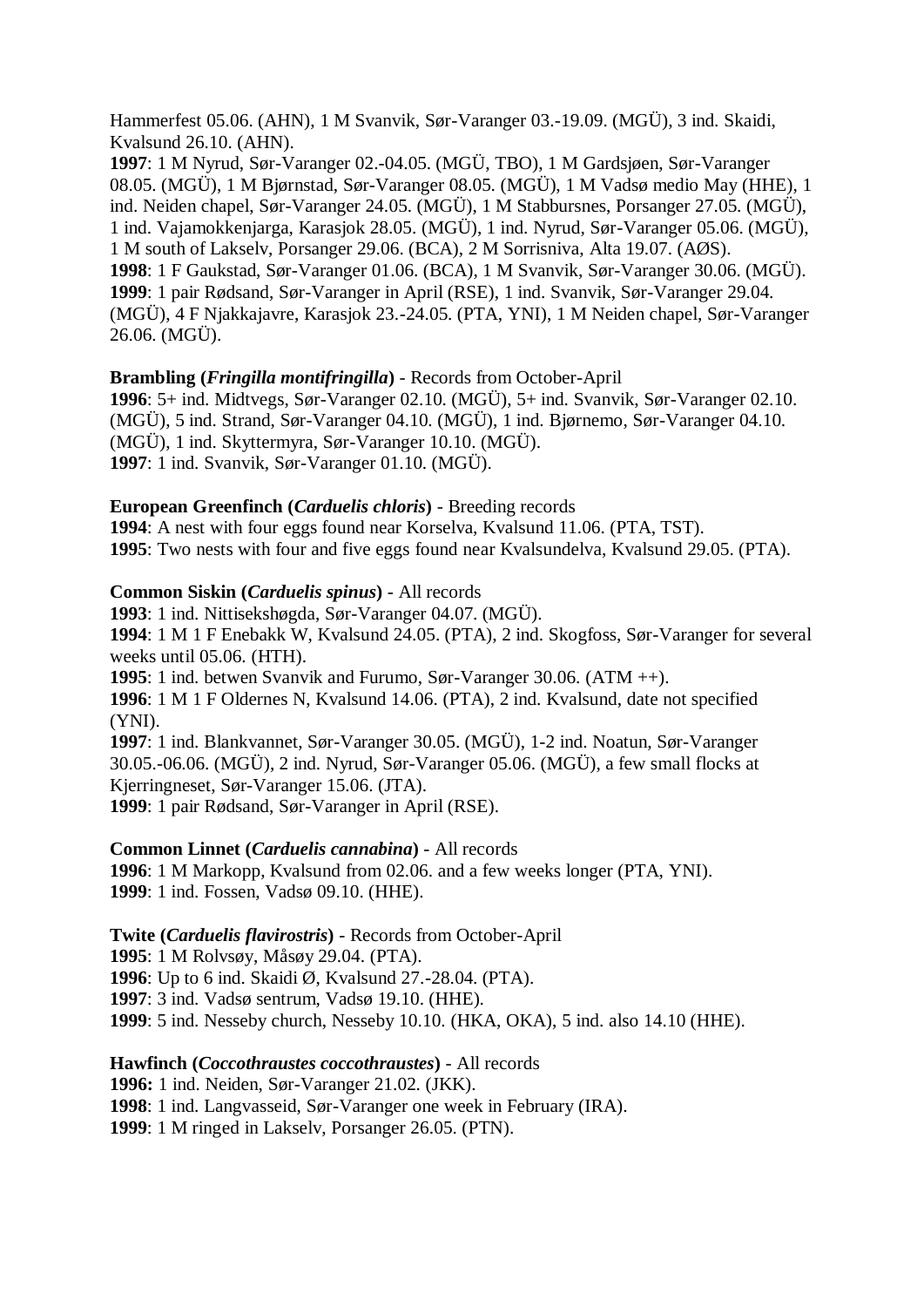# **Two-barred Crossbill (***Loxia leucoptera***)** - All records

**1997**: A flock at Kjerringneset, Sør-Varanger 15.06. (JTA), 1 ad. 1 imm. Gjøkvasslia, Sør-Varanger 26.06. (MGÜ), 1 1yr Gjøkåsen, Sør-Varanger 27.06. (PKS, MEG), 2 M 2 F 3-4 1yr near Vinkeltjønna, Sør-Varanger 22.07. (MHE, MLP, RHO). **1999**: 1 1yr Kobbfossmyra, Sør-Varanger 29.07. (BCA), 1 ind. Vadsø sentrum, Vadsø 11.09. (HHE).

### **Common Crossbill (***Loxia curvirostra***)** - All records

**1996**: 20 ind. Skyttermyra, Sør-Varanger 10.09. and 10 ind. also 11.09. (MGÜ), 6 ind. Svanvik, Sør-Varanger 22.11. (MGÜ).

**1997**: 2 ind. Mattismyra, Sør-Varanger 02.05. (MGÜ), 2 ind. Steintjernet, Sør-Varanger 30.05. and 1 ind. also 26.06. (MGÜ), 1 ind. Gjeddeåsen, Sør-Varanger 11.06. (BCA), 2 ind. Neiden chapel, Sør-Varanger 21.06. (MGÜ), 1 ind. Nyrud, Sør-Varanger 26.06. (MGÜ), 100+ ind. Gjøkvasslia, Sør-Varanger 26.06. (MGÜ), 70+ ind. Hessengåsen, Sør-Varanger 26.06. (MGÜ), 5 ind. Strandmyran, Sør-Varanger 26.06. (MGÜ), 1 F with a juvenile between Krampenes and Skallelv, Vadsø 28.06. (JSE), 1 ind. Golnes, Vadsø 30.06. (JSE), 20+ ind. Kveldro, Sør-Varanger 12.09. (MGÜ).

Because the occurence of Parrot- and Common Crossbills seem to overlap in Eastern Finnmark there is a chance some individuals are misidentified. It also seems that the occurence for both species are varying very much from one year to another. No records of crossbills are reported from the western parts of the county.

#### **Parrot Crossbill (***Loxia pytyopsittacus***)** - All records

**1993**: 2 ind. Gjøkåsen, Sør-Varanger 04.07. (MGÜ), 2 ind. Sarimajængæ, Sør-Varanger 04.07. (MGÜ).

**1994**: 7 ind. Steintjønna, Sør-Varanger 03.06. (ARU, JKO), 1 pair Koietjern, Sør-Varanger 03.06. (AKU, JKO), 1 ind. Grensefoss, Sør-Varanger 28.07. (BCA), 2 ad. and 4 juv. Grenseberget, Sør-Varanger 28.07 (BCA)

**1996**: 6 ind. Grensefoss, Sør-Varanger 03.08. (MGÜ), 8 ind. Noatun, Sør-Varanger 17.09. (MGÜ), 2 ind. Gjøkbukta, Sør-Varanger 28.09. (MGÜ), 1 ind. Skyttermyra, Sør-Varanger 10.10. (MGÜ).

**1997**: 5+ ind. Gjøkvasslia, Sør-Varanger 26.06. (MGÜ), 4 ind. Nyåsen, Sør-Varanger 26.06. (BCA), 1 ind. Grenseberget, Sør-Varanger 02.07. (TVA ++), 1 ind. Noatun, Sør-Varanger  $03.07.$  (TVA  $++$ ).

See comments under Common Crossbill.

#### **Pine Grosbeak (***Pinicola enucleator***)** - All records

**1994**: 1 pair Kjerringneset, Sør-Varanger 03.06. (ARU, JKO), 1 pair west of Nittisekshøgda, Sør-Varanger 06.07. (EGR, KBS, KSC), 1 M between Svanvik and Vaggatem, Sør-Varanger 07.07. (EGR, KBS, KSC).

**1995**: 1 pair Pahtavaara, Tana ultimo March (HLE), 1 M Gjøkvasslia East, Sør-Varanger (PTA, YNI), 1 M Aspeåsen NØ, Sør-Varanger 29.06. (PTA, MPE, SIV), 1 M 1 F Nyåsen N, Sør-Varanger (PTA, MPE, SIV), 2 ind. between Gjøkåsen and Hestefoss 02.07. (ATM ++), 1 M fed three fledglings near Alta powerstation, Alta 20.07. (AØS).

**1996**: 1 M 1 F Aspeåsen NØ, Sør-Varanger 06.07. (PTA, KRM), 10 ind. Gjøkbukta, Sør-Varanger 17.09. (MGÜ).

**1997**: 1 M Furumo, Sør-Varanger 07.03. and one pair also 15.03. (MGÜ), often heard in Pasvik, Sør-Varanger during March (SWI), 1 F Grensefoss, Sør-Varanger 30.05. (MGÜ), 2 ad. 1 imm. Gjøkvasslia, Sør-Varanger 26.06. (MGÜ), 1-2 ind. Tommamyra, Sør-Varanger 03.-04.07. (TVA), 1 ind. SW of Nyrud, Sør-Varanger 07.07. (JSE), 4 ind. Myrset, Sør-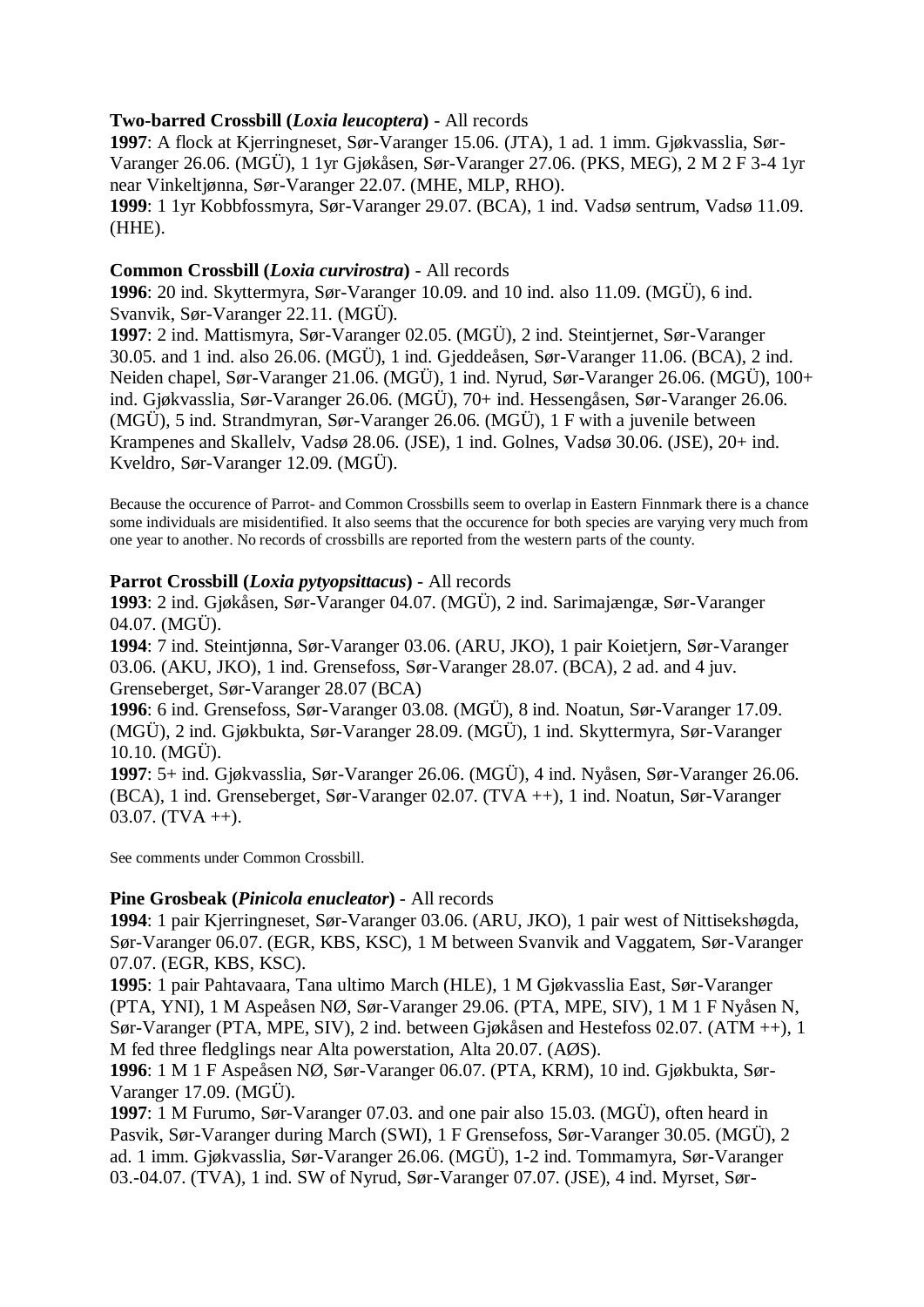Varanger 26.-28.10. (MGÜ), 1 ind. Firkantvannet, Sør-Varanger 06.11. (MGÜ), 5 ind. Brattli, Sør-Varanger 07.11. (MGÜ), 4 ind. Furumo, Sør-Varanger 07.11. (MGÜ), 4 ind. Svanvik, Sør-Varanger 14.11. (MGÜ).

**1998**: 3 ind. Svanvik, Sør-Varanger 02.03. (MGÜ), 2 ind. Bekkevoll, Sør-Varanger 31.03. (BCA, MGÜ).

**1999**: 1 M seen in Kautokeino village, Kautokeino 26.04. (AØS), 8-10 ind. Noatun, Sør-Varanger 25.05. (GCO, FDI).

**Snow Bunting (***Plectrophenax nivalis***)** - Records from November-March

**1992**: 20+ ind. Gunnarsnes, Rolvsøy, Måsøy 26.03. (PTA, TST, DPE).

**1995**: A flock near Vaggatem, Sør-Varanger 27.03. (SWI).

**1996**: 3 ind. Sandfjord, Båtsfjord 03.11. (TPE, JAO).

**1997**: 3 ind. Vestre Jakobselv, Vadsø medio February (HHE), 3 ind. Vardø sentrum, Vardø 09.11. (HHE, TPE).

**1998**: 2 ind. Vadsøya, Vadsø 10.02. (TPE), 10 ind. Vadsø harbour, Vadsø 22.03. (TPE). **1999**: 1 F at a feeder in Repparfjord, Kvalsund 05.-06.01. (YNI), 1000+ ind. Domen, Vardø 25.09. (OKA, HKA), 4000 ind. Skallelv-Vardø 16.10. The birds were migrating westwards at very low altitudes (HHE), 1 ind. Salttjern, Vadsø 14.11. (HHE).

The records from Vadsø and Kvalsund indicates that some individuals may winter in our county.

#### **Yellowhammer (***Emberiza citrinella***)** - All records

**1994**: 1 F Finnbyen, Kvalsund 01.-15.05. (PTA, TST), 1 M Øvergård, Alta 21.05. (PTA, TST).

**1995**: 1 F Valle Ø, Kvalsund 04.03. (PTA, TST, KAK), 1 F Vestre Jakobselv, Vadsø by the end of March (HLE), 1 M Finnbyen, Kvalsund 25.-26.04. (PTA, TST), 1 M 1 F Øvergård, Alta 27.05. (PTA).

**1996**: 2 ind. Kirkenes sentrum, Sør-Varanger 28.01. (BCA) and 1 ind. also 21.-31.03. (BCA), 1 ind. Prestøya, Sør-Varanger 17.02.-03.03. (TBO), 1 ind. Svanvik, Sør-Varanger 13. and 29.08. (MGÜ).

**1997**: 1 M Prestøya, Sør-Varanger 11.01.-30.03. (BCA, MGÜ), 1 ind. Nyrud, Sør-Varanger 02.05. (MGÜ), 2 ind. two kilometres south of Skogfoss, Sør-Varanger 04.05. (TBO), 1 ind. Sandfjord, Båtsfjord 25.05. (HHE), 1 M Stabbursnes, Porsanger 27.05. (MGÜ), 1 M south of Lakselv, Porsanger 29.06. (BCA), 1 ind. Persfjorden, Vardø 20.09. (HHE).

**1998**: 1 M Eiby, Alta 23.05. (AØS).

**1999**: 1 M Njakkajavre, Karasjok 06.-11.04. (YNI).

Yellowhammer is probably more common in the western part of the county than these records suggest. For example every summer a few birds are seen around Lakselv, Porsanger. Smaller flocks (2-6 ind.) are also seen in January and February (PTN).

#### **Rustic Bunting (***Emberiza rustica***)** - All records

: 1 pair Ødevasskoia, Sør-Varanger 05.06. (ARU, JKO). : 1 ind. Øvre Pasvik, Sør-Varanger 01.06. (DKE). A pair with at least two fledglings Kjerringneset, Sør-Varanger 06.07. (KRM, PTA, MDA, MKE ++). : 1 M Noatun, Sør-Varanger 01.05. (JAO).

Occasional records of Rustic Buntings are some years reported from Pasvik, Sør-Varanger. However, this species may well be overlooked.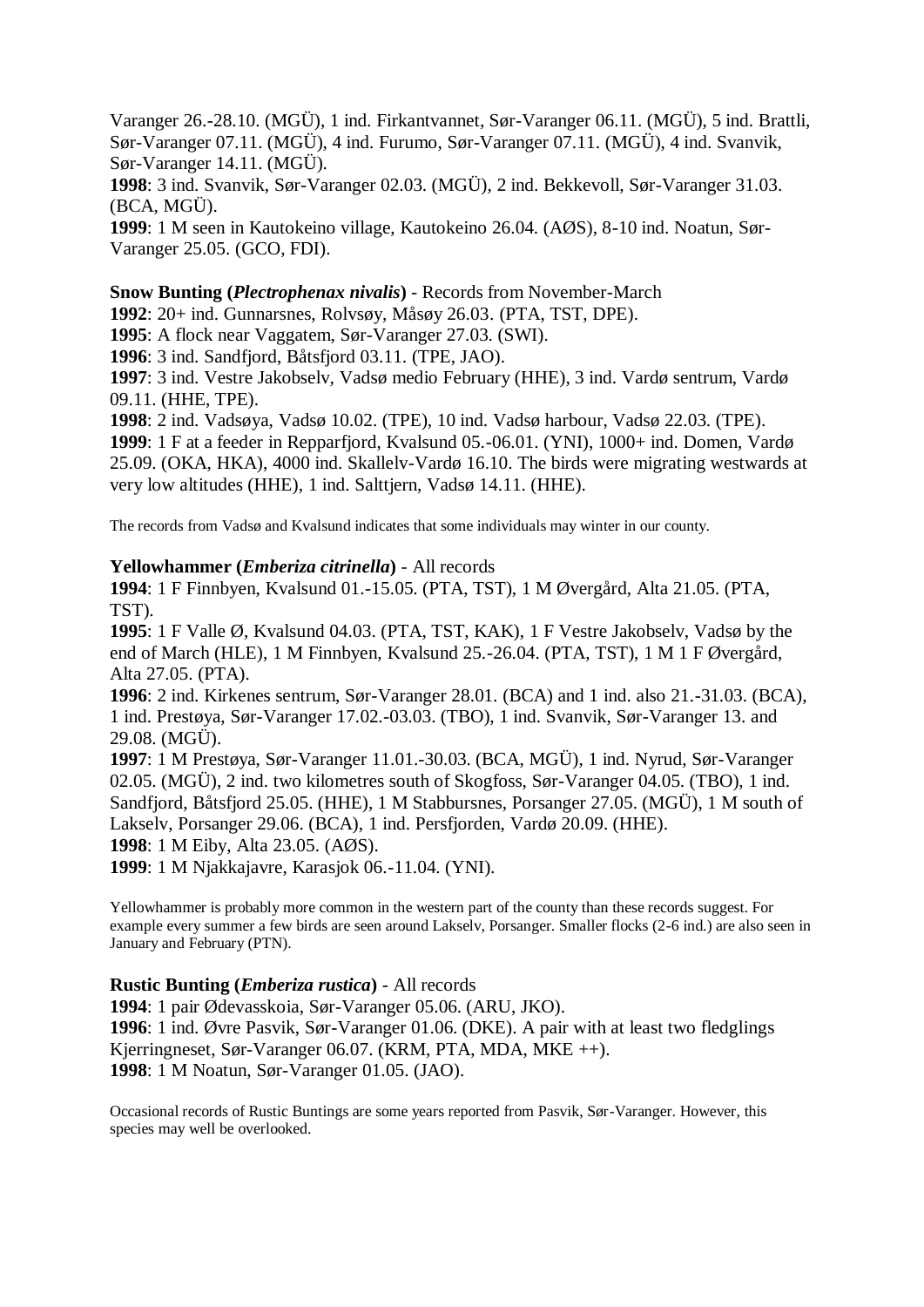#### **Little Bunting (***Emberiza pusilla***)** - All records

**1994**: 1 M Strand, Sør-Varanger 06.07. (EGR, KBS, KSC), 1 M Loken, Sør-Varanger 07.- 09.07. (EGR, KBS, KSC).

**1995**: 1 M Svanvik, Sør-Varanger 01.07. (ATM ++).

**1996**: 1 M Loken, Sør-Varanger 07.07. (PTA, KRM).

**1997**: 1 M Vaggatem, Sør-Varanger 09.06.-02.07. (BCA, ØHA, TWA, MVA, TVA, PKS,

MEG), 1 M Ødevassbekken, Sør-Varanger 14.06. (JTA).

**1998**: 1 M Neiden chapel, Sør-Varanger 02.06. (ONY, OPI).

**1999**: 3-4 ind. i Pasvik, Sør-Varanger 18.-19.6. (TPE, OBH), 2 M 1 F Loken, Sør-Varanger 19.-22.06. (MGÜ, SWI), 2 ad. alarming at Elvenes, Sør-Varanger 24.07. (BCA).

Some of the above locations for Little Buntings are the very much the same from one year to another. A reason for this may be that foreign birders are primarily checking out well known locations to "tick off" the species. The Little Bunting is probably breeding scarce but annually in Pasvik.

#### **Rejected records:**

**1997**: 2 Bean Goose, subspecies *rossicus*, Nesseby 26.05.

**1997**: 4 Garganey, Varangerfjorden 20.06.

**1993**: 1 Pin-tailed Swift, Lappoluobbal, Kautokeino 25.06.

# **Observers:**

| (ABL)            | $\equiv$                       | Anders Blomdal, Sweden          | (DKE)<br>$\equiv$        | David Keating, Göttingen       |
|------------------|--------------------------------|---------------------------------|--------------------------|--------------------------------|
| (ACE)            | $=$                            | Agris Celminis                  | (DKO)<br>$=$             | Dag Korsnes, Tana              |
| (AFO)            | $=$                            | Annika Forsten, Turku           | (DPE)<br>$=$             | Daniel Pedersen                |
| (AGU)            | $=$                            | Andreas Gullberg, Bærum         | (EGR)<br>$\equiv$        | Erik Grønningsæter             |
| (AHA)            | $=$                            | Are Hallonen, Neiden            | (EHA)<br>$\equiv$        | Elna Hansen                    |
| (AHE)            | $\qquad \qquad =\qquad \qquad$ | Arne Heggland, Oslo             | (ELA)<br>$=$             | Esko Lavikka. Espoo            |
| (AHN)            | $=$                            | Arild Hansen, Hammerfest        | (EMO)<br>$\equiv$        | Erling Moldvik, Berlevåg       |
| (ALA)            | $\equiv$                       | Andreas Lautz, Tana             | (ENI)<br>$\equiv$        | Edit Nielsen, Danmark          |
| (ALE)            | $\equiv$                       | Ari Leihonen, Finland           | (ERI)<br>$=$             | Eelis Rissanen                 |
| (ALI)            | $\quad =$                      | Ari Linna, Finland              | (FDI)<br>$\equiv$        | Francois Diederich, Luxembourg |
| (ARU)            | $=$                            | Annemiek Rutten, Amsterdam      | (FJØ)<br>$\equiv$        | Finn Jørgensen, Mandal         |
| (ASA)            | $\equiv$                       | Asbjørn Samuelsen, Lakselv      | (FSI)<br>$=$             | Frans Silvenius, Finland       |
| $(ATM) =$        |                                | Alf Tore Mjøs, Bergen           | (GCO)<br>$\equiv$        | Guy Conrady, Luxembourg        |
| (ATR)            | $=$                            | Anita Trasti                    | (GDA)<br>$\equiv$        | Gøran Dahlberg, Kariel, Vadsø  |
| (AWI)            | $\qquad \qquad =\qquad \qquad$ | Arne Wikan, Holmfoss            | (GEV)<br>$=$             | Geir E. Vie, Sakshaug          |
| $(A\emptyset S)$ | $\equiv$                       | Arve Østlyngen, Tromsø          | (GGU)<br>$=$             | Gunnar Gundersen, Mandal       |
| (BAS)            | $\quad =$                      | Ben Arne Sotkajærvi, Vaggatem   | (GHÖ)<br>$=$             | Gøran Högstedt, Bergen         |
| (BBE)            | $\equiv$                       | Bjørn Berg, Tromsø              | (GSA)<br>$\quad \  \  =$ | Gro Samuelsen, Lakselv         |
| (BCA)            | $\equiv$                       | Bertil Casslén, Lund            | (GSH)<br>$\equiv$        | Grethe Sogn Heggland, Vadsø    |
| (BKA)            | $\equiv$                       | Bjørn K. Antonsen, Kvalsund     | (GWI)<br>$\equiv$        | <b>Gunvor Winther</b>          |
| (BLA)            | $\equiv$                       | Bjørg Larsen, Alta              | (HAL)<br>$\equiv$        | Hannu Allonen, Finland         |
| (BNI)            | $\equiv$                       | Bjørnar Nilsen                  | (HAS)<br>$\quad \  \  =$ | Heikki Assinen, Finland        |
| (BOF)            | $\equiv$                       | Bjørn O. Frantzen, Longyearbyen | (HHE)<br>$=$             | Håkon Heggland, Vadsø          |
| (BOH)            | $\equiv$                       | Bjørn Ove Høyland, Bergen       | (HJL)<br>$=$             | H. J. Letho, Finland           |
| (BOT)            | $=$                            | Bjørn Olav Tveit, Bærum         | (HKA)<br>$\equiv$        | Heikki Karhu, Ivalo            |
| (BRU)            | $\equiv$                       | Bjørnulf Ruud, Alta             | (HKO)<br>$\equiv$        | Harri Kontkenen, Finland       |
| (BSØ)            | $\equiv$                       | Birger Sørvold                  | (HLA)<br>$\quad \  \  =$ | Halvard Larsen, Alta           |
| (CBJ)            | $\equiv$                       | C. Bjørkli                      | (HLE)<br>$=$             | Harry Lehto, Kaarina           |
| (CGU)            | $\equiv$                       | Cristopher Gullander            | $(HMA)$ =                | Hannu Maula, Finland           |
| CLJ)             | $=$                            | Calle Ljungberg, Målilla        | (HMI)<br>$=$             | Heikki Minn, Finland           |
| (DAS)            | $=$                            | David Simson, England           | $(HMØ) =$                | Harald Mørken                  |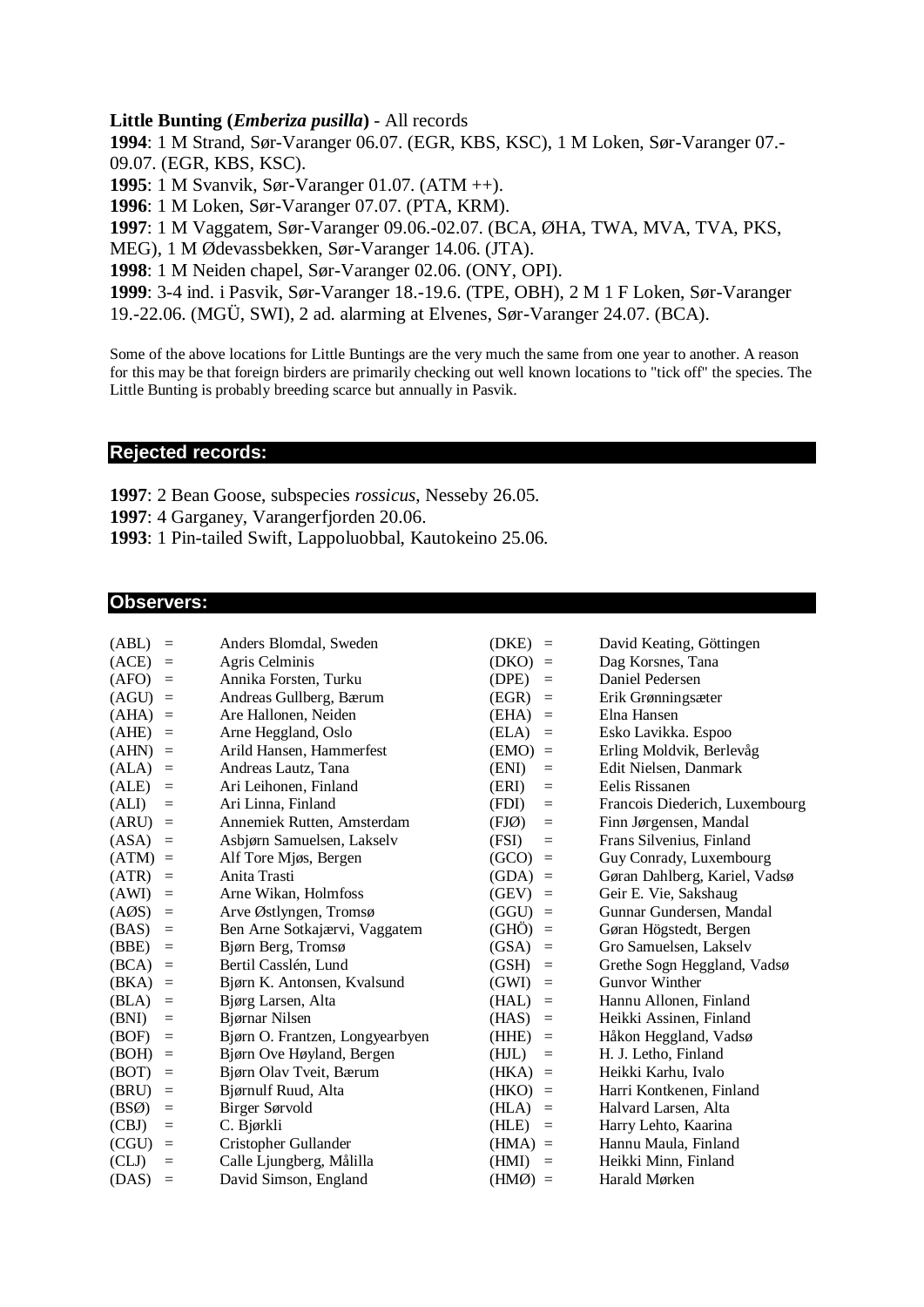| (HNI)            | $\!\!\!=\!\!\!\!$ | Henrik Nielsen, Denmark       | $(MPE) =$                                  | Magne Pettersen, Østfold         |
|------------------|-------------------|-------------------------------|--------------------------------------------|----------------------------------|
| (HPA)            | $\quad =$         | H. Paalosmaa, Finland         | $(MPN)$ =                                  | Maiju Pasanen, Finland           |
| (HSØ)            | $\quad =$         | Helge Søndenå, Kirkenes       | $(MTA)$ =                                  | Marius Tangen                    |
| (HTH)            | $\equiv$          | Hans Thomassen                | $(MUK) =$                                  | Markku Ukkonen, Finland          |
| (IDE)            | $=$               | Ingunn Derås, Svanvik         | $(MUL)$ =                                  | Magnus Ullman, Sweden            |
| (IFL)            | $=$               | Inge Flesjå, Mandal           | $(MVA)$ =                                  | Morten Vang, Tiller              |
| (IHA)            | $=$               | <b>Inger Hansen</b>           | $(NHO) =$                                  | Niklas Holmström, Malmö          |
| $(II\emptyset)$  | $\equiv$          | Ingar Jostein Øyen            | $(OBH)$ =                                  | Odd Bruce Hansen, Oslo           |
| (IMA)            | $=$               | <b>Isak Mathisen</b>          | (OHE)<br>$\equiv$                          | Oddvin Hesjevoll                 |
| (IRA)            | $=$               | Inge Randa, Langvasseid       | $(OHU) =$                                  | Olaf Hunsdal, Storslett          |
| (JAH)            | $\equiv$          | J. Ahlholm, Finland           | (OIS)<br>$\equiv$                          | Oddny Isaksen                    |
| (JAO)            | $\equiv$          | Jon Asmar Olsen, Krampenes    | (OKA)<br>$\equiv$                          | Olli Karhu, Inari                |
|                  |                   | Jan Erik Berglihn             |                                            | Ola Nyyssönen                    |
| (JEB)            | $=$               |                               | $(ONY) =$                                  |                                  |
| (JGR)            | $\!\!\!=\!\!\!\!$ | John Grønning, Rogaland       | (OPI)<br>$\equiv$                          | Ossi Pihajoki                    |
| (IGT)            | $\quad =$         | Jostein Grastveit, Rogaland   | (ORØ)<br>$\quad \  \  =$                   | Oddleiv Røstad, Stenbakk         |
| (HIN)            | $\quad =$         | Jan Haaning Nielsen, Danmark  | (PBR)<br>$\quad =$                         | Petter Bredesen                  |
| (JKK)            | $\equiv$          | Jarle Karikoski               | (PEA)<br>$\equiv$                          | Paul Eric Aspholm, Svanvik       |
| (JKN)            | $=$               | Jan Kåre Ness, Haugesund      | (PGT)<br>$\quad \  \  =$                   | Per Gustav Thingstad, Steinkjer  |
| (JKU)            | $\equiv$          | Jurren Koerts, Amsterdam      | (PIL)<br>$\quad = \quad$                   | P. I. Luffinghan                 |
| (JPL)            | $\equiv$          | Jan Petter Leidland, Rogaland | (PIT)<br>$=$                               | Per J. Tømmeraas, Leksvik        |
| (JPO)            | $=$               | Jens Petter Olsen             | (PKI)<br>$=$                               | Pasi Kitti, Finland              |
| (IPY)            | $=$               | Jyrki Pynnönen, Helsinki      | (PKO)<br>$\equiv$                          | Pekka Komi                       |
| (JPÄ)            | $=$               | Jarmo Pääläinen, Oulu         | (PKS)<br>$\equiv$                          | Per Kristian Slagsvold, Bærum    |
| (JRI)            | $=$               | Juhani Rissanen, Finland      | (PNY)<br>$\quad =$                         | Policestation Nyrud              |
| ( JRM)           | $\quad =$         | Jouni Riihimäki, Finland      | (PPO)<br>$\hspace{0.1in} = \hspace{0.1in}$ | Petteri Polojärvi, Finland       |
| (JSE)            | $\equiv$          | Joachim Seitz                 | (PTA)<br>$\quad \  \  =$                   | Per Tangen, Kvalsund             |
| (JST)            | $=$               | Jürgen Steudtner, Germany     | (PTN)<br>$\quad \  \  =$                   | Paul Tore Nielsen, Lakselv       |
| (TTA)            | $\equiv$          | Jochen Tamm                   | (PTO)<br>$\equiv$                          | Petteri Tolvanen, Helsinki       |
| (KAD)            | $\quad =$         | Kari-Ann Dahl, Vadsø          | (PAA)<br>$\equiv$                          | Pirkka Aalto, Enontekiö, Finland |
| (KAK)            | $=$               | Kenneth Aksberg               | (RBE)<br>$\quad \  \  =$                   | Roger Beck, England              |
|                  |                   | Kåre Bent Sunde               |                                            |                                  |
| (KBS)            | $\equiv$          |                               | $(RBM) =$                                  | Rolf B. Mathisen, Hammerfest     |
| $(KB\emptyset)$  | $\quad \  \  =$   | Kristoffer Bøhn               | $(RHO) =$                                  | Roy H. Olsen                     |
| (KES)            | $\equiv$          | Kjell Erik Solheim, Haugesund | (RKA)<br>$\equiv$                          | Riikka Kaartinen, Finland        |
| (KGR)            | $\equiv$          | Kåre Grip, Gamvik             | (RKE)<br>$\qquad \qquad =$                 | Robert Keizer                    |
| (KHH)            | $\equiv$          | Karl-Heinz Heine, Bitburg     | (RKN)<br>$\quad =$                         | Rune Knutsen, Vardø              |
| (KKE)            | $\equiv$          | Karl Kriebe                   | (RKO)<br>$\equiv$                          | Rolf Kollstrøm                   |
| (KRA)            | $\equiv$          | Kalle Rainio, Finland         | (RLE)<br>$\quad \  \  =$                   | Robert Lécaille                  |
| $(KRM)$ =        |                   | Kjell Ruud Mjølsnes, Rogaland | $(RMO) =$                                  | Roald Moksnes, Langvasseid       |
| (KRU)            | $\equiv$          | Kalle Ruokolainen             | (RPB)<br>$\equiv$                          | Remo Probst, Austria             |
| (KSC)            | $\quad \  \  =$   | Kjetil Schjølberg             | (RPE)<br>$=$                               | Regnor Pedersen                  |
| (KSI)            | $=$               | K. S. Johansen                | (RRA)<br>$\equiv$                          | Rolf Randa, Langvasseid          |
| (KVA)            | $\quad =$         | Kari Varpenius, Finland       | (RRL)<br>$=$                               | Ragnhil Rajala Lautz             |
| (LFL)            | $=$               | Lise Flø, Svanvik             | (RSE)<br>$\equiv$                          | Ruth Seljesæther, Rødsand        |
| (LHO)            | $\quad \  \  =$   | Løytnant Holen, GSV           | (RSU)<br>$=$                               | Raino Suni, Finland              |
| (LLA)            | $=$               | Leif Larsen, Vardø            | (RTM)<br>$=$                               | Roy Tore Magnussen, Brennelv     |
| (LLU)            | $=$               | Leif Lundstrøm, Sweden        | (SGR)<br>$\equiv$                          | Svein Grundetjern                |
| (LOL)            | $\equiv$          | Leif Ollila                   | (SGT)<br>$=$                               | <b>Sigmund Tveiten</b>           |
| (LTP)            | $=$               | Lars Thomas Poppe             | (SIN)<br>$=$                               | Søren Nielsen, Denmark           |
|                  |                   |                               | $\quad =$                                  | Sidsel Iversby                   |
| $(MAL)$ =        |                   | Mika Alava, Finland           | (SIV)<br>(SKO)<br>$\quad =$                |                                  |
| $(MAS)$ =        |                   | M. Alestalo, Finland          |                                            | Stig Konradsen                   |
| $(MDA) =$        |                   | Martin Dagsland               | (SPE)<br>$\quad =$                         | Steinar Pedersen                 |
| $(MEG)$ =        |                   | Martin Eggen, Bodø            | (SSA)<br>$\quad = \quad$                   | Salamon Samuelsen, Repvåg        |
| $(MG\ddot{U}) =$ |                   | Morten Günther, Kirkenes      | (SST)<br>$\equiv$                          | Steve Stenbakk, Sandefjord       |
| $(MHE) =$        |                   | Morten Helberg                | (SWI)<br>$=$                               | Steinar Wikan, Svanvik           |
| $(MHO) =$        |                   | Markku Halonen, Finland       | (TAX)<br>$\quad =$                         | Terje Axelsen, Stokke            |
| $(MKO) =$        |                   | Matti Koistinen, Finland      | (TBO)<br>$\quad = \quad$                   | Tomas Bossmar, Södra Sandby      |
| $(MLP) =$        |                   | Martin L. Pedersen            | (THA)<br>$\quad \  \  =$                   | Trygve Hansen                    |
| $(MMA) =$        |                   | Marita Maula, Finland         | (THE)<br>$\quad =$                         | Thomas Heinicke, Germany         |
| $(MOS)$ =        |                   | Markku O. Saarinen, Finland   | (TLA)<br>$\quad \  \  =$                   | Timo Lahti, Vaasa                |
| $(MPA) =$        |                   | Maaren Palismaa               | (TLE)<br>$\equiv$                          | T. Lehtiniemi, Finland           |